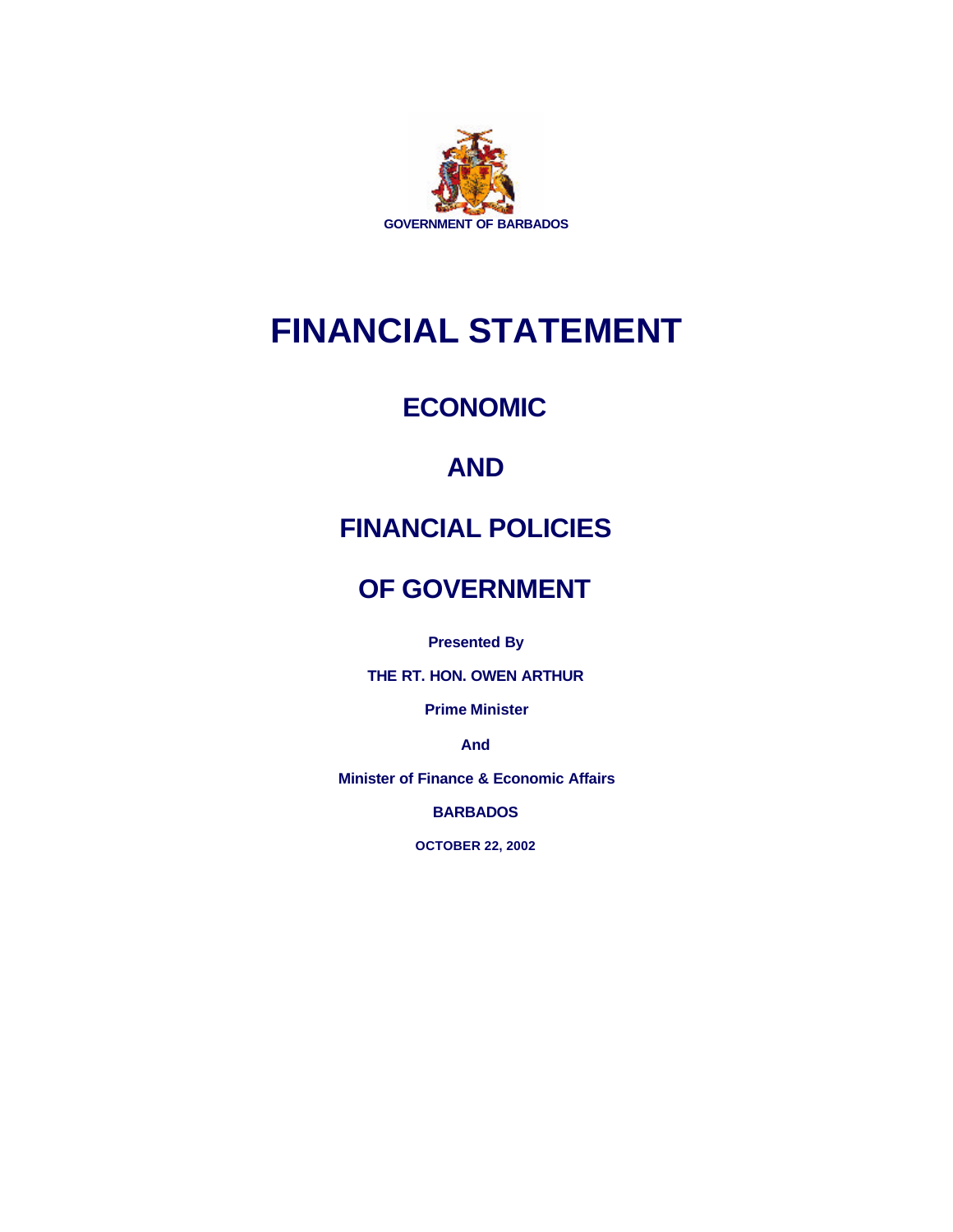The poet Ovid many years ago reminded us that "There is no excellence without difficulty".

Since I last had the honour to present the economic and financial policies of the Government of Barbados to this Honourable House, our nation had had to endure more than an ordinary measure of economic difficulty.

It may, however, be said of the Barbadian personality that our greatest character is to be found not in never falling, but in rising every time we fall.

And so, although the times have been tough and the challenges testing, our little nation has weathered its difficulties well.

I therefore have a report to make to this Parliament of the economic stewardship of a resilient and resourceful people, who have had to face adversity and have come away stronger and better girded for the economic battles ahead.

Fortified by such an experience, I bring to this Parliament today policies which are intended not to beat the retreat but to sound a clarion call to advance.

# **ECONOMIC PERSPECTIVE AND PROSPECTS**

Historians will report that the longest period of economic growth ever experienced in Barbados came to an end in the year 2001.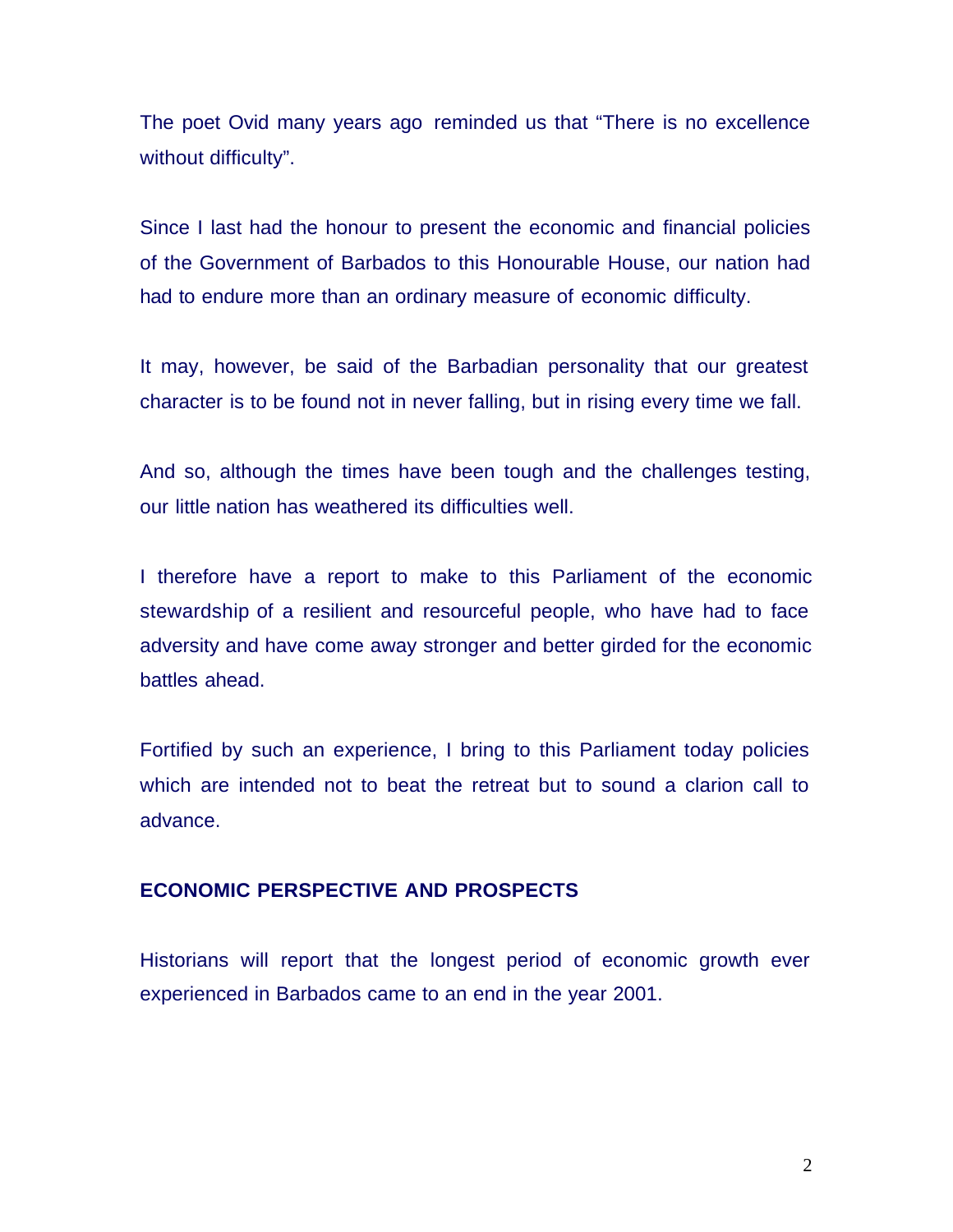After expanding, as planned, at an average annual rate of 3% over the previous eight years, the economy in 2001 contracted by 2.7% effectively taking us back to the level of activity realised in 1999.

Happily, Barbados would have, over the preceding period of expansion, stored up enough buffer resources, especially in relation to our foreign exchange reserves, to absorb such a reversal. There was therefore no need for us to rely upon the international financial institutions to mount a rescue mission on our behalf, as was the case in 1981 and again in 1991.

But it is important that we fully understand the causes of our recent reversal if we are to chart the proper course forward.

It must never be said that the economic decline recorded by Barbados in 2001 was a consequence entirely of the catastrophic events that have come to bear the mark of September 11.

Indeed, when last I addressed this Parliament on an occasion such as this, prior to September 11, 2001, it was to report evidence of a slow down in activity in our main productive sectors in the second quarter of the year, following a relatively positive first quarter performance.

It was evident before September 11 that our tourism industry was being very negatively affected by a sharp global recession, our international business and financial sector was still limping away from the heavy damage inflicted upon it by the OECD Harmful Tax Initiative, and that the application in 2000 of our international trade commitments, as agreed by Barbados under the Uruguay Round in April 1994, was taking a particularly heavy toll on the fortunes of our agricultural and manufacturing industries.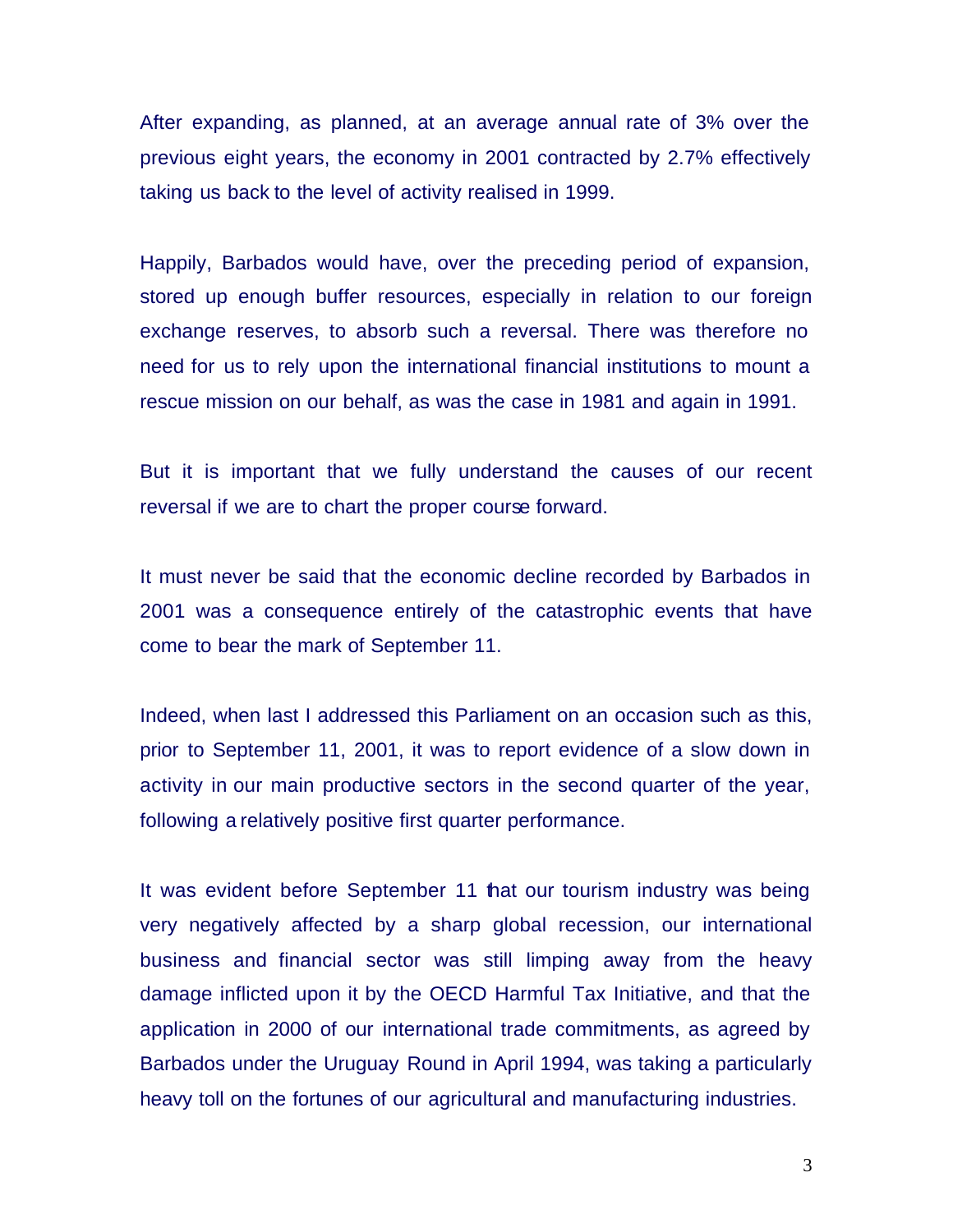To the extent that such factors continue to be operative in setting the environment within which our material development takes place, to that extent our scope for orderly robust and sustained growth will be narrowly circumscribed, in the absence of a countervailing response on our part.

All told, however,the confluence of global recession, the OECD threat, the negative impact of trade liberalisation and the effects of the events of September 11<sup>th</sup>, was enough to trigger a recession which has lasted into the first half of this year.

Given the nature of the factors adversely affecting our economy, the brunt of the decline was felt most in those sectors which depend upon International demand. Indeed, the two leading sectors of our economy tourism and international business and financial sectors which had respectively reported growth of 7.7% and 3.1% in 2000, suffered declines of over 6% in 2001.

Manufacturing and agriculture, exposed on the front line to the forces of trade liberalisation also realised substantial declines - in the case of manufacturing, by as much as 8.2%.

As is to be expected, this fall off in activity in the export sectors necessarily triggered a general softening in spheres of activity such as distribution and the construction industry which cater largely to domestic demand - making the recession felt across all of the productive sectors of the economy.

It would, however, be grossly erroneous to represent the performance of the Barbados economy in 2001 as a case of unmitigated gloom and doom.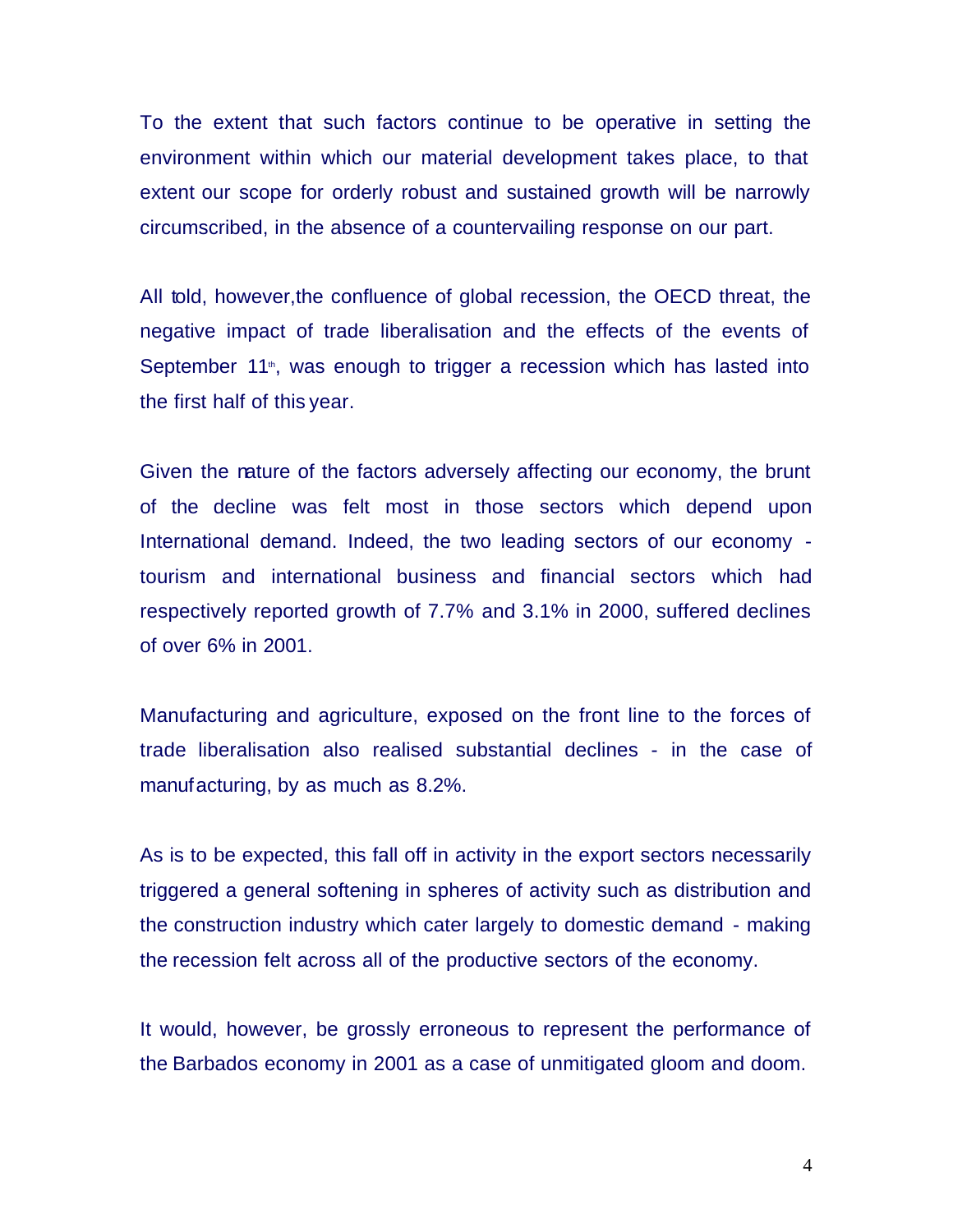Quite to the contrary, there was evidence of great resilience and buoyancy in certain vital economic indices for that year, reflecting the fact that we came to this cycle in our economic affairs better prepared than before to accommodate shock and adversity, and with a stronger platform on which to mount a sustained recovery.

Indeed, Mr. Speaker, the historical trend apparently is that every ten years a recession occurs in Barbados. It happened in 1981 and again in 1999.

On those two previous occasions, periods of decline in the value of production were also accompanied by severe foreign exchange shortages, balance of payments instability, rising and rampant unemployment, very high interest rates, a surge in inflation, a tight domestic liquidity situation and a severe fall off in investor confidence and private savings.

Indeed, we can still remember with great anguish, the savagery of the economic and financial measures which had to be instituted in 1991, under an IMF programme when not just recession but general macro economic instability and disorder of the kind just described swept the land.

The character of our recent economic management, however, has been such as to contain our economic decline largely to a fall in real GDP, while ensuring that across a wide band of indices of economic stability and performance the record has been distinctly positive.

As such, our foreign exchange reserves, even net of external borrowing, have mounted even during the recession to levels of comfort - \$1.4 billion or over 6 months import cover - that far exceed safety requirements, and far above the \$11 million recorded a decade ago. Unemployment which reached a record level of 27% in the 1991 recession has hovered around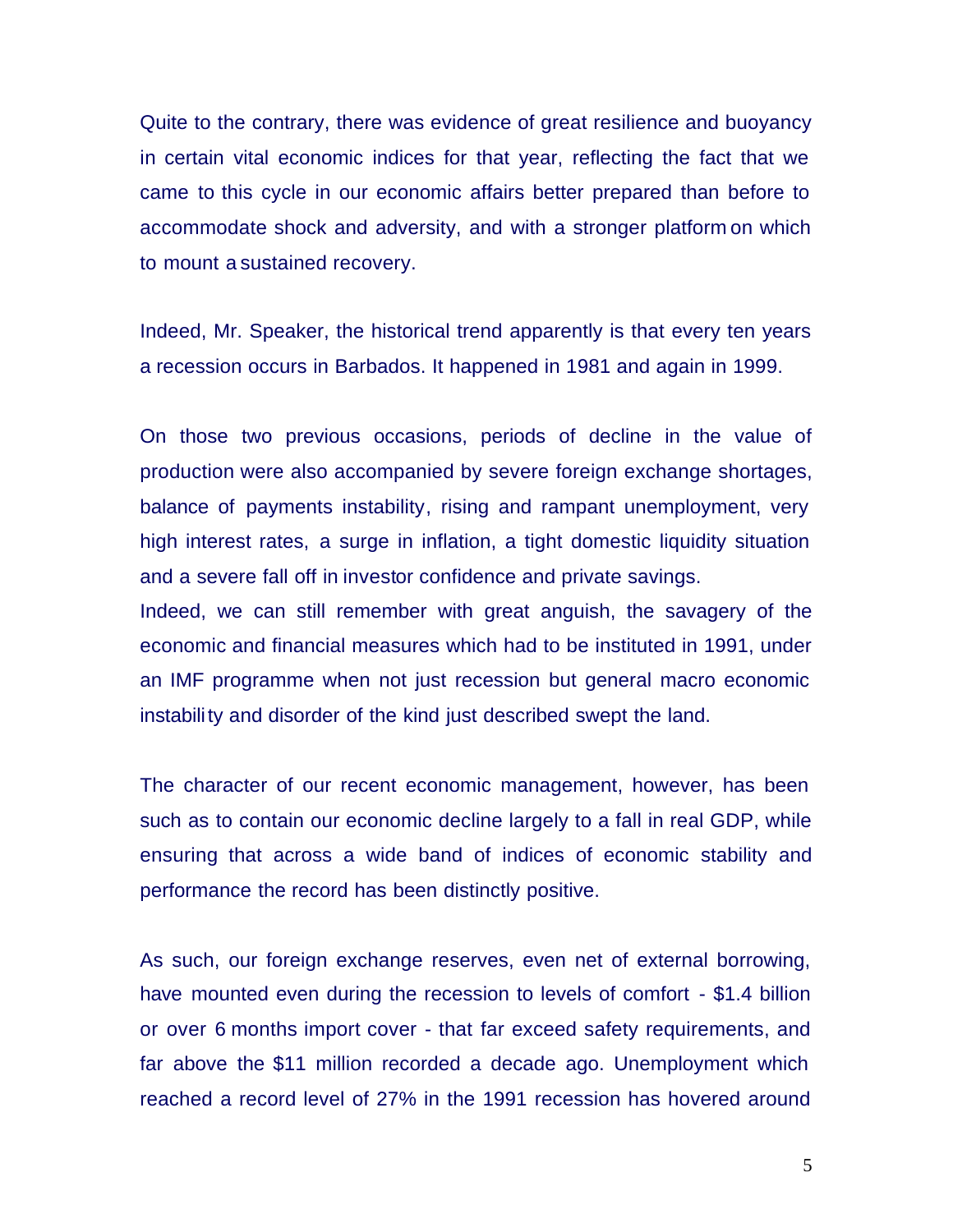the 10% level in the recession of 2001 - a level of employment creation that would be regarded as impressive in Barbados at any time. Inflation has stabilised at under 3%, interest rates have been reduced to record low levels, energy prices have been contained to the lowest possible level, Government finances have been kept in sound order, and domestic savings have increased. Indeed, there now exists a large pool of domestic financial liquidity which, with the correct policies, can be pressed into service in support of stronger and sustained growth over the foreseeable future.

Mr. Speaker, the factors conducive to instability in the Barbados economy in 2001 were of a character that could have caused damage greater and more lasting than 2.7% decline in the real GDP.

That they did not was due largely to the institution of a package of Emergency Economic Measures as soon as possible after September 11<sup>th</sup> which not only mitigated their worst consequences, but have helped to set the stage for renewed growth at the earliest possible occasion.

Indeed, it is important that we remind ourselves of what it has taken to stabilize our economy in the wake of September  $11<sup>th</sup>$  for the virtue that some of the policies may yet possess as part of the permanent way forward.

To begin with, the institution of a successful 100% Bajan Campaign as the counter to the negative effects of trade liberalisation on activity in the agricultural and manufacturing sectors established that there can be a stable, vibrant future for these sectors as a vital part of the Barbadian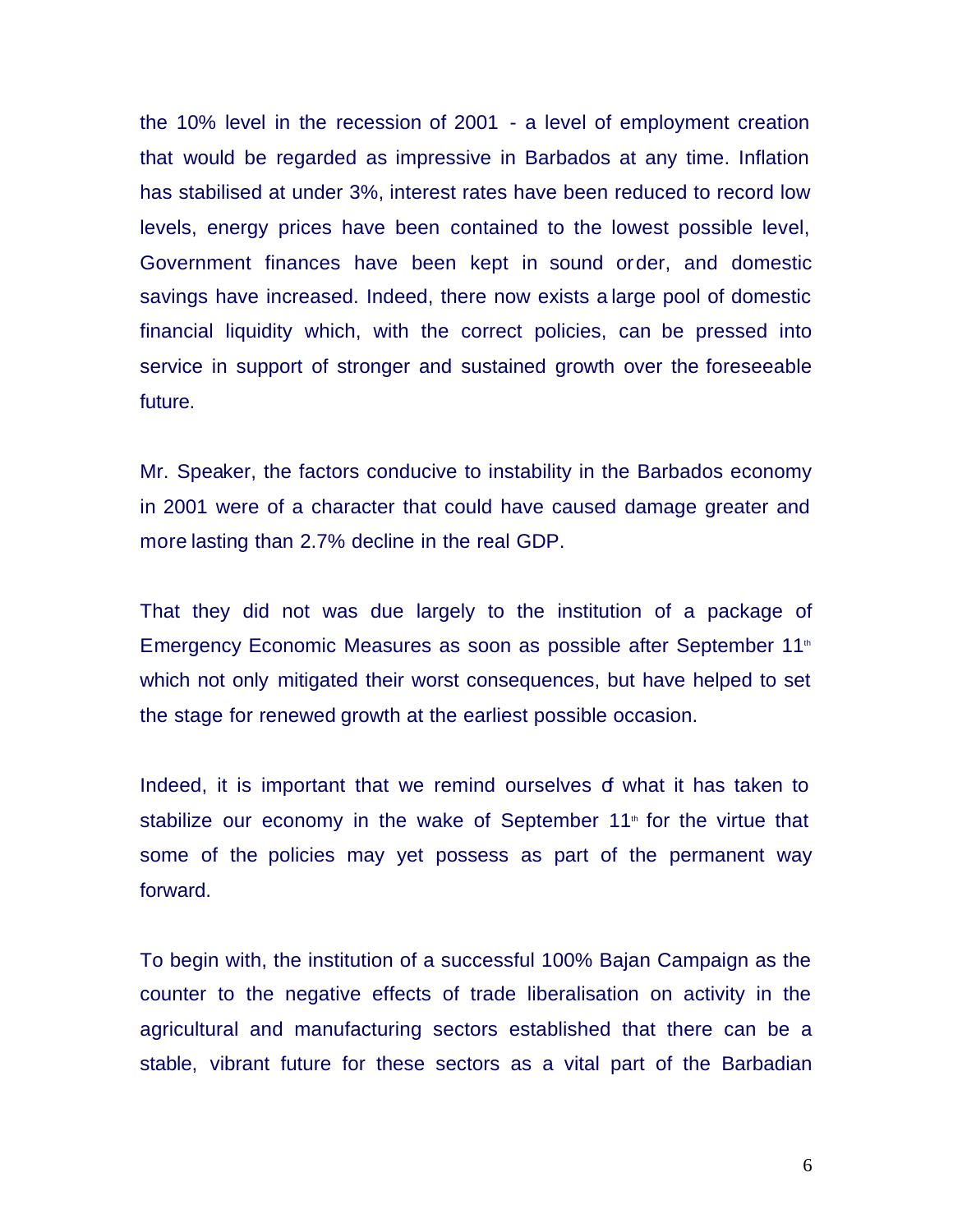economy, without our having to breach our regional or international trade commitments to achieve such.

Secondly, the re-focusing and expansion of our tourism marketing effort, together with a new aggressive approach to tourism product development, all supported by carefully targeted financial support and relief to enterprises in our most important industry is a post September  $11<sup>th</sup>$  initiative which has worked well and must be sustained.

Thirdly, despite the lamentations of the Jeremiahs, the Government moved early while the international capital market was still favourable to raise a substantial loan to offset any potential adverse disruptions to international travel and tourism and the flow of capital. No one knows how long the fight against terrorism will last, what tosses and turns it will take, nor what new forms of economic and financial risk and uncertainty it will engender.

What is certain is that we have provided for Barbados' foreign exchange needs to counter any reasonable contingency, such that our plans for renewed stable growth can now proceed apace without fear of balance of payments crises being a consequence.

Fourthly, in the economic environment after September 11th we have searched for and are coming close to applying the ideal mix of policies which balances the need to afford tariff protection to manufacturing and agriculture while not imposing excessive burdens on tourism and international business activity.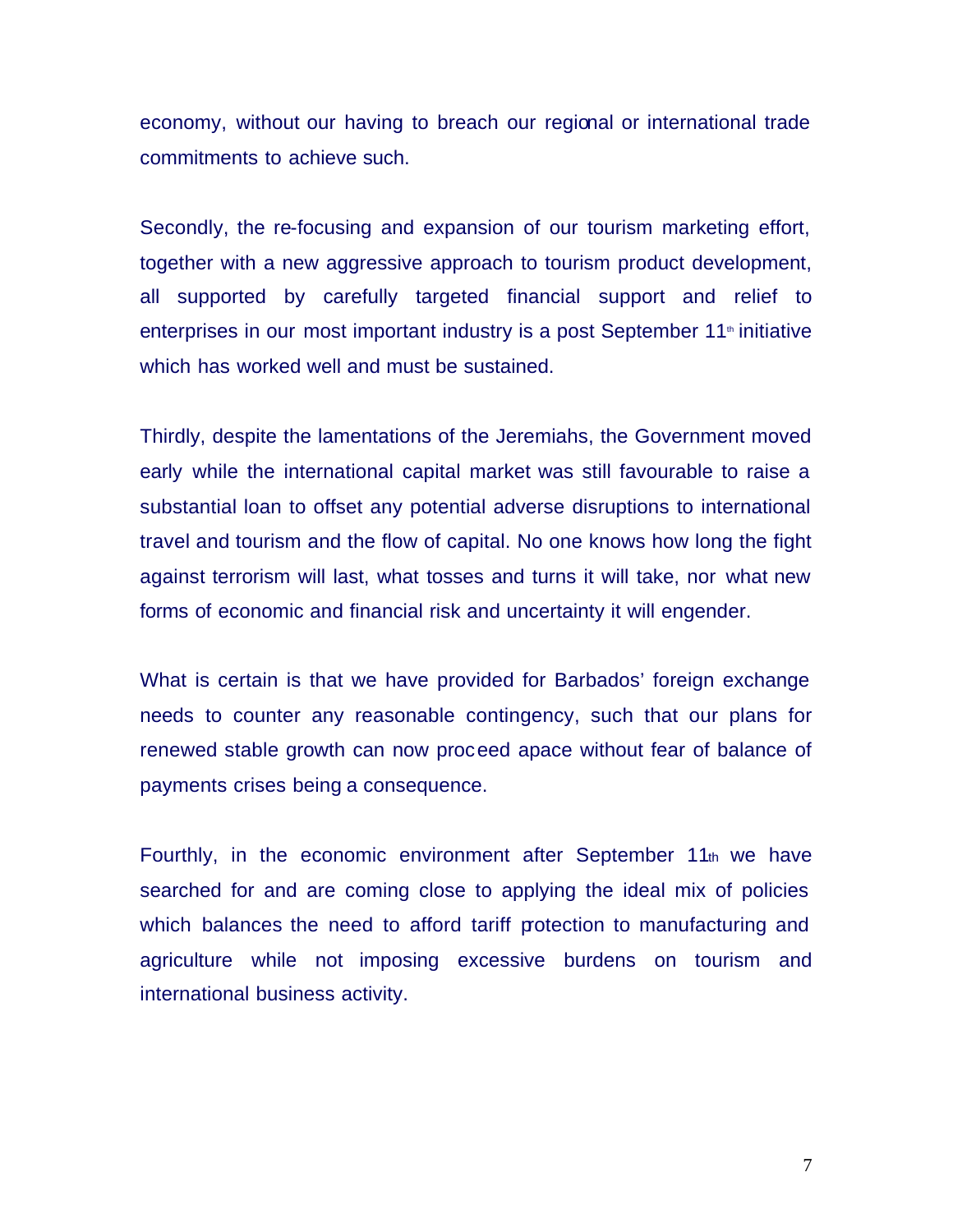This balanced trade-off that reconciles the competing interests of respective sectors must be carried with us into the future to ensure the prospect of balanced growth in the economy.

Mr. Speaker, the initiatives to which I have just alluded have helped us to contain our most recent recession to tolerable proportions.

The information now available also indicates that the recession persisted into the first half of the year, when GDP is estimated to have contracted by 1.6%.

The evidence also, however, indicates that real economic activity picked up in the third quarter of the year, and the signals are that the recession is nearing its end. It is especially gratifying that there has been a growth in tourism arrivals in each of the last three months, and the prospects for the rest of the year are for a much stronger performance than the last quarter of 2001.

It is also significant that the manufacturing sector in the first half recorded growth for the first time in three years.

The immediate prospects in general for the economy is that the decline in real GDP for the year 2002 is expected to be about 1%, compared to a fall of 2.7% in 2001, growth of around 2% will be realised in 2003, and an annual average rate of growth of between 2.5% and 3% should be achieved between 2004 and 2006.

In short, after a recession stretching over twelve months and which triggered a cumulative decline in real GDP of about 4%, it is anticipated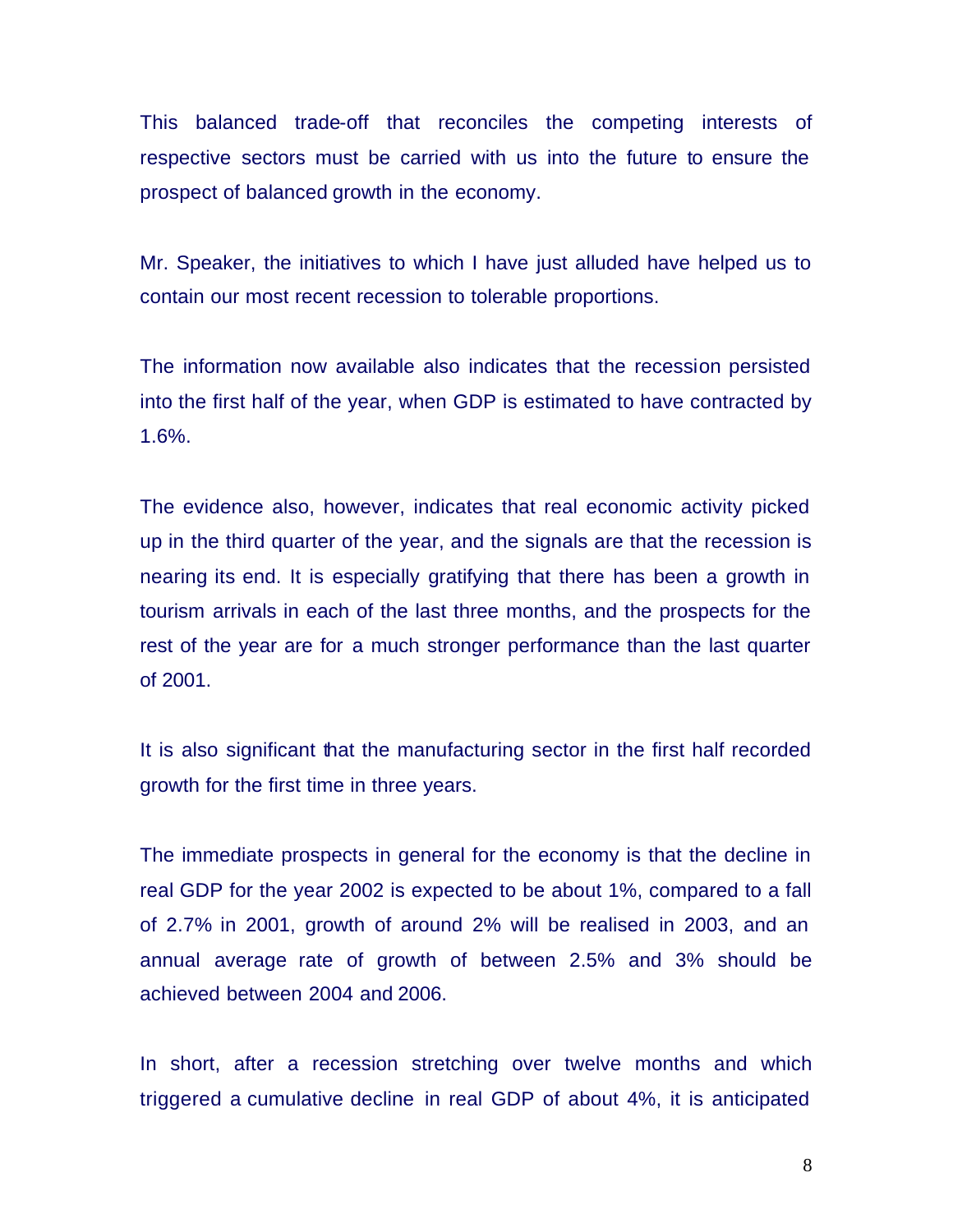that our economy has gone back on a growth path as early as the third quarter of 2002, and should realise a growth performance over the next few years that compares favourably with the GDP performance over the past decade.

This is contingent on a resurgence of activity in tourism, continued growth in manufacturing and agriculture, an increase in private capital formation associated with the implementation of major new investments in tourism related capacity and housing, and major public investments in projects to expand to airport and seaport, to enhance our tourism product and capacity, to protect and enhance our marine and coastal environment, in housing, in the energy sector, and in education.

Our efforts to place Barbados on a sustained and sustainable growth path, however, will be accompanied and indeed may come to be constrained by a number of developments, many of which are beyond our immediate control, but which can have a considerable bearing on our economic fortunes.

To begin with the international economic environment within which our economy will function is racked with more risk and uncertainty than at any time, certainly since 1974, and possibly since the Great Depression. To be sure, the negative wealth effect that has been triggered by the loss of over \$10 trillion globally in stockholders' values does not bode well for any immediate return to buoyant consumer or investor confidence or increase spending to stir international demand from its present sluggishness. Many of the major economies of the world remain mired in recession, with their scope for recovery constrained by fundamental structural weaknesses in their financial sector, as in Japan, or in the strange practices relating to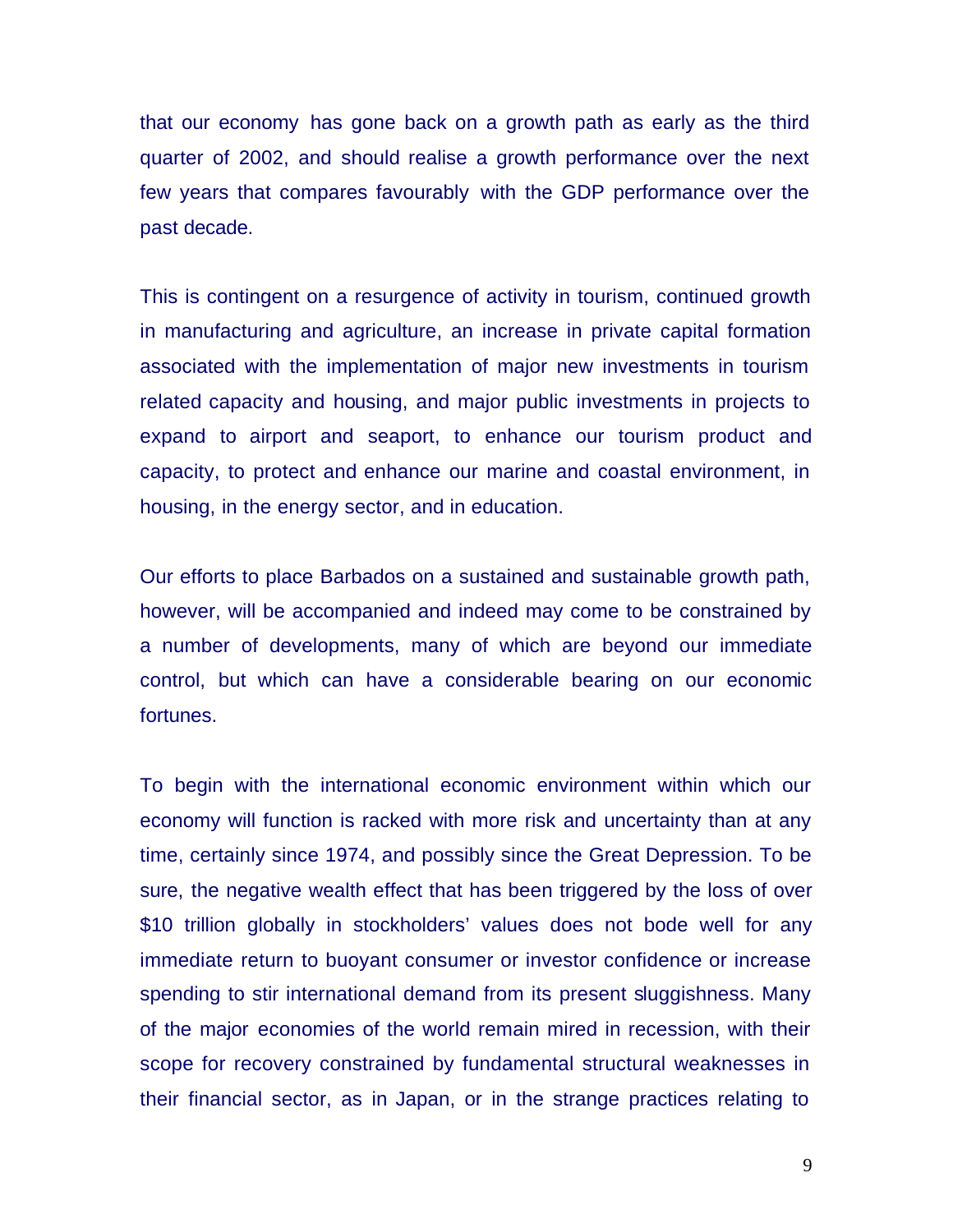corporate governance that has so sapped investor confidence in the U.S.A.

In our own region, the economies of the Eastern Caribbean, which are important markets for Barbadian goods and services, are engulfed in grave economic and financial difficulties that can pale into insignificance any crisis they have confronted in recent times.

We had also envisioned that with the removal of Barbados from the OECD's black list of tax havens, the chains which had held back the strong growth of our second most important industry since 1998 would have been released.

We however now face a new and unanticipated challenge to the continued survival and success of our international business and financial sector.

It has taken the form of the initiative by the USA Treasury Department to deal with corporate inversion - a transaction through which the corporate structure of a US multinational group is altered so that a new foreign corporation typically located in a low or no-tax country replaces the existing parent corporation as the parent of the group.

Such transactions have in the past been inspired by the desire of corporations to minimise the incidence of US taxes, and to avoid the complexities of the US tax system.

This effort by the US Treasury to deal with such fiscal and corporate matters has resulted in legislative initiatives that have, in our view,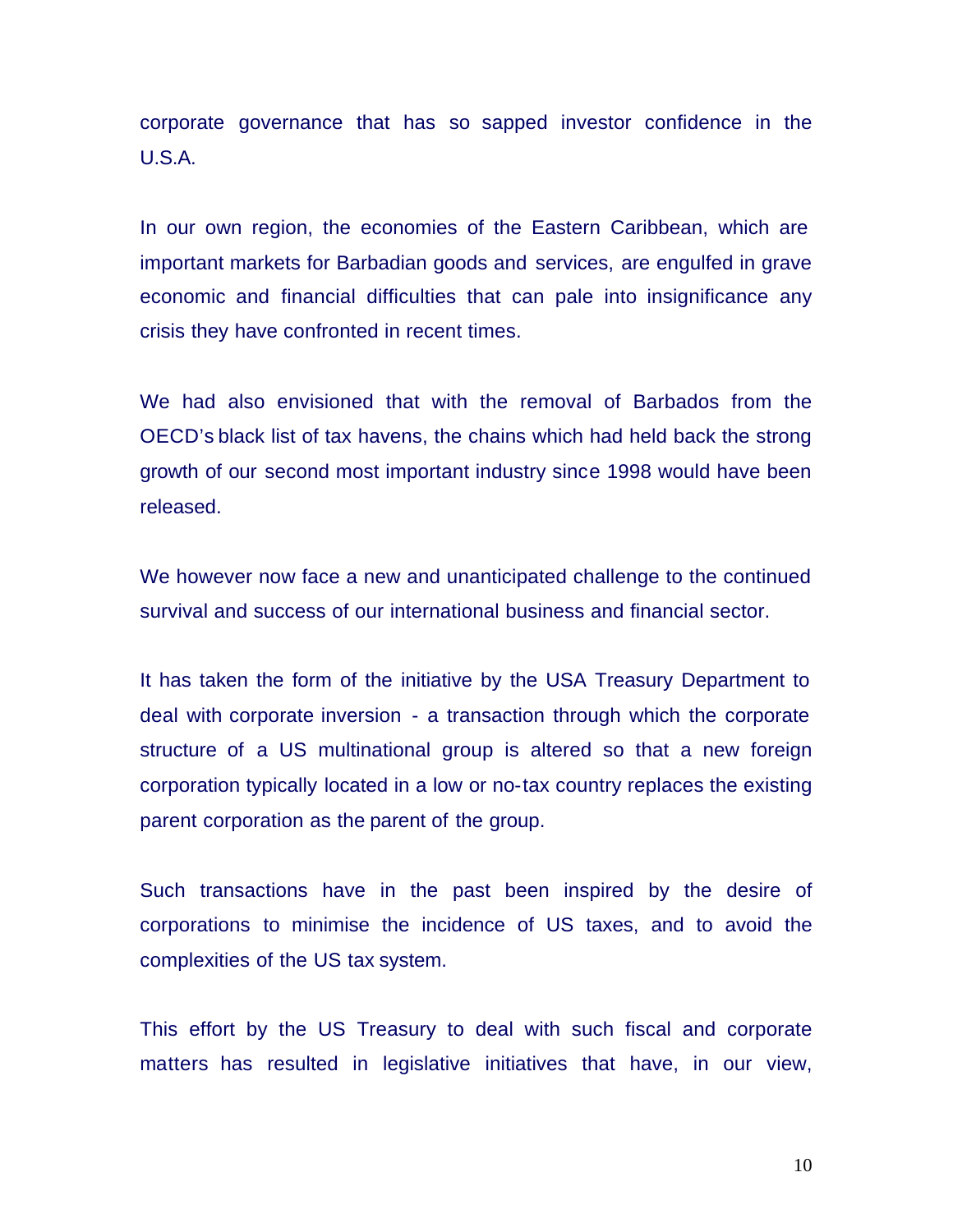improperly named Barbados as a tax haven, and has raised concerns about the use of the US/Barbados Tax Treaty.

Officials of Barbados and the USA are engaged in discussion and negotiations to resolve this issue.

It however signals the need for the Government of Barbados to modify the instruments and policies we will use in the future to secure the survival and development of our international business and financial sectors. This will have far reaching consequences for the structure of our Corporate Tax System. None of this helps to make our efforts at economic development easier.

I would have alluded earlier to the havoc that trade liberalisation played especially with the performance of our manufacturing and agricultural sectors since 1999.

Negotiations in four trade theatres have now begun or intensified and will envelop our future economic development in an environment in which accelerated trade liberalisation, designed to further remove or reduce on a regional, hemispheric, and global basis the barriers to the movement of goods, services, capital, technology and intellectual property, will take full effect.

To be specific the directions of our economic policies now have to be set to simultaneously meet the requirements of functioning in the new Caribbean Single Market and Economy, the FTAA which comes into being in January 2005, to fit the outcome of the WTO Post Doha negotiations especially in services and agriculture which are scheduled to be concluded by 2005,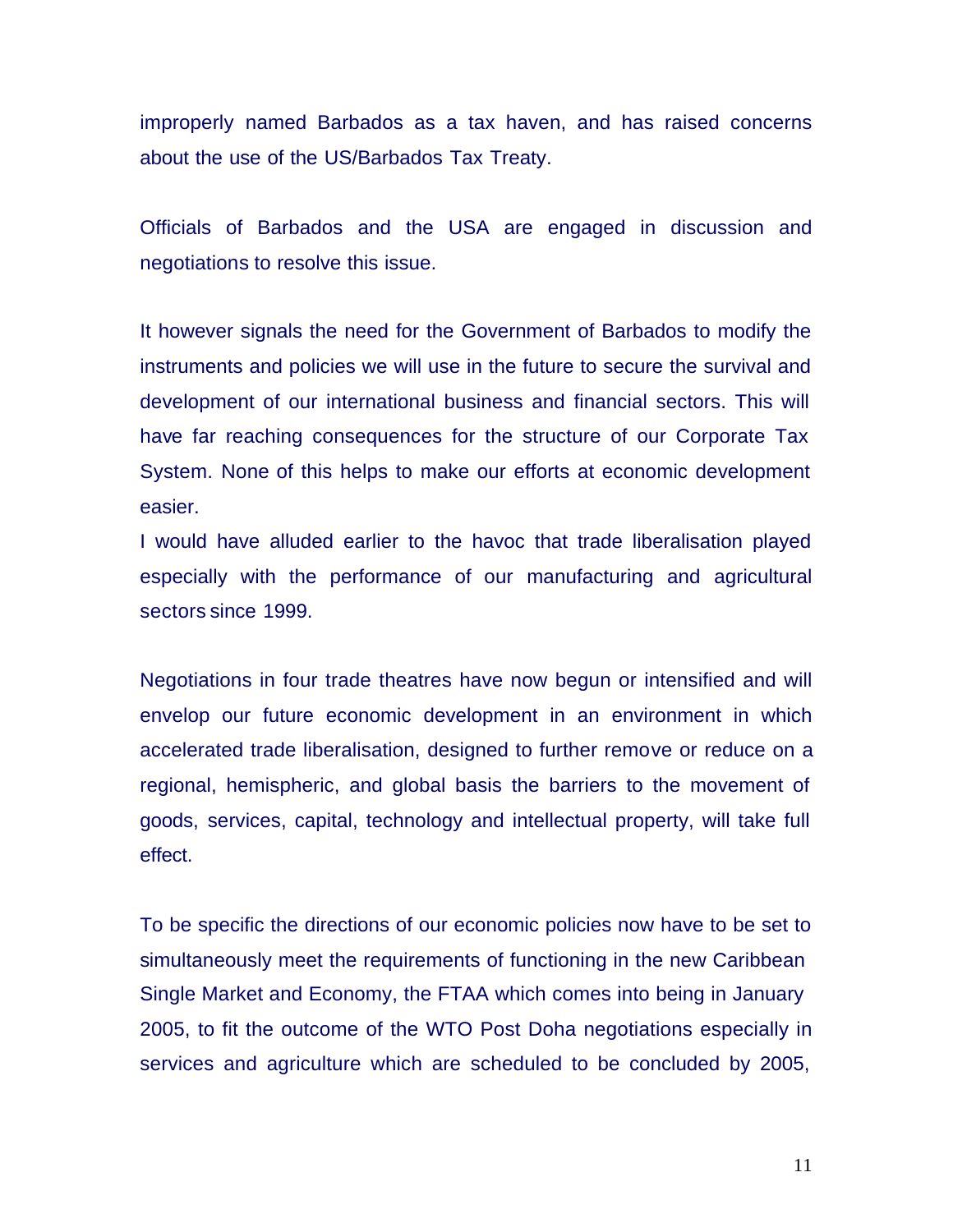and to meet the new specifications of an Economic Partnership Agreement with Europe that comes into force in 2007.

Each of these offers the opportunity of a larger market and more liberal market access for our goods and services. They offer equally to regional and extraregional enterprises the prospect of improved access to the Barbadian market, the opening of areas to foreign competition that have historically been reserved only for national enterprise, and the prospect of our enterprises having to compete in the same space with larger, better capitalised and more technologically dynamic firms.

We also face the spectre that those who have the greatest say in making the new rules of trade and of ensuring that others follow them are also those who bend them or disregard them if they do not suit their national purposes.

Our national development will therefore take place within the context of a more intensely competitive regional, hemispheric and global arena.

We cannot opt out. Rather we have to continue to refashion our own economy, and our way of doing business in the public and private sector to give ourselves a fair chance to hold our own and succeed.

It therefore goes without saying, Mr. Speaker, that in an international environment characterised by such risk, uncertainty, complexity and competition our own odds for achieving economic stability and development cannot be improved by any actions in the international political sphere which retard or disrupt global economic recovery.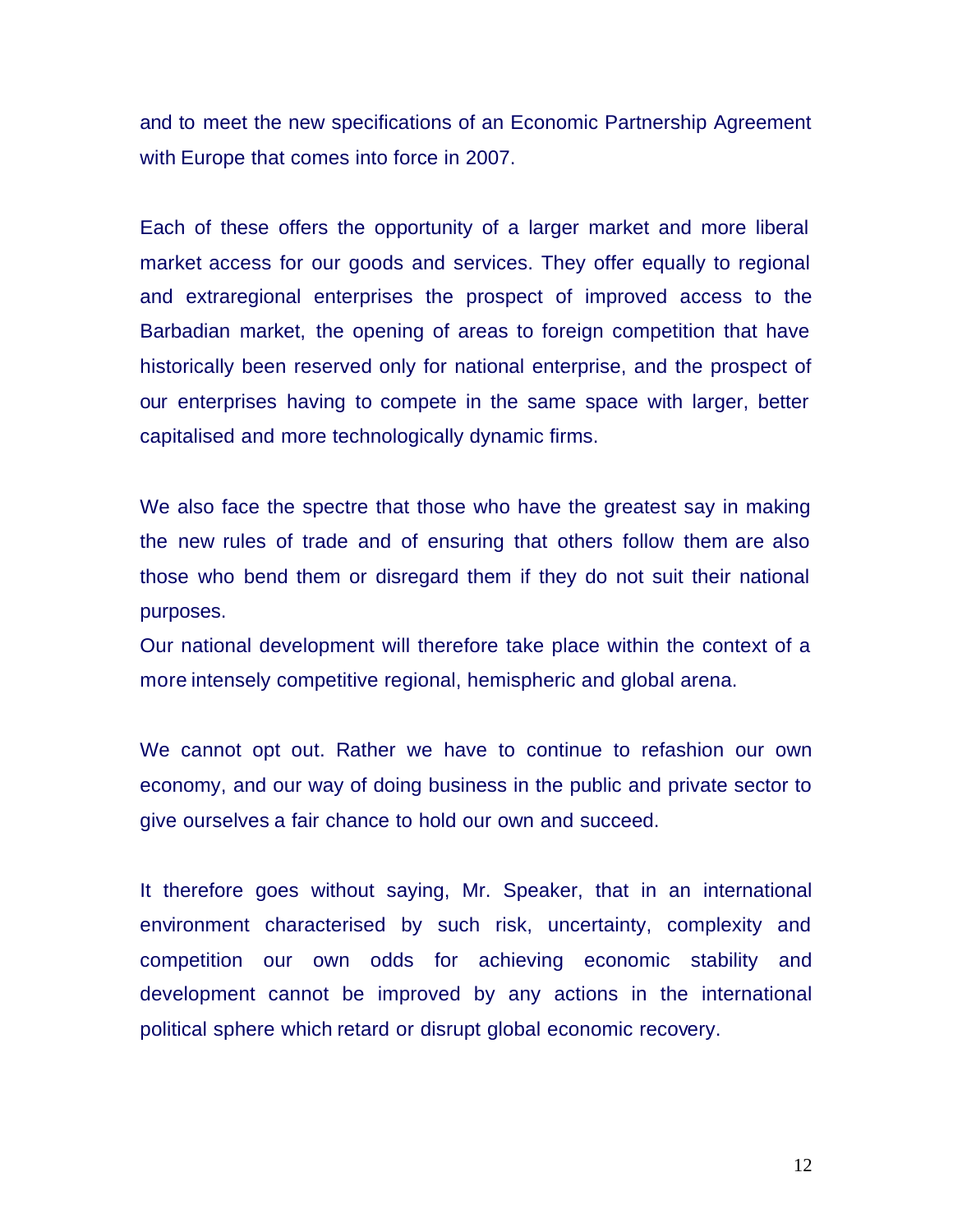There is no doubt that the proliferation of armed conflict, for whatever cause, can so severely affect international travel and tourism and cause such a spike in energy prices as to undermine everything we are seeking to do to restore the conditions for stable, sustained growth in Barbados.

Mr. Speaker, I often these days refer to Naipaul's graphic opening to his novel "A Bend in the River".

# *"The world is as it is. And men who are nothing or who allow themselves to become nothing have no place in it".*

We cannot avoid living in a dangerous world where persons will take decisions bearing on our interests without regard for how our best interests are affected.

But we must not allow ourselves to become nothing.

And this we can successfully accomplish by the policies that we choose to generate our own opportunities, to take the fullest advantage of those that others offer to us, and to mitigate the adverse effect on our situation of actions and developments originating outside our borders over which we have no control.

It is against such a background that I now spell out the focus, and the objectives intended to be achieved by the economic, fiscal and financial policies of the Government of Barbados over the immediate planning horizon.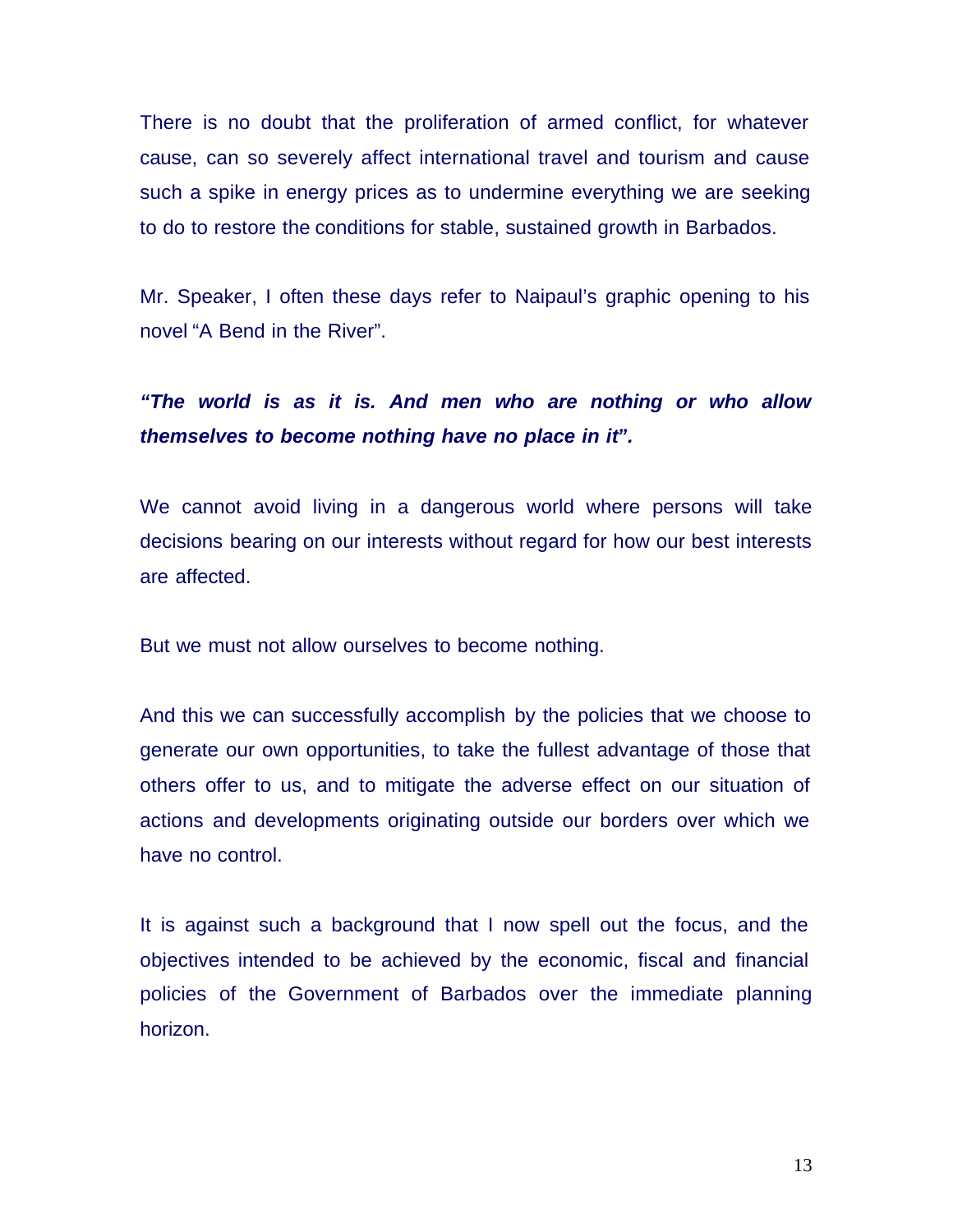First, in every presentation since 1998, I have introduced new measures, all of which have been intended to restructure the Barbados economy, to condition it to become less reliant on trade preferences, old forms of protection and concessional finances, and to gradually develop the competitive capacities to achieve sustained development, in the post 2005 global economy.

This remains our most important strategic objective and this presentation of economic policies will outline additional new policies to make for a more competitive Barbadian economy.

Secondly, after a brief but sharp recession, sustained growth is once again a realistic possibility within our grasp.

We need now to implement the measures to translate the recent signs of renewed growth of the Barbadian economy into a strong and lasting recovery.

In this respect, I judge that tax reform can serve both as an instrument for economic repositioning, particularly of the corporate sector, and as a stimulus for growth, and I propose to go as far as possible with a phased programme of personal and corporate tax reform as our fiscal circumstances will allow.

In addition, our recent policies of offering strategic, selective stimulation to those areas of economic activity that hold the promise of strong growth will be expanded.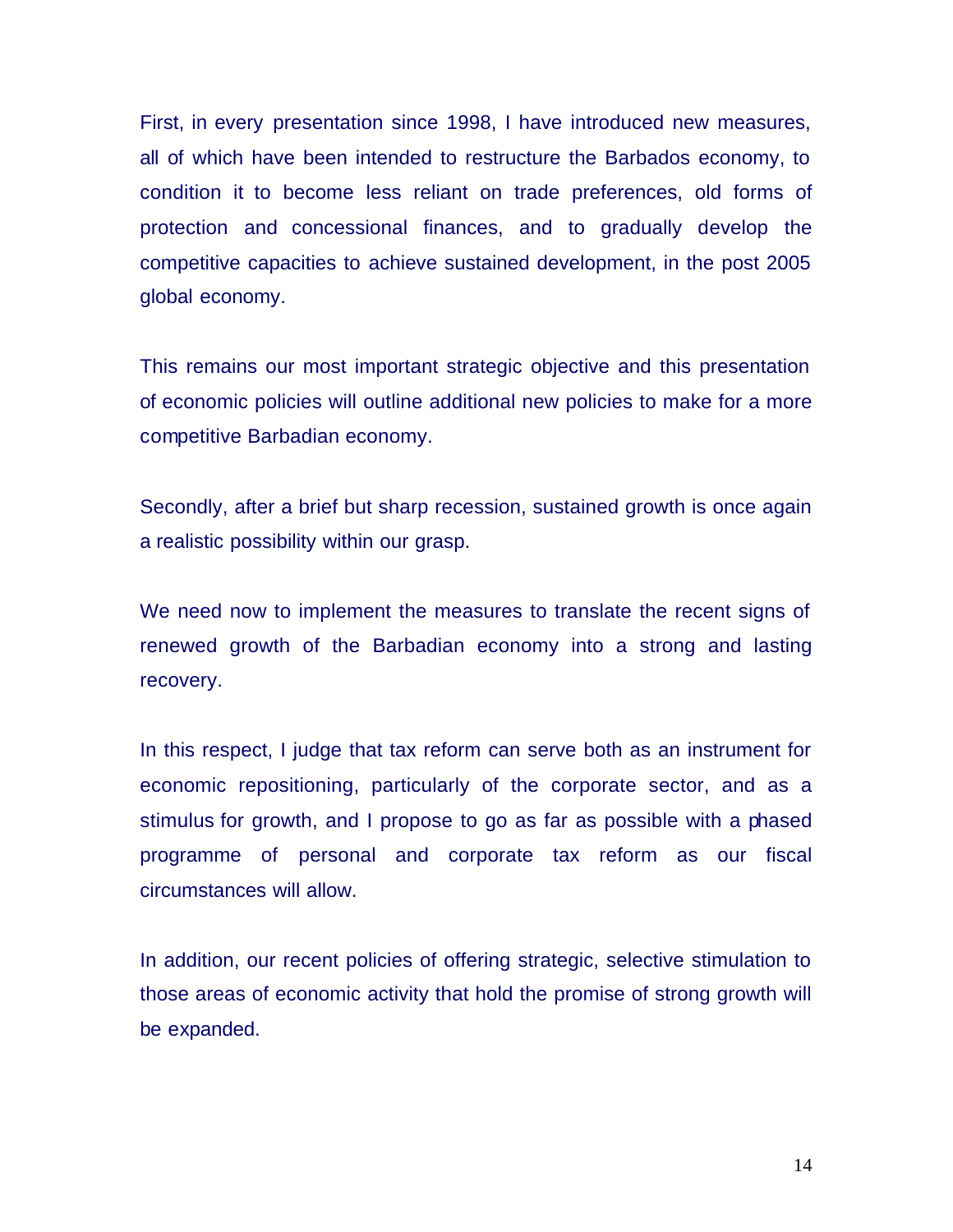Third, it is evident that the greatest under-utilised resource in Barbados today is the financial resources bottled up in our financial system.

I propose to introduce new policies to unleash such resources in search of stronger economic growth. I believe that the time is ripe for greater financial innovation and further managed liberalisation in Barbados, and these two will be addressed.

Fourth, Barbados now has the full features of an ageing society. A chief consequence is the threat to the future viability of our Social Security System.

I will announce today the measures to reform our pension arrangements to assure the viability of the social security regime of Barbados well into the second half of this century.

Fifth, the State has recently played an important counter cyclical role in stabilising the economy and minimising the worst effects of recession by incurring a deficit that is larger than we would regard as sustainable. The State still has a crucial role to play in ensuring that the economy climbs out of recession. But it now has to temper its intervention so as to bring the fiscal deficit down, to restrain the accrual of new debt and to assist in generalising, through its own new entrepreneurial behaviour, a new enterprise culture for our economy.

Mr. Speaker, there is always the tendency to dismiss the seriousness of a policy focus and orientation such as I have just specified as having nothing to do with the small man or about the eradication of poverty.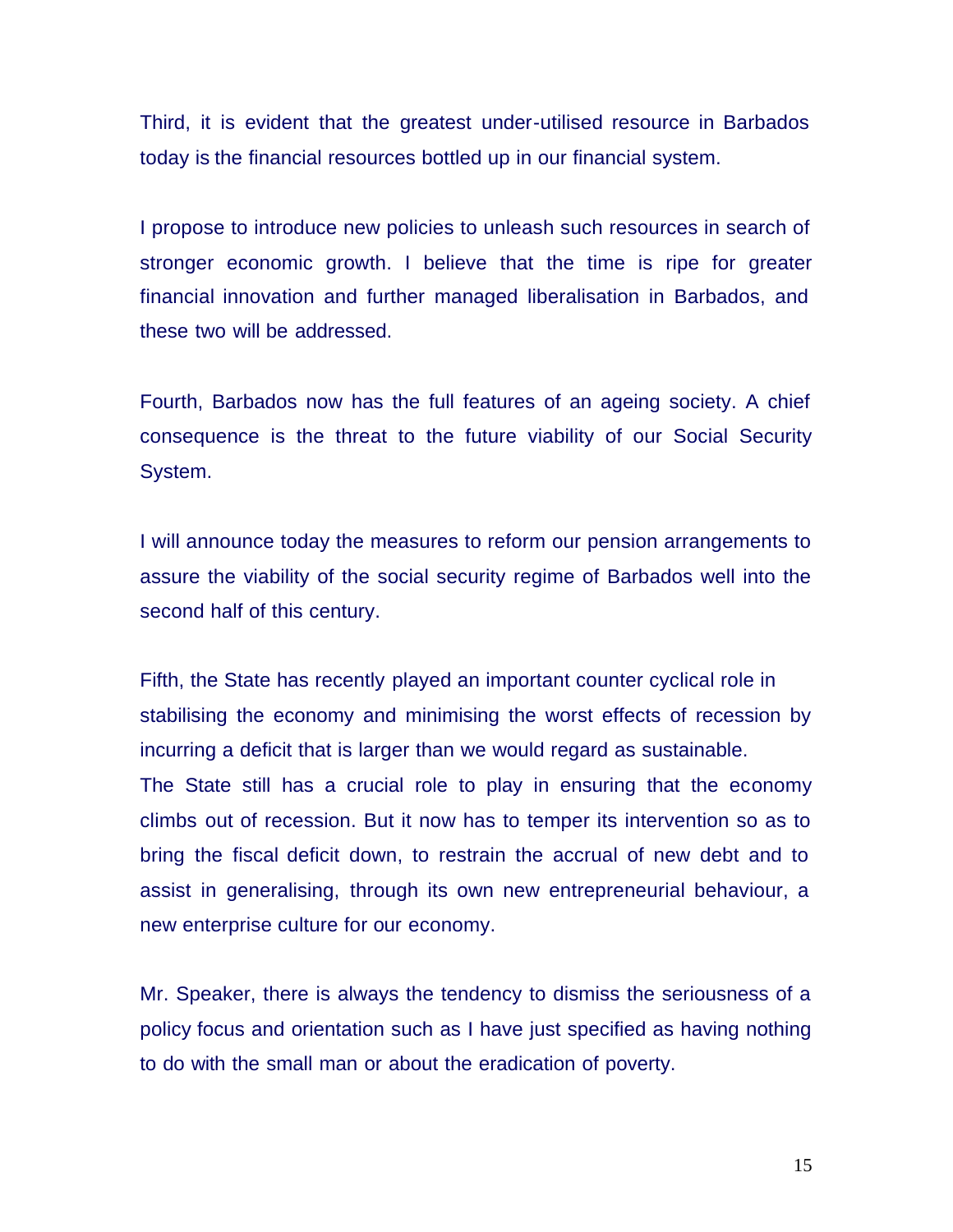But the interest of the small man and the eradication of poverty are all bound up in how we generate first of all more production and output, how we make ourselves more competitive in the global economy, and how we create more sustainable jobs to afford more people sustainable livelihoods.

And this, Mr. Speaker is what today's proposals, in the final analysis, are intended to achieve.

## **FINANCIAL STATEMENT AND FISCAL POLICY**

In compliance with Section 12(1) of the Financial Administration and Audit Act, the Financial Statement for the fiscal year ended March 31, 2002 was today laid in Parliament.

Beyond this formality, I wish to use the occasion to outline certain new orientations and instruments for the conduct of fiscal policy arising from our recent financial experience.

Over the course of the last year, we have relied upon a counter cyclical fiscal policy to help offset the severity of the recession facing this country. This essentially has entailed as a means of maintaining a satisfactory level of domestic demand in the economy the incurring of an overall fiscal deficit that has been larger than the deficit we would normally seek to incur.

This policy was feasible and could be implemented without severely impairing the balance of payments because of the extraordinarily strong foreign exchange reserves position that has been built up over the past eight years.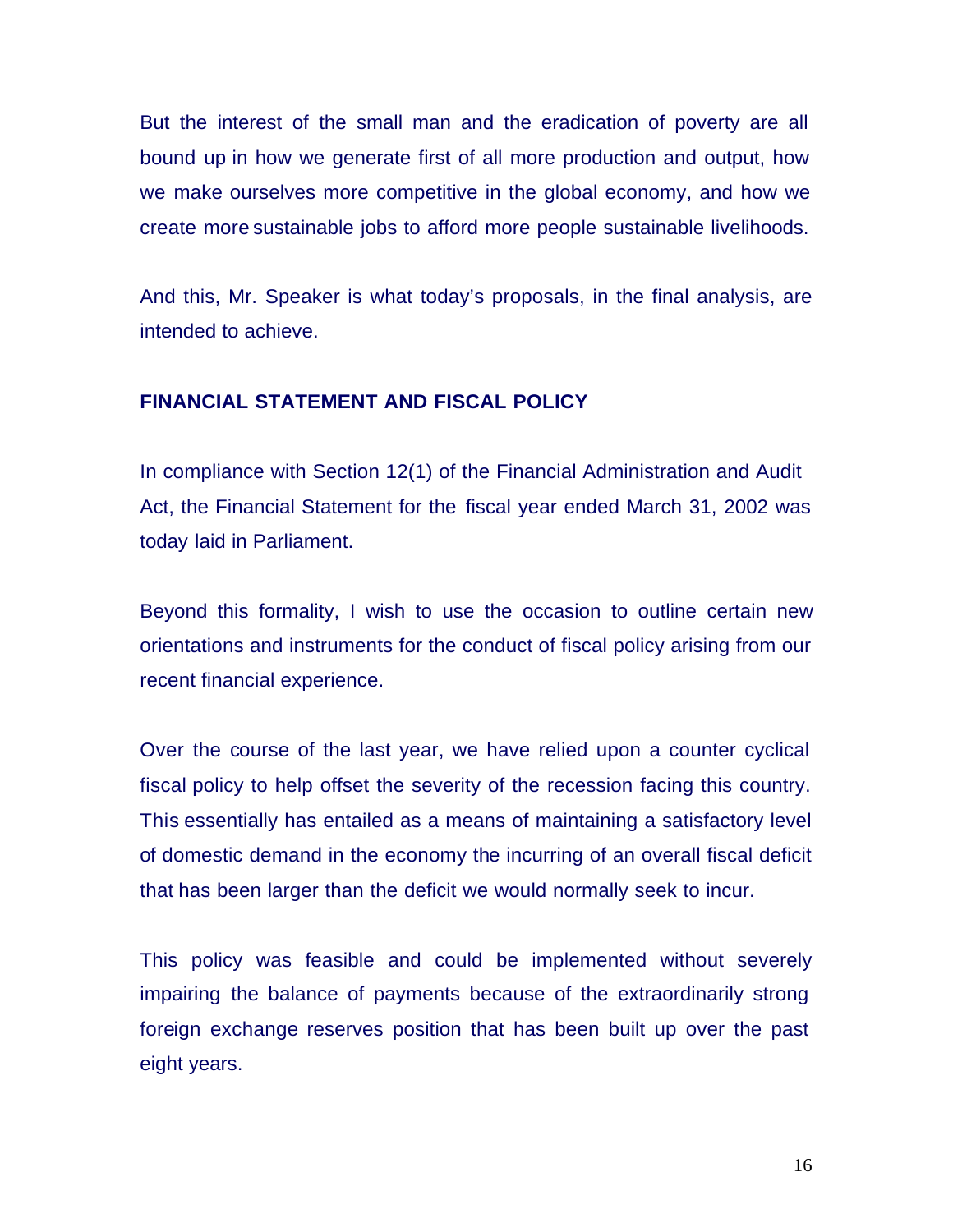There is a limit however to the degree to which expansionary fiscal policies of this kind can be used if we are to achieve sustainable economic growth. In addition, the Government does not propose to foist on Barbados, debt service difficulties of a kind that have wrought so much havoc in so many developing countries.

We propose therefore as soon as circumstances permit to return our overall fiscal deficits to a level (approximately 2.5% of GDP) that we regard as being sustainable.

### **Fiscal Performance, 2001-2002**

In relation to the fiscal year which ended in March 2002, the fiscal policy of Government was formulated to support the expansion of the economy and hence to generate a deficit of 3.5% of GDP at market prices. Parliament approved current revenue of \$1,795.4 million, current expenditure, excluding amortisation of \$1,621.8 million and capital expenditure of \$352.8 million.

The recession taking place in the economy obviously had an effect principally on the growth of Government's revenue.

Final data on the fiscal performance for the 2001-2002 financial year indicate that there was a marginal increase in current revenue of 0.3% over the previous year's level, while total expenditure, excluding amortisation, grew by 6.1%.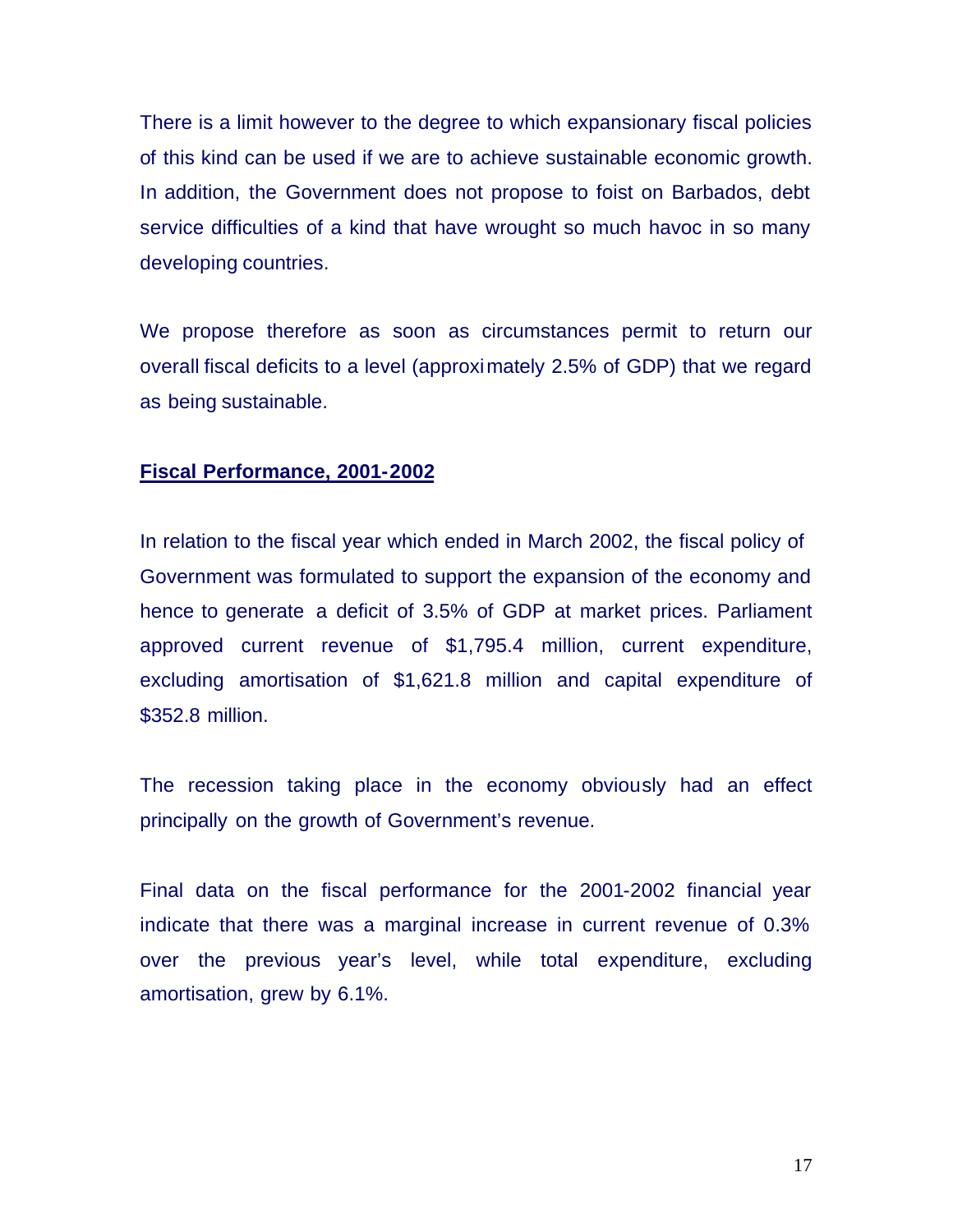This resulted in a fiscal deficit of 3.8% of GDP at market prices. Despite our economic difficulties, therefore, we virtually achieved the fiscal target that was set at the start of the fiscal year.

The decline in current revenue was mainly due to the fall off in taxes on income and profits by 3.4% and Special Receipts by 4.6%. However, this decline was offset by increases in Property Tax of 9.4%, Import Duties of 8.1% and Non-tax Revenue of 12.2%.

#### **Expenditure**

The 6.1% expansion in total expenditure, net of amortisation, for the 2001- 2002 financial year reflected increased spending on both current and capital items. The growth in current expenditure of 4.4% was attributed mainly to higher interest payments.

Some \$346.8 million was spent on capital projects. This was 14.8%, more than the previous year and was as a result of the extensive road repair programme undertaken by Government, along with continued work on the South Coast Sewerage Project and Edutech.

#### **National Debt**

At March 31, 2002 the National Debt stood at \$3,784.6 million, a 17.3% increase over the period ended March 31, 2001. Domestic debt grew by 7.3% while foreign debt increased by 43.0%. The increase in the foreign debt was, due to precautionary borrowing by Government to prepare the country for any financial eventuality in the face of the international fight against terrorism.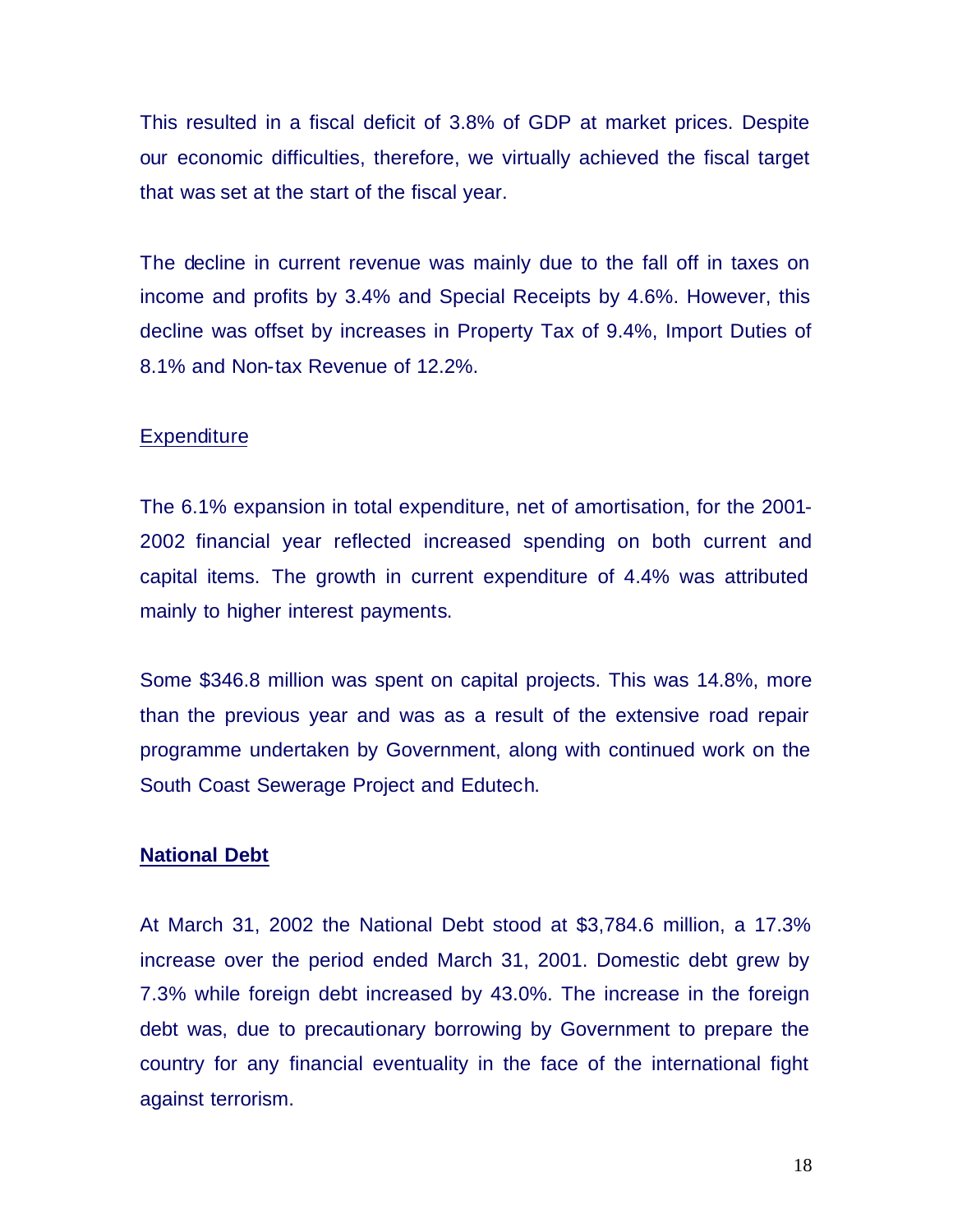#### **Fiscal Year 2002 – 2003**

In relation to the present financial year, the 2002-2003 Estimates of Revenue and Expenditure approved by Parliament in March this year were formulated within the context of an overall fiscal deficit of 4.3% of GDP at market prices.

The estimates projected current revenue of \$1,795.4 million, current expenditure excluding amortisation of \$1,661.4 million and capital expenditure of \$362.0 million giving a fiscal deficit of \$228.0 million.

Preliminary information for the first half of the year indicates that total current revenue had declined by 6.4% when compared with the same period last year. The decline in current revenue was triggered by a decrease in taxes on Incomes and Profits and Taxes on Goods and Services. The financial performance reflects the continued downturn in the economy for the period.

It is expected that the economy will recover from its present decline during the latter half of the fiscal year thereby reducing the level of revenue losses.

It is therefore projected now, that current revenue for the fiscal year 2002- 2003 will be 2.2% less than the amount collected for 2001-2002.

At the end of the first half of 2002-2003 current expenditure, less amortisation, was 2.4% more than that recorded for the corresponding period last year. The main contributors to this increase were payments for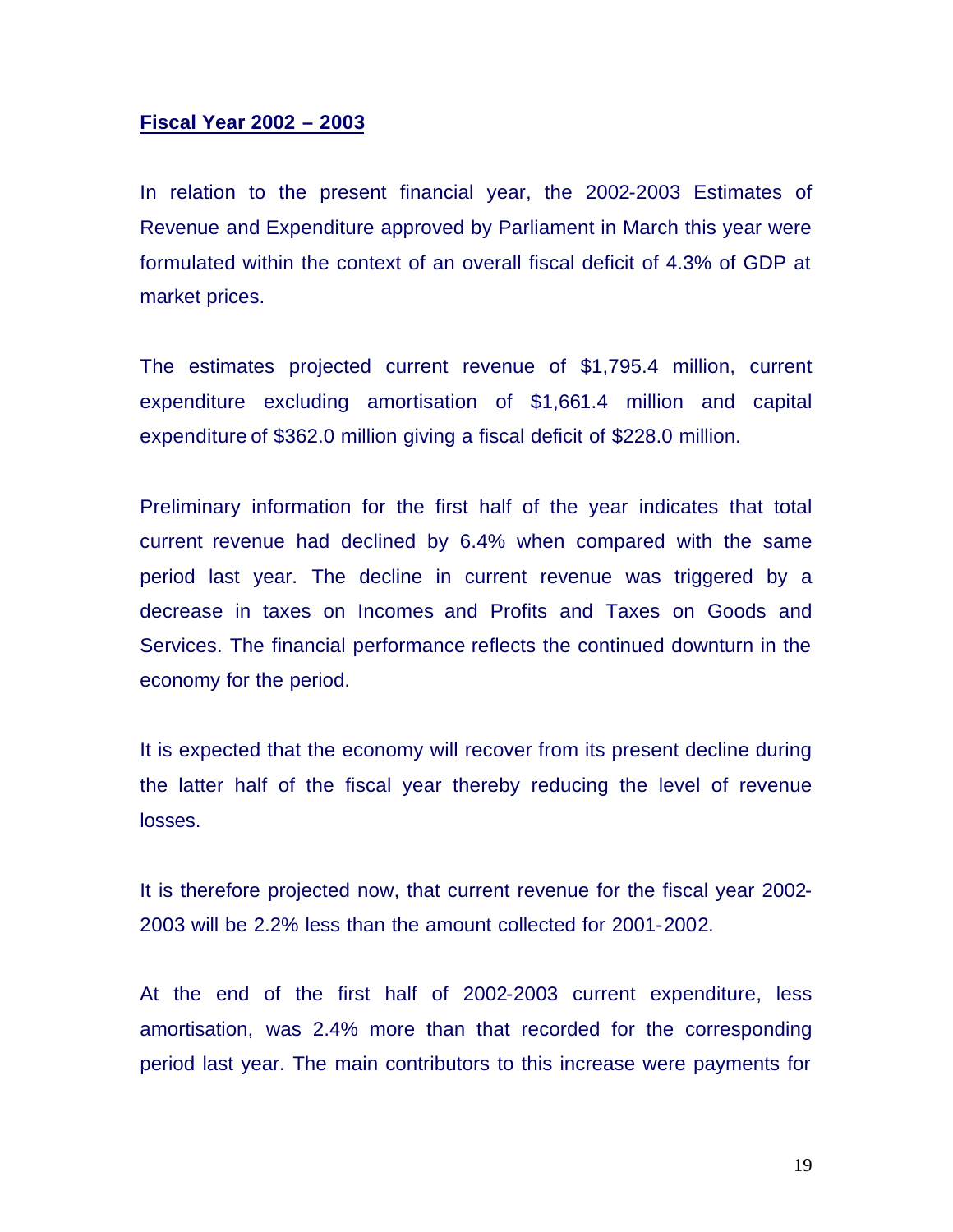Goods and Services, which rose by 10.3% and current transfers, which increased by 6.7%.

In relation to expenditure on wages and salaries, it is to be noted that there was a decline of 3.2% despite wage increases and the payment of arrears during August and September 2002 respectively. This trend merely reflects the fact that the repayment of the 8% wage cuts came to an end in 2001; and is no longer showing as an expense in the public account.

There was a 5.5% increase in capital expenditure over last year as a result of ongoing work on projects such as the South Coast Sewerage Project and Edutech.

Based on the current performance, it is projected that total expenditure, net of amortisation, will be 1.8% higher than in 2001-2002, resulting in a fiscal deficit equivalent to 5.1% of GDP.

Details of the fiscal performance for 2001-2002 and for the first half of 2002-2003 are appended.

#### **Other Fiscal Issues**

As part of its overall macro-economic strategy, the Government has sought to maintain relatively small and manageable fiscal deficits, approximately 2.5% of nominal GDP at market price. This has consistently been achieved between fiscal years 1994/95 to 2000/01. Since then, however, economic circumstances have changed, and as reported earlier, a fiscal deficit of 3.8% of GDP was realised for 2001/02 and is expected to reach 5.1% for 2002/03.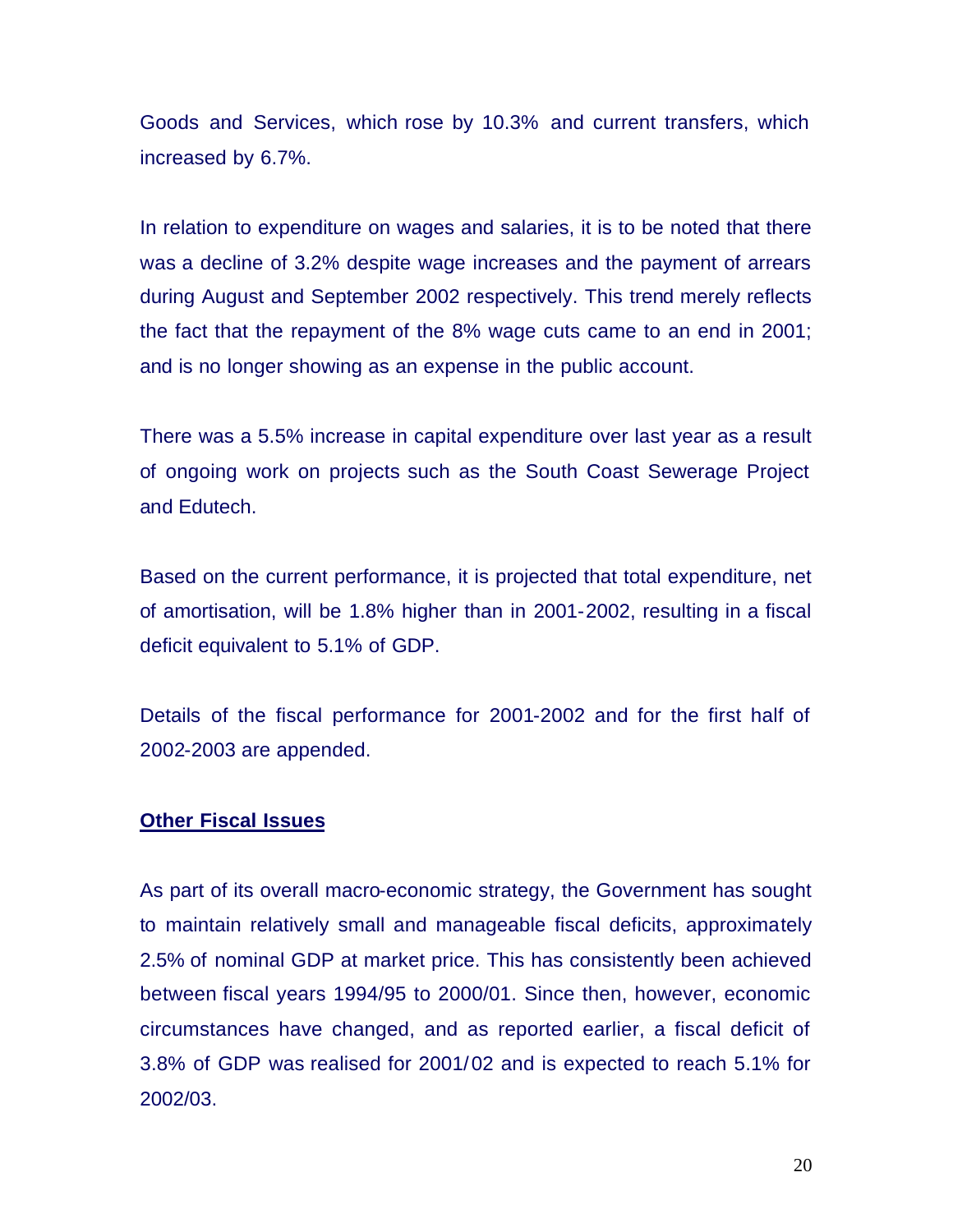The Government acknowledges that such high deficits are unsustainable since they ultimately must be financed either by raising taxes or by further borrowing.

In an environment where tax reform is imperative and where there is the need to contain the level of the national debt, those options are not viable. The government will therefore introduce other measures to return the deficit to around 2.5% of GDP.

The Government proposes, therefore, to continue with its programme of strengthening revenue collection capabilities, to minimise the area of tax evasion and avoidance, and to place more emphasis on controlling expenditure growth by reducing discretionary spending without losing sight of the need to uplift the basic amenities of communities.

A key element of the strategy to contain the size of the fiscal deficit will have to do with new arrangements for the financing of the public sector investment programme. Capital expenditure has grown from \$135.8 million for the fiscal year 1995/96 to \$346.8 million at the end of the last fiscal year. The Government recognises the importance of its investment programme in promoting economic activity and does not propose to substantially reduce it. Rather we will employ other means to carry out its capital programme. These measures will include the use of Build-Operate-Transfer (BOT) arrangements and increasing reliance on Public Sector/Private Sector partnerships to create capacity in areas historically deemed to be spheres for the exclusive occupation of the State.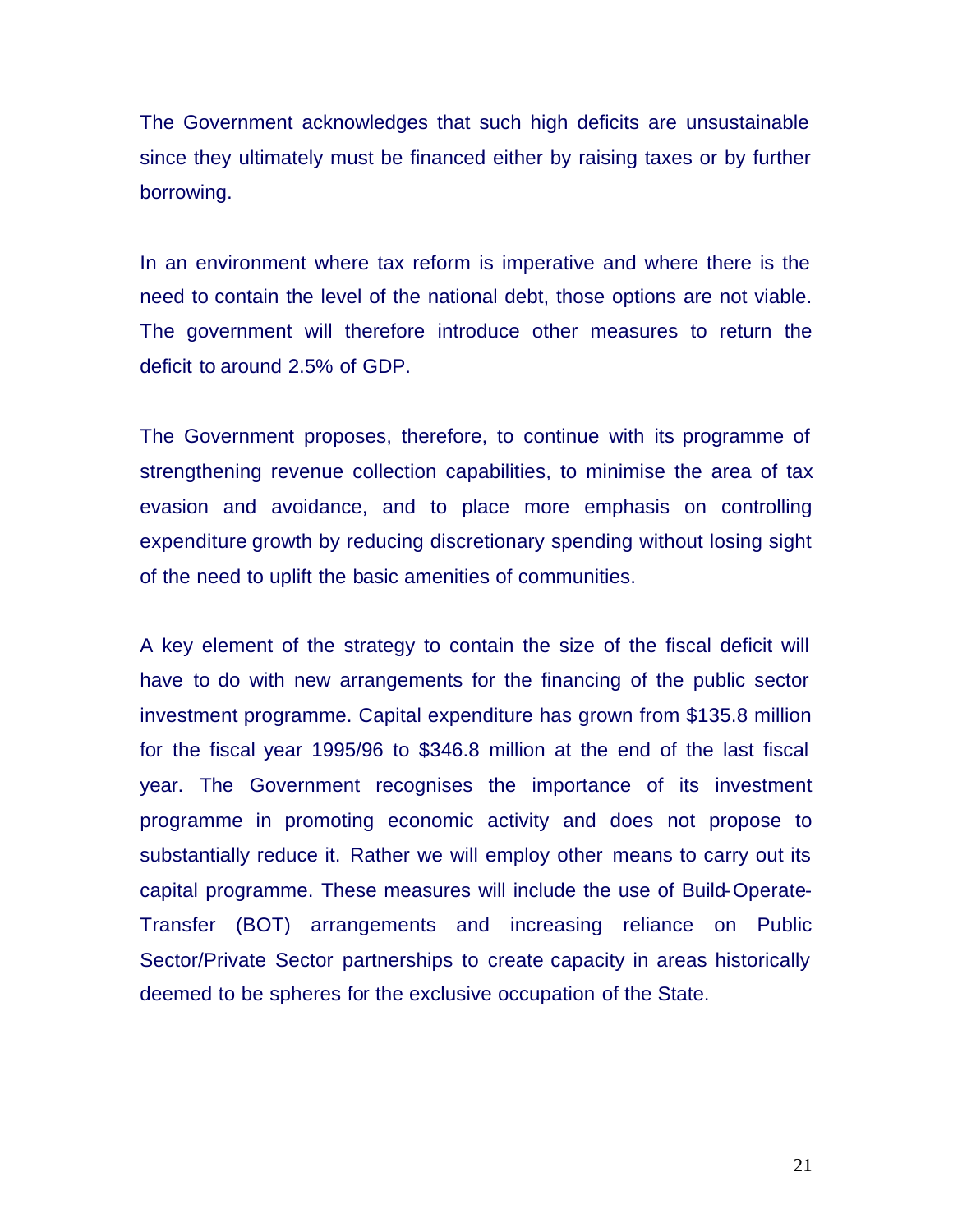In addition to the above measures, the Government will accentuate the completion of outstanding projects and the implementation of those that are externally funded.

#### **Public Debt Management**

The Government's debt to GDP ratio has increased to 72.8% in 2002. It is Government's intention, therefore, to reduce the debt to GDP ratio overtime to around 60% to conform with international standards. This will be achieved by implementing the measures outlined above to reduce the level of the fiscal deficit.

In addition, the government of Barbados does not propose to raise any new commercial issues on the international capital market for the immediate future. And we will use much of the proceeds of the \$300 million bond issue of 2001 to finance activities for which additional borrowing would have been required. In the final analysis, however, stronger economic growth must be the lasting solution to any fiscal situation that confronts us.

#### **SECTORAL POLICIES**

The objective of achieving strong sustained growth requires that the chief priority of our economic policy must be to assist in creating vibrant and competitive enterprises in every sector of our economy.

The State can, and has been attempting to do so, by creating more enabling environments for businesses focusing largely on measures to reduce costs and to enable enterprises to realise reasonable rates of returns. We are also determined to provide our industries with tariff and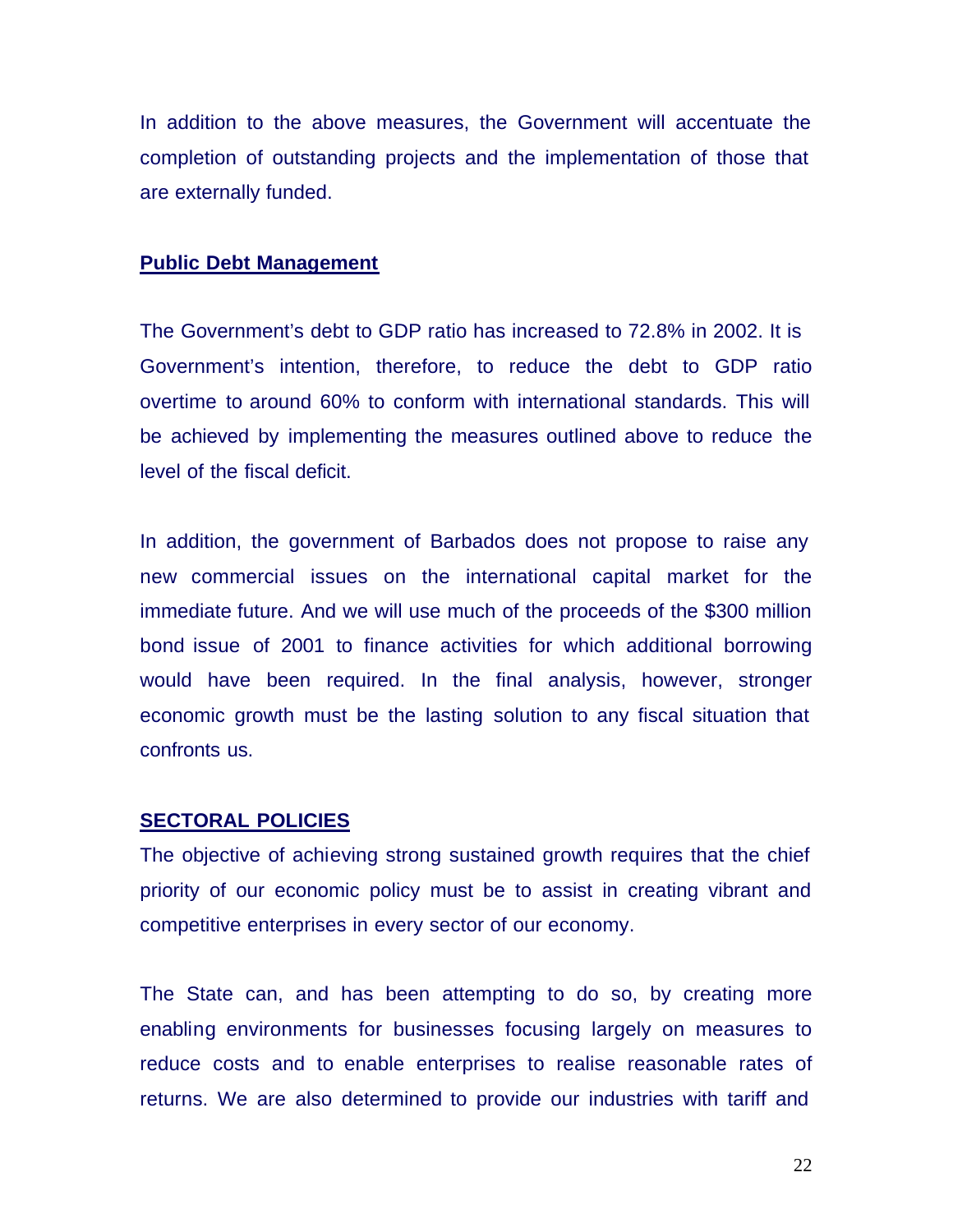other forms of protection up to the extent possible under our regional and international trade and economic agreements. We have also put in place special development finance institutions and regimes for every productive sector to ensure that capital is available to fund the creation of new enterprises and the transformation of existing ones. We have also provided special incentives to stimulate activity in selected areas where there is the prospect of growth, and have met the cost of technical assistance to our manufacturing sector and small businesses where technological changes have had to be met.

Financial and fiscal constraints do not allow us to do everything that needs to be done all at once. Hence in each year since 1998, I have presented new measures to support sectoral development within the policy framework I have just outlined, and I propose this year to continue the march forward.

#### 1. **Agriculture**

There is no doubt that the agricultural sector is the most vulnerable of all of our productive sectors, and its circumstances will be made more difficult by the new trade arrangements which are set to be ushered in.

Agriculture is, however, too vital to our way of life for us to lose faith in it, or to allow it to vanish.

Consistent with our policy framework for supporting general sectoral development, we have, in recent years, made available to the sector a new Agricultural Development Fund, new incentives to stimulate activity in selected areas, tariff protection, new arrangements to provide it with an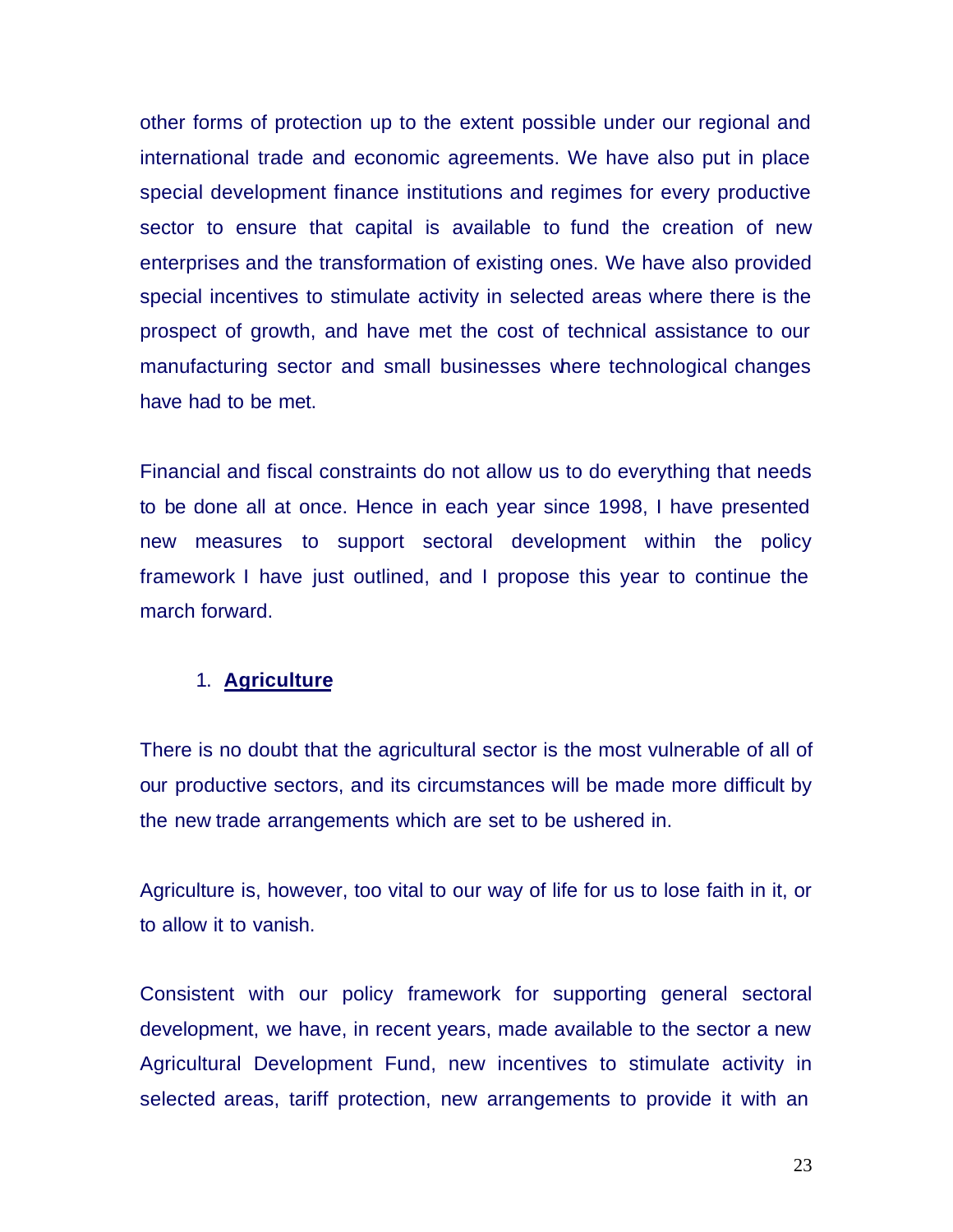expanded local market, and have set out a framework for the reform of the sugar industry.

There is evidence that these measures have begun to have some desirable effect. There is, however, even more evidence that there has to be a greater nimbleness in implementing incentives, in stimulating activity in areas where there is strong local demand but falling local production, and to help contain the costs of production generally.

These matters will be the focus of the new measures now to be announced.

# **Sustainable Agricultural Development Act**

It is clear that the legislation pertaining to agriculture bears no relationship to the needs of a modern industry. Most of it is focused on sugar, although that industry only now accounts for one third of agricultural output. Much of it is 19th century and is irrelevant. Above all, the incentives and other supports for the sector are not built into the law and hence are administered in a discretionary and sometimes indifferent manner.

Recently, we enacted a New Tourism Development Act encapsulating a broader approach to the development of the sector than was possible through the old Hotel Aids Act.

We seek now to put agriculture on a similar legislative footing, and as such, will, within 9 months introduce to Parliament and enact a new Agricultural Development Act.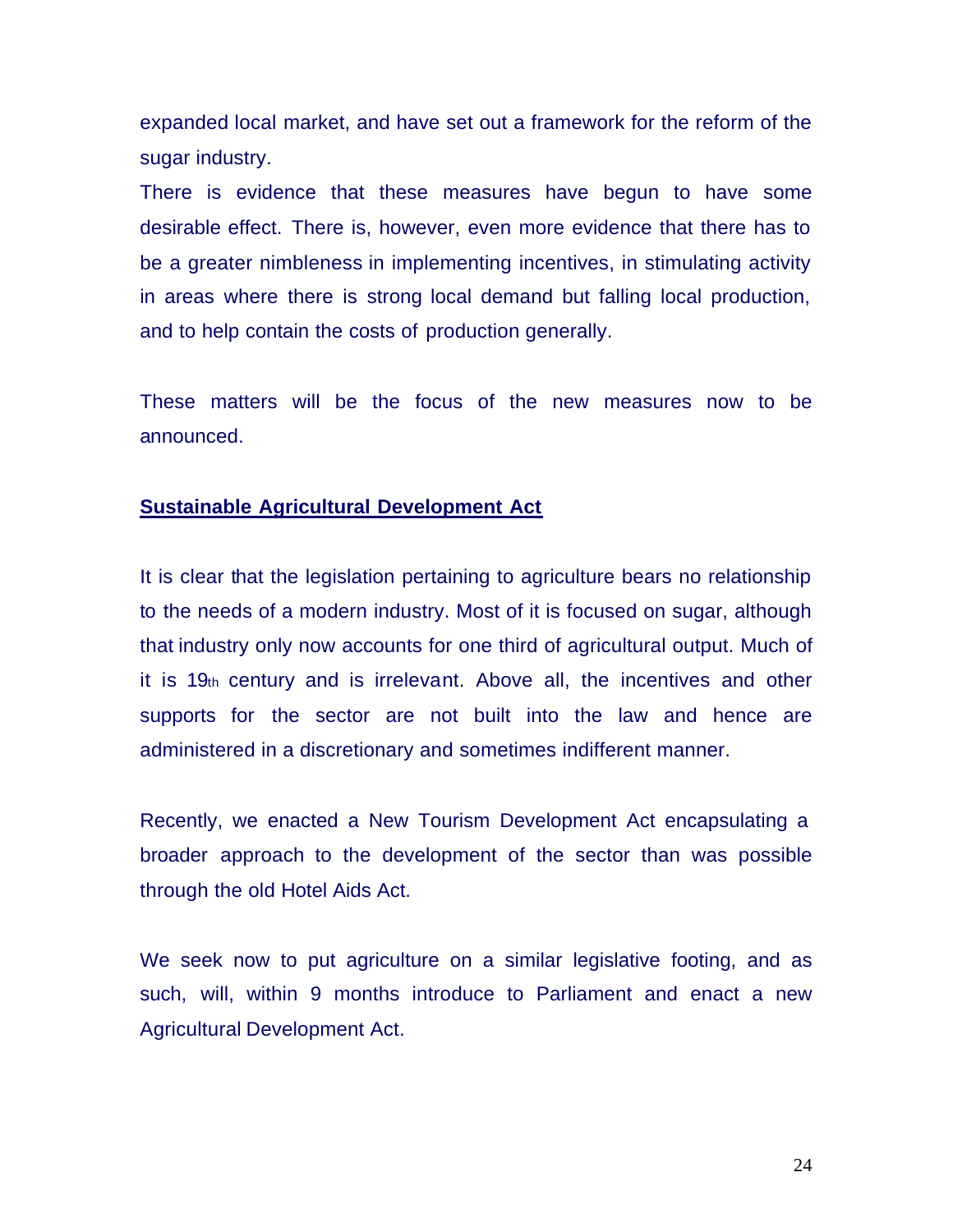# **National Agricultural Commission**

We have determined that the best way to help agriculture is not by higher tariffs but by income transfers and special incentives.

It is, however, clear that the subsidies to agricultural enterprises are not being transferred nor are the incentives being implemented as fast as the situation warrants.

Hence, pending the new Agricultural; Development Act, a new Agricultural Commission comprising producers, services providers and officials of the Ministry of Agriculture to oversee the smooth implementation of all policies to support agricultural development will be created.

## **Water**

Access to a reliable water supply is perhaps the chief means at our disposal to increase agricultural productivity and to reduce costs to the farming community.

## Government will therefore –

- X. Expend \$ 2.5 million over the next three years to refurbish the irrigation systems at Ruby, Jackmans, Spring Hall, St. Patricks, Friendship, Marchfield, Marshall, and Poyer. Financing will come from the Agricultural Development Fund.
- X. Establish ten new irrigation districts over the next three years at Three Houses, Sedge Pond, Diamond Valley, Bath, South District, Pine Basin, Burnt-House, Back River, Sweet Vale and Newcastle. It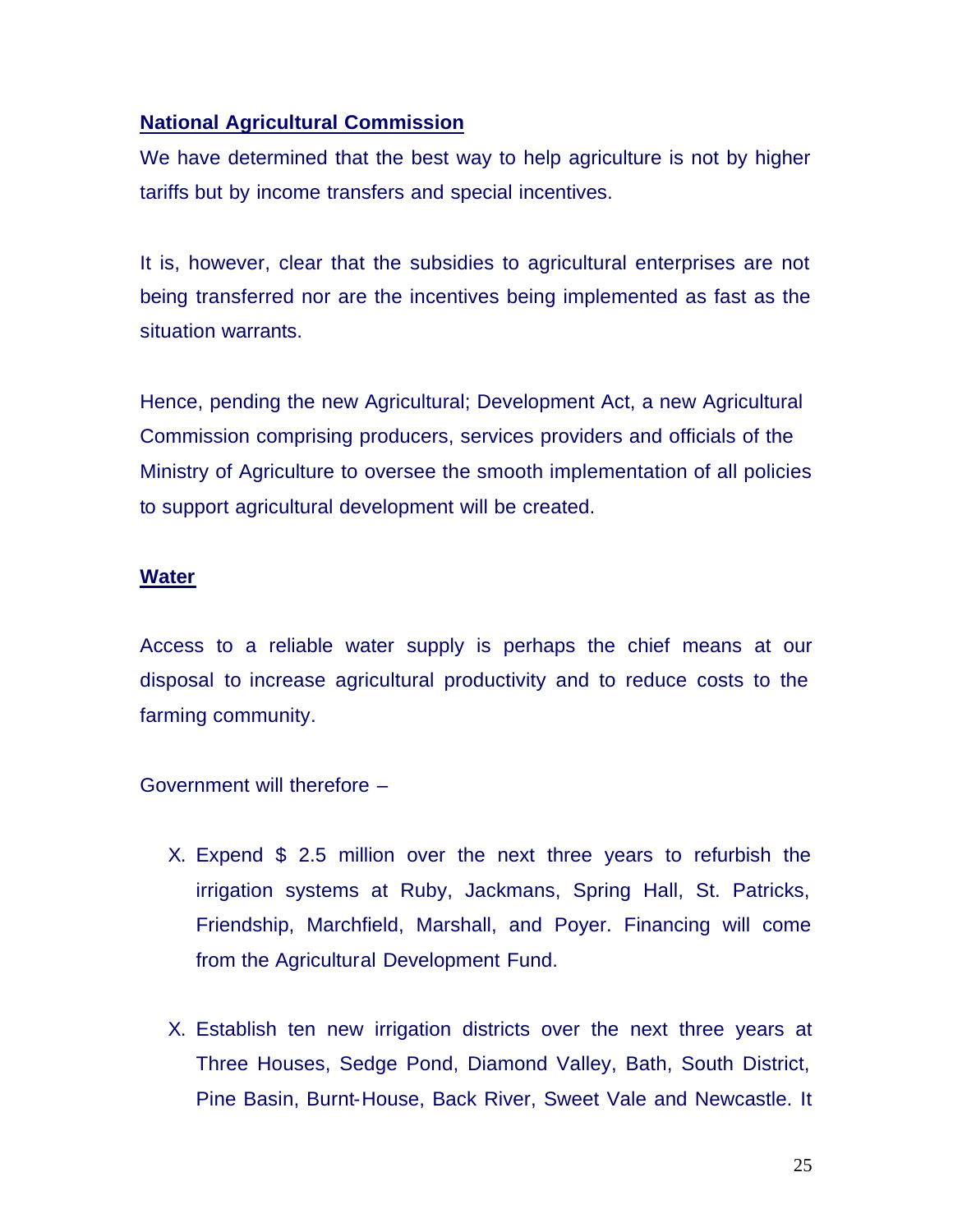is estimated that the new irrigation districts will cost \$3,768,000 and \$425,000 for capital works and professional fees respectively. Some \$1,198,000 will be required in the first year.

We will increase the rebates for use of mulch as a water conservation measure to 50%for individual farmers and 75% for registered farmers organisations.

The estimated cost is \$150,000.

# **Selective Stimulation**

There are two major areas of activity where production has been falling while local demand has been rising. We seek now to reverse that.

# **The Pig Industry**

Pork Production in Barbados declined significantly from 2,795,400 kg in 1997 to 1,402,500 kg in 2002 and continues to decline. Yet most of us love "proper pork". Revitalisation of the pork industry is a must.

The Ministry of Agriculture, Barbados Agricultural Society and the Barbados Pig Farmer Cooperative have agreed on strategies that will raise production to approximately 1.98 million kilograms of pork by the end of 2003. Strategies include designated technical assistance by the Ministry of Agriculture, Gilt Build Up Programme to increase the breeding herds, expansion of artificial insemination, farm mechanisation, training and financing.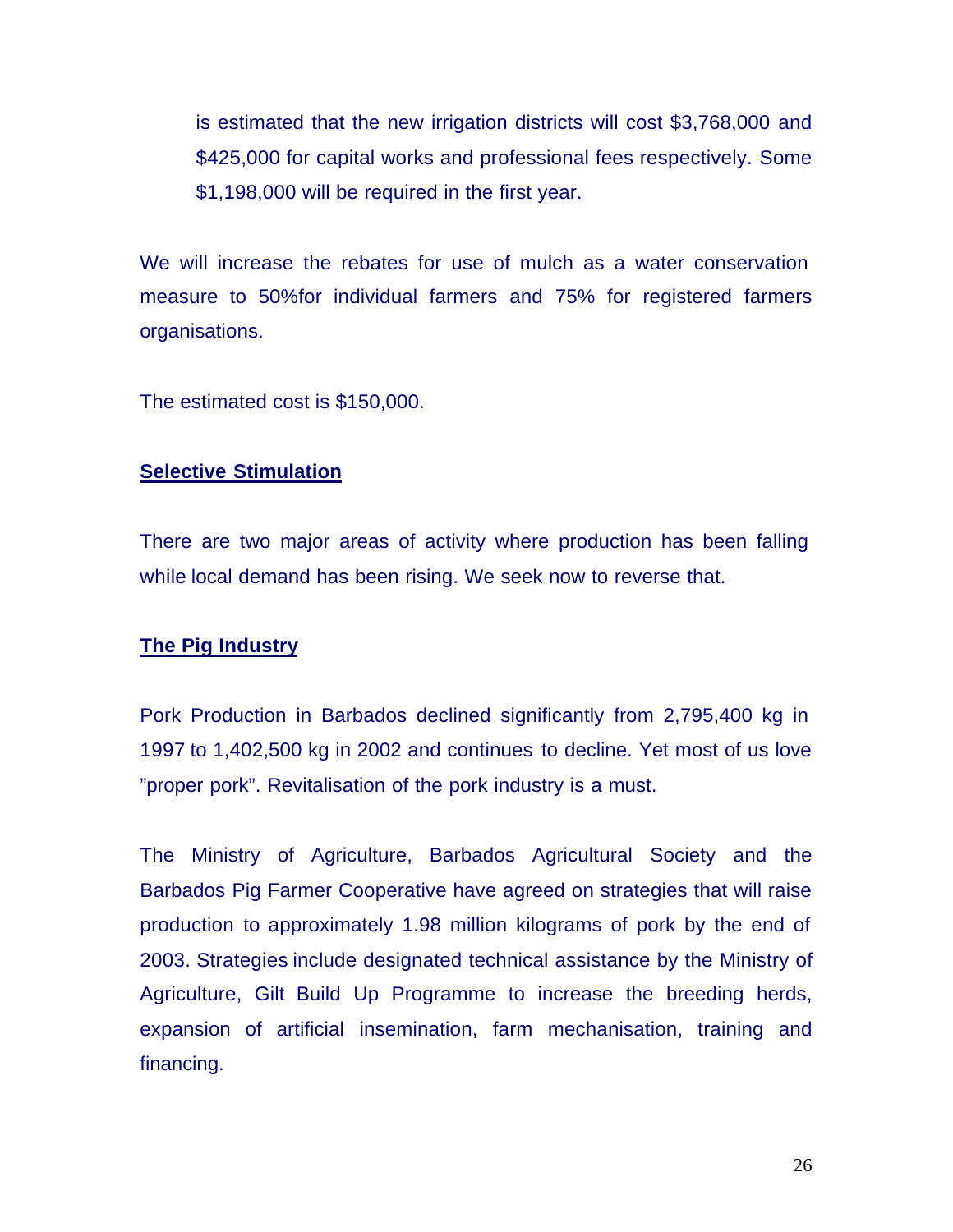This short-term programme is estimated to cost \$585,000. In addition farmers have made requests for \$1,865,000 to facilitate reinvestment in the pig industry and these will be accommodated through the Agricultural Development Fund and the Rural Enterprises Fund.

# **Poultry Industry**

The poultry industry in Barbados has an estimated total annual turnover of \$128 million, with a capital investment of approximately \$100 million. The industry supports more than 400 farmers and provides more than 80% of the total poultry consumed in Barbados. The implementation of trade liberalization since April 2000 has resulted in increased hardship on the industry. Analyses show that even with the bound rates and the Special Safeguard Mechanism, importation of chicken leg quarters threaten to destroy the local industry. Similarly marked increase in the importation of turkey wings, despite the 70% duty, has had a negative effect on the local industry.

To rectify these problems –

- The rate of duty on imported Turkey wings will be increased from70% to 110% to afford greater protection to the local industry, and
- The BADMC's importation of all poultry products will be limited to a maximum of 308, 000 lbs (140,000 kg) per month. This quota would include BADMC's importation of products such as turkey wings and offals.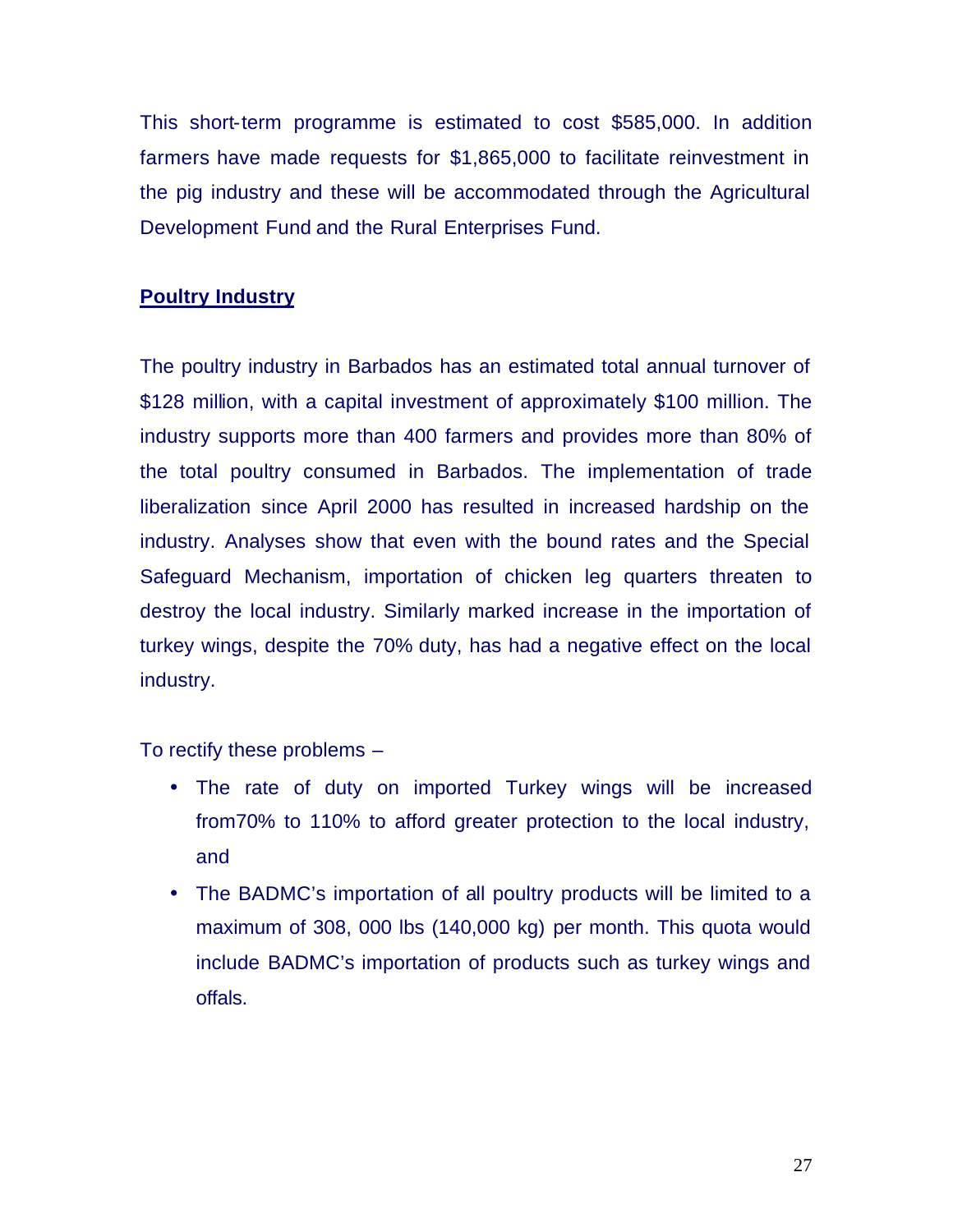# **Development of the Scotland District**

The Scotland District represents one seventh of our land area, and although it possesses strong potential for production, agricultural activity in the area has fallen into serious abeyance in recent years. The Ministry of Agriculture has prepared a Plan for the agricultural rehabilation of the area. It will seek to maximize the efficiency and profitability of agricultural activity in the Scotland District, without increasing the environmental fragility of the area, and to restore its pastoral charm.

The overall cost of the plan is \$62.9 million dollars which includes \$30.9 million for the regular operations of the soil conservation unit over a five year period Year one projects are expected to cost \$8.7 million of which \$2.9 million is required off budget.

## Export Agriculture

Not withstanding the apparent opportunities, fresh produce exports from Barbados have declined dramatically. Data show that fresh produce, cut flower and foliage plant exports declined from 1,769,253 lbs valued at \$1,677,611 in 1996 to 77,396 lbs valued at \$144,969 in 2000. The Ministry of Agriculture assigned priority to hot peppers for export development. Government will therefore establish an Export Development Fund to support agricultural exports. This fund will be initially capitalized at \$500,000. Resources will be derived from the Agricultural Development Fund.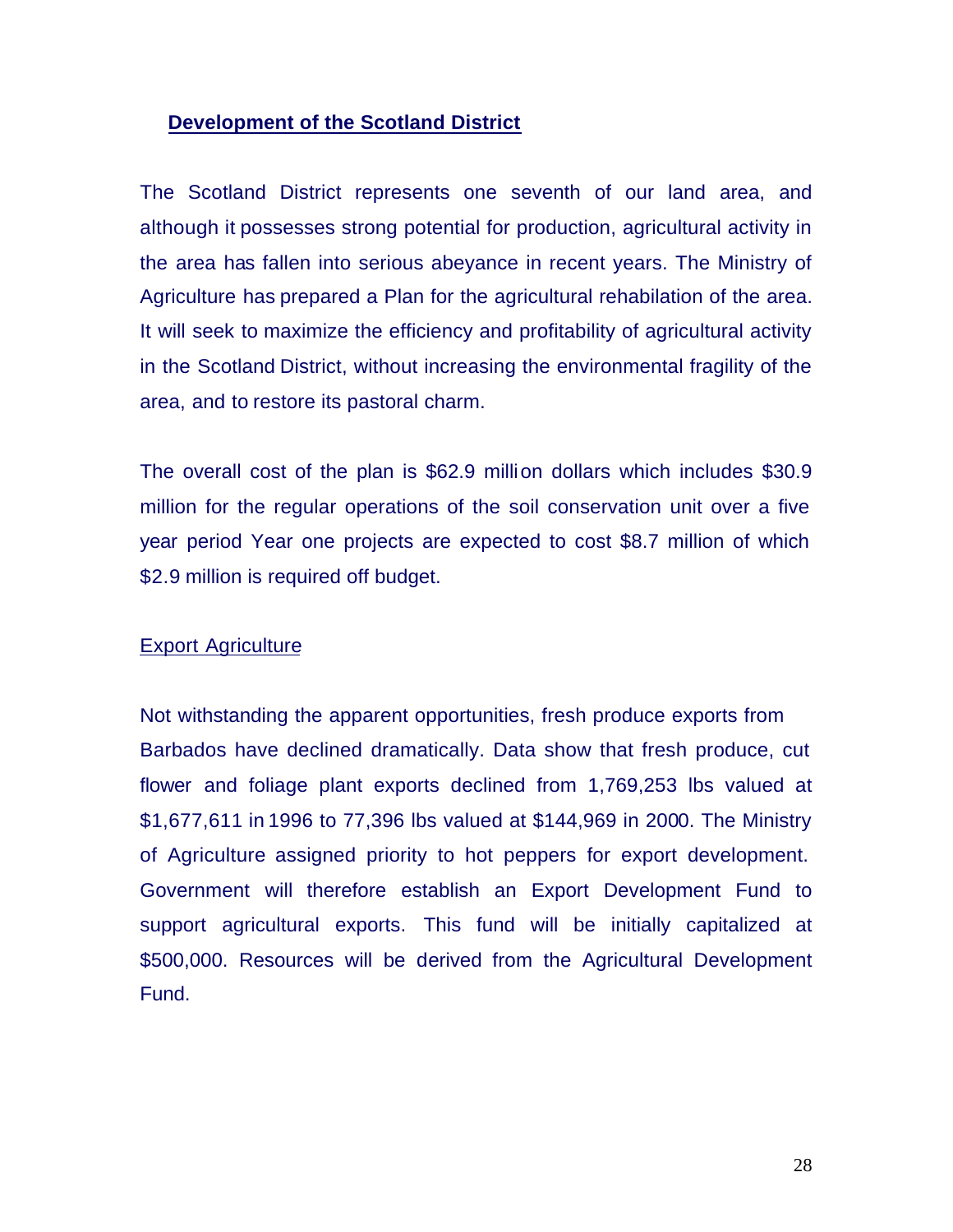# **The Cotton Industry**

During 2001 Government established a fiscal framework for the development of the local cotton industry. The framework was predicated on the fact that cotton offers the best alternative to replace some if not all of the sugar cane production. The first order of business is to expand primary production. It is clear, however, that the fiscal framework alone will not revive the industry.

Government will therefore establish the National Cotton Forum to act as a clearinghouse for information on the cotton industry and promote functional cooperation among stakeholders.

The Barbados Agricultural Development and Marketing Corporation will establish a joint venture company with local growers, input suppliers and investors to establish a sustainable production base for West Indies Sea Island Cotton.

The Cotton Ginnery will be relocated and upgraded and leased to the company to be established by the Barbados Agricultural Development and Marketing Corporation. The estimated cost of the ginnery recapitalisation is \$ 2.0 million.

Government will continue to assist West Indies Sea Island Cotton Association to establish its right to its trademark whilst at the same time facilitate the reformation of that organisation into a contemporary corporate structure.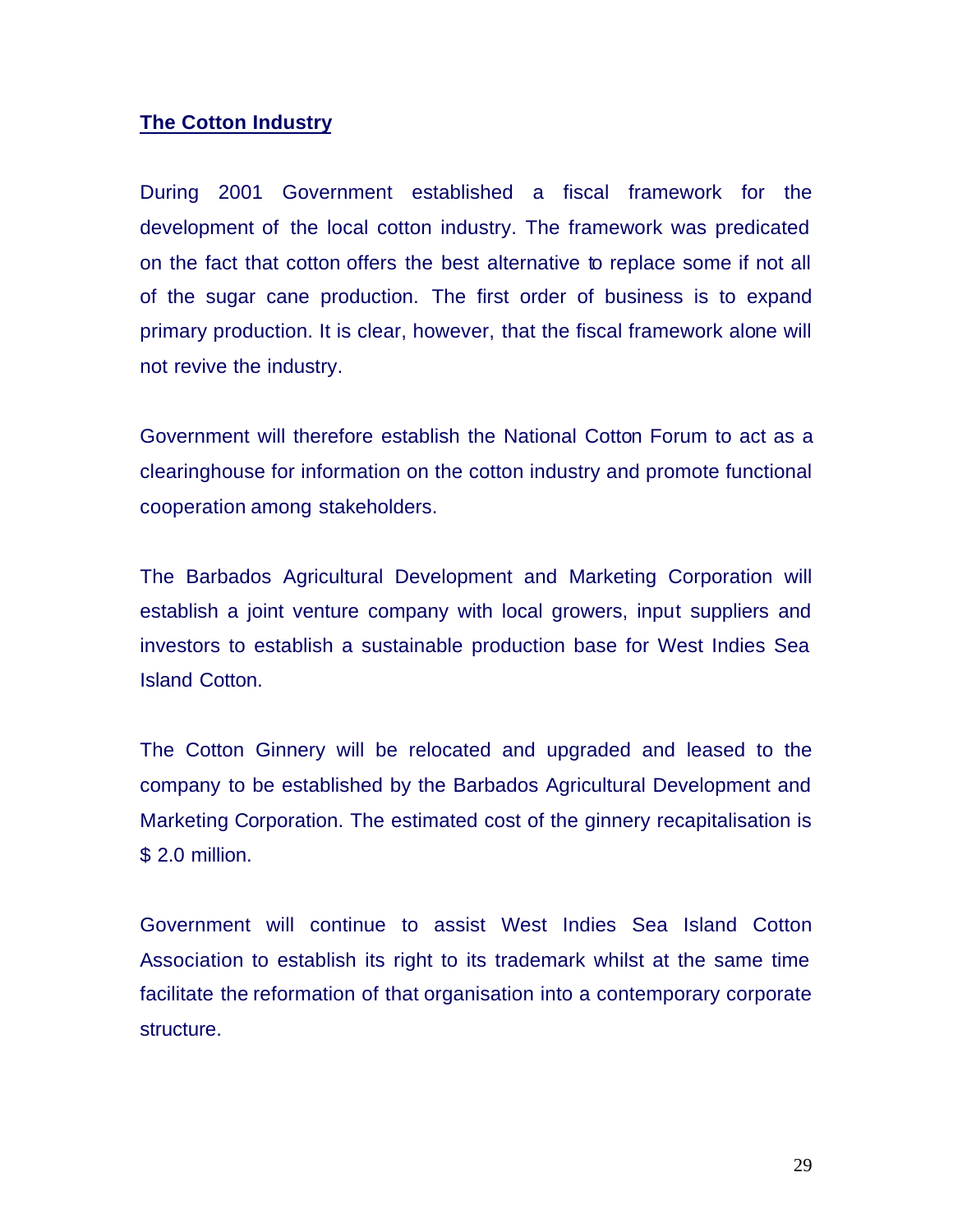Barbados Cotton Growers' Association will be provided with a grant of \$75,000 to re-activate the organisation.

# **Barbados Agricultural Development And Marketing Corporation**

The Barbados Agricultural Development and Marketing Corporation is now largely functioning as a State Trading Monopoly, concerned with the importation of chicken wings and other such commodities.

BADMC will be converted into an institution that provides services to facilitate greater investment in the agricultural sector, performing a role similar to and beyond those which the Barbados Industrial Development Corporation provides to manufacturing, and the Barbados Hotel Association and the Barbados Toursim Investment Inc. to the Tourism Industry. Elements of the new BADMC role will include making strategic investment on a joint venture basis in certain areas of commercial agriculture, coordinating and organizing the export of fresh agricultural produce, establishing a market intelligence service to cater to the domestic and export markets, assisting the stakeholders in meeting the benchmarks and standards to be established for the sector, and assisting the Barbados Agricultural Society in organising a farmer wholesale market, and generally spearheading the implementation of the Scotland District Development Plan.

This restructuring will take place over the next 18 months.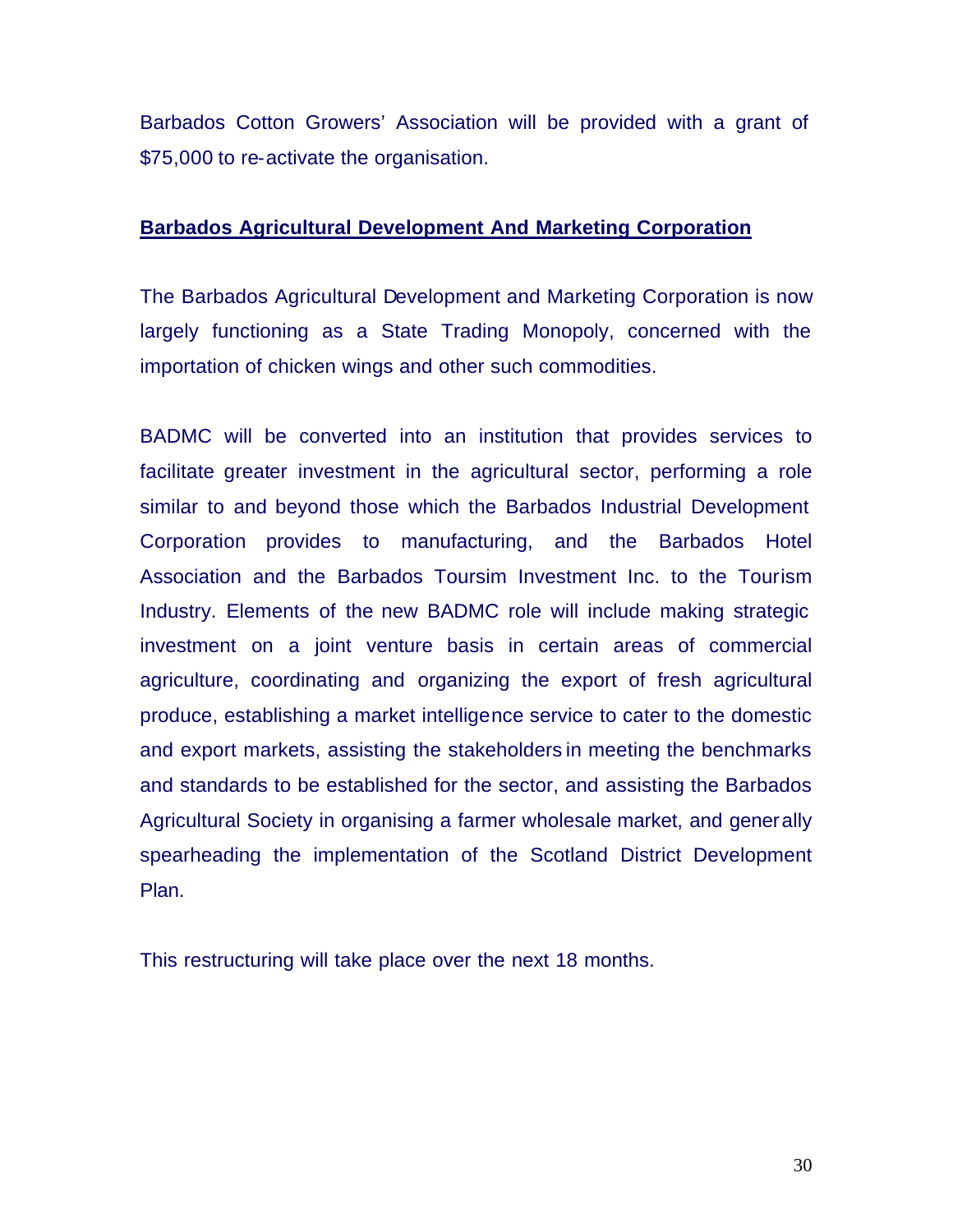#### **Land Use**

The Land for the Landless Programme was launched in 2001 and approximately 880 acres have been made available to farmers across the country. However, there is an unsatisfied demand for 3040 acres to be distributed to 304 farmers.

There is a need for measures to make it attractive for landowners to make idle land available to the Land for the Landless Programme. To accomplish this:

- X. Government will assign public lands at Bath plantation in St. John and River in St. Philip to the land for the Landless Programme.
- X. In order to bring private land into the programme, Government will effect tax reform. The threshold for access to the rebate on land tax to un- improved lands and improved agricultural land is \$100,000 and \$300,000 respectively. These will be lowered to \$25, 000 and \$75,000 so that more small farmers can benefit. I now propose to waive the property transfer tax payable on the lease by private owners of arable land to the Land for the Landless Programme or any private arrangement registered with the Ministry of Agriculture where the lease is for a minimum of 10 years.

#### **Manufacturing**

After three years of decline, the manufacturing sector showed itself amenable to policy stimulation and as a result has recorded growth of 2.2 % for the first six months of 2002.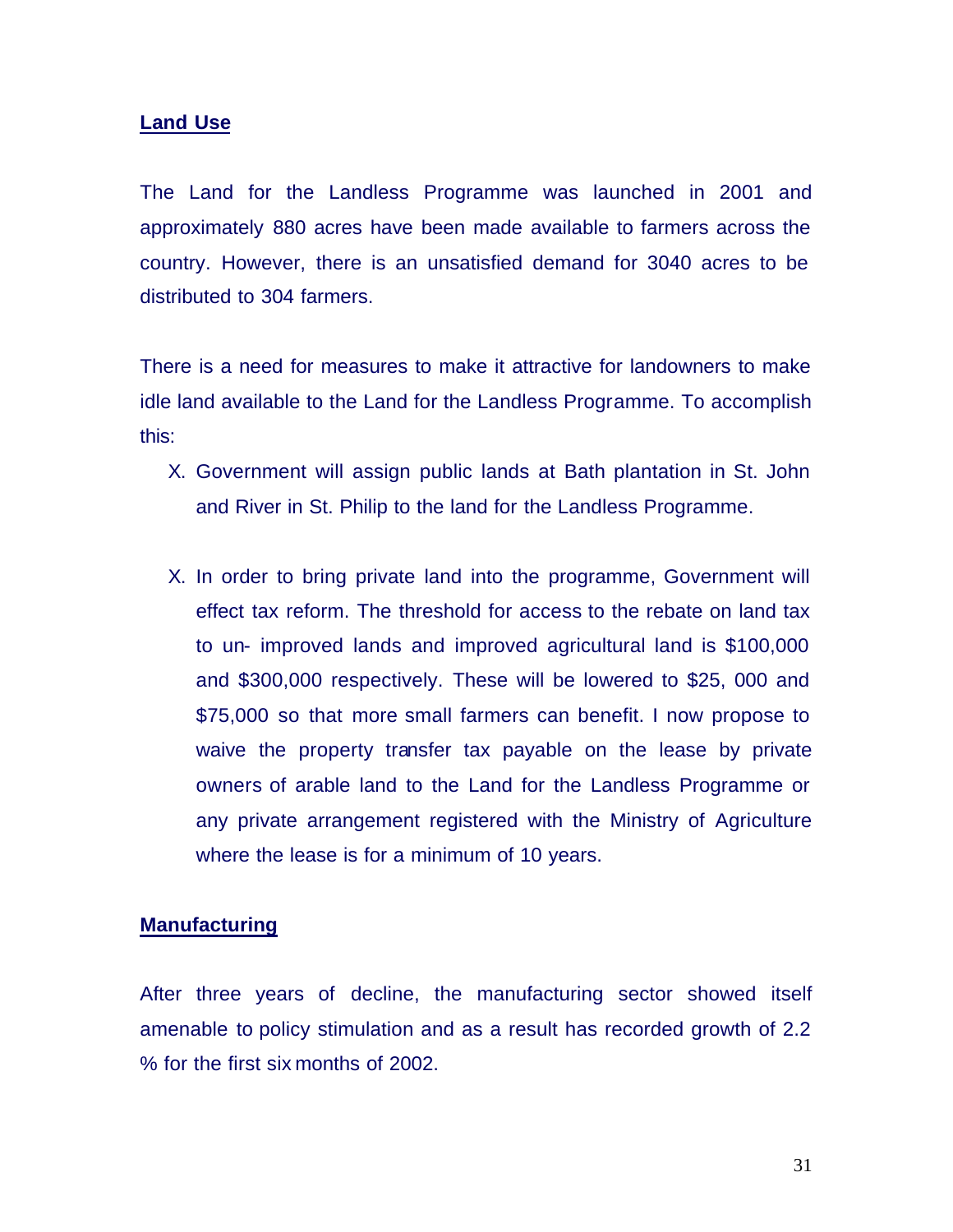Since 1998 the Government has consistently sought to apply a policy to Manufacturing to afford it protection in all forms and up to a level consistent with our regional and global trade obligations to mitigate the effects on the sector of trade liberalisation. We have also sought to encourage the sector to begin to find industrial solutions to industrial problems, and the Government has facilitated this transformation by undertaking to mount on the sector's behalf a technical assistance programme amounting to \$5 million per year over a period of three years. We have recognised the need to find new means by which to finance the creation of new competitive industrial enterprises. As such we have created a \$25 million Industrial Investment and Employment Fund. Above all, we recognise that Manufacturing can be restored if it is afforded a larger domestic market, and hence Government has supported the bringing on stream of the 100% Bajan Campaign.

These policies have had the desired effect and will be kept in place. However, some refinement is required to ensure that the signs of recent growth in the sector can be translated into robust recovery. We need especially to institute a major new initiative for export marketing and to expand the pool of funds available to finance the creation of new competitive enterprise.

I deal first with the refinement of our policies. Tariff protection at the rate of 60% on a number of goods formerly under the surtax was recently introduced. This measure covered a range of industrial products spread over ninety tariff headings. In granting protection by way of high tariff, it is the wish of the Government to shield sensitive manufacturing activity in Barbados from foreign competition but to do so in a manner that does not bear adversely on the consuming public and our tourism sector. It has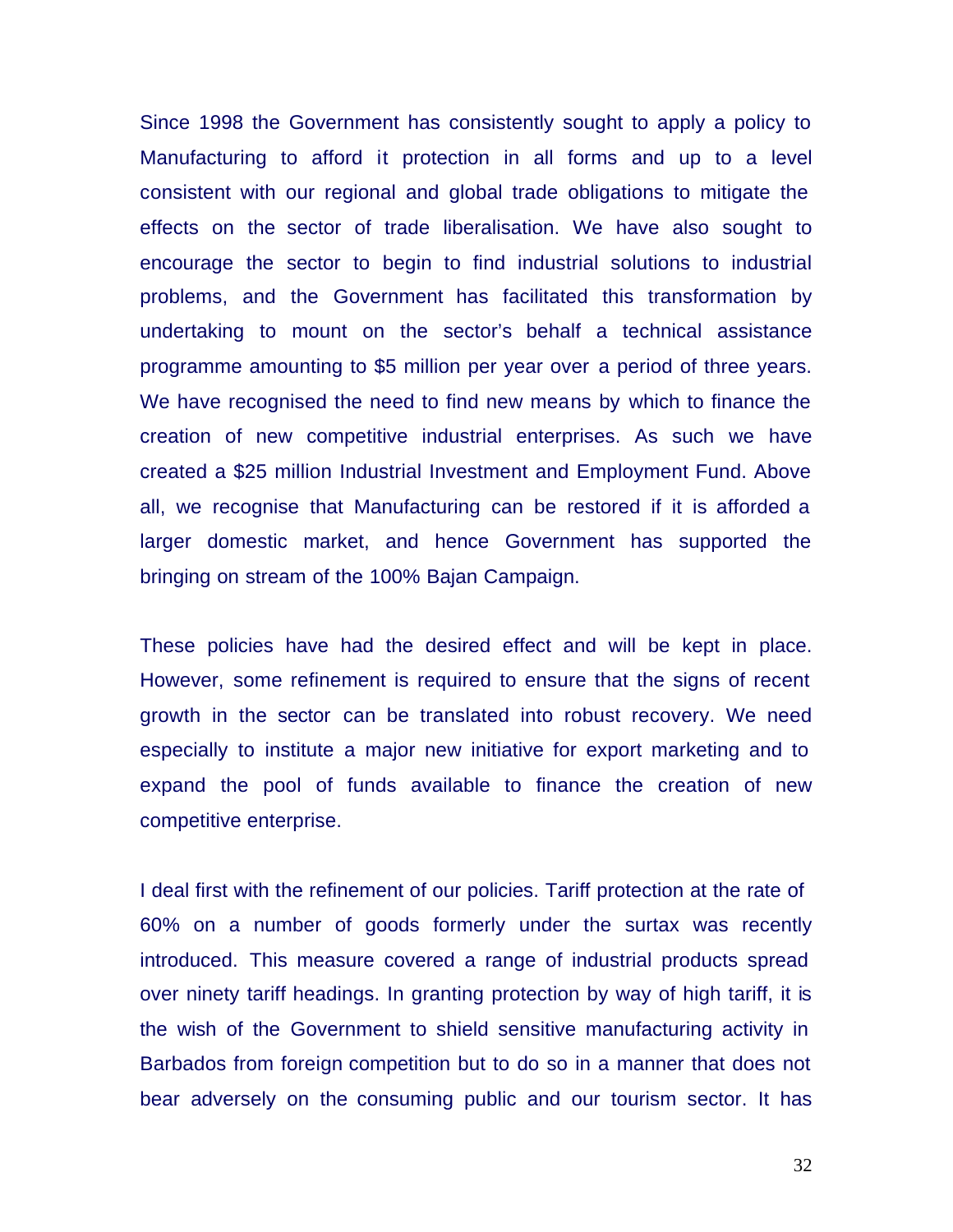been found that of the ninety goods now enjoying such tariff protection at least thirty are either not produced in Barbados or produced in such minimal quantities as not to warrant the protection at all. As such, with effect from January 1st, 2003, the 60% duty will be removed from a list of goods under thirty tariff headings. The full list is appended. These goods include some items of furniture, household articles and food.

We will retain in place, as is our right under WTO rules, the special safeguard mechanism to protect our agro processed food industries and our beverage industries from surges in low priced extra regional imports. The use of this safeguard mechanism will remain in place for the foreseeable future but will be reviewed to ensure that it is having the desired impact.

The 100% Bajan Campaign has been of great value and will not only be maintained but will, with Government's financial assistance, be expanded into a third phase to cover all aspects of domestic production of goods and services.

These efforts to boost domestic demand for manufactured goods must now be supplemented by efforts to expand production for exports. Hence, through a joint public/private sector partnership we propose to establish a new trading and marketing enterprise to exercise major responsibilities for selling Barbadian goods abroad. The enterprise will function by buying goods from local manufacturers to sell overseas, thereby allowing manufacturers to focus on production and to avoid having to carry the risk of export marketing.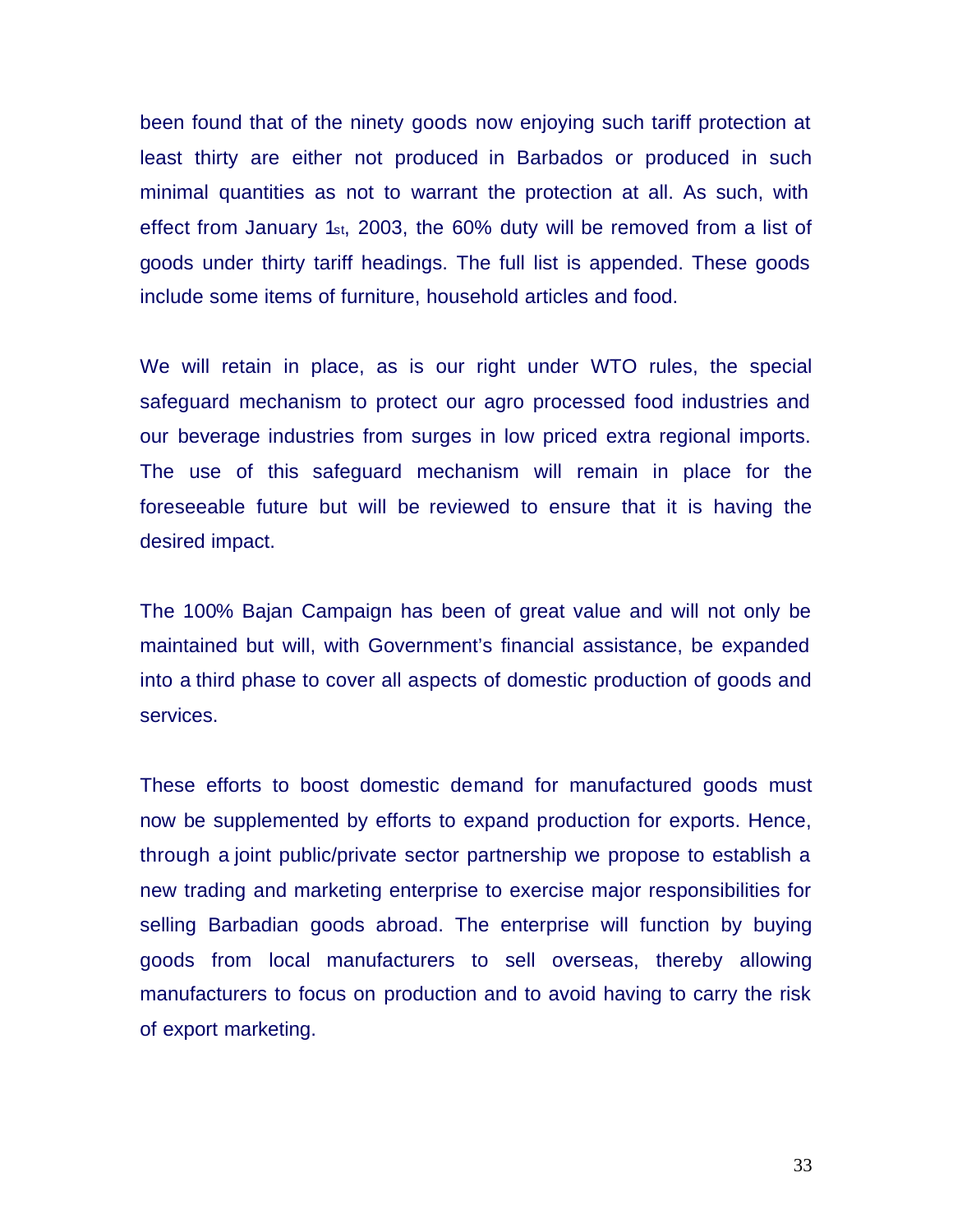This initiative will initially benefit twenty-five export manufacturers and will in the first year exploit already identified opportunities in the U.S and British Virgin Islands, Bahamas and Atlanta. The creation of the enterprise is estimated to cost \$2 million dollars, and it is proposed that it be financed from the Industrial Investment and Employment Fund.

Second, additional finance for the sector will be provided through the \$30 million dollars which was recently borrowed from the Caribbean Development Bank and placed at the disposal of the Industrial Credit Fund for on-lending to financial institutions providing credit to industrial projects.

#### **International Business**

Barbados has recorded an improvement in the performance of the International Business Sector so far this year. Of particular note, has been the strong growth in the registration of International Trusts. So far this year 115 International Trusts have been registered compared with only 2 for all of last year. In the International Insurance Sector 17 companies have been registered this year so far, compared to 8 for last year. For Offshore Banks, 4 were licenced this year as compared to 2 for last year. This year 202 International Business Companies have been licenced to far compared to 210 last year. So far this year 17 Societies with Restricted Liability have been registered, compared with 22 for the entire of last year.

As part of our emergency response to September 11, 2001, a programme for the accelerated development of the sector was put in place. The essential elements of the programme were:

• Enhanced marketing of the sector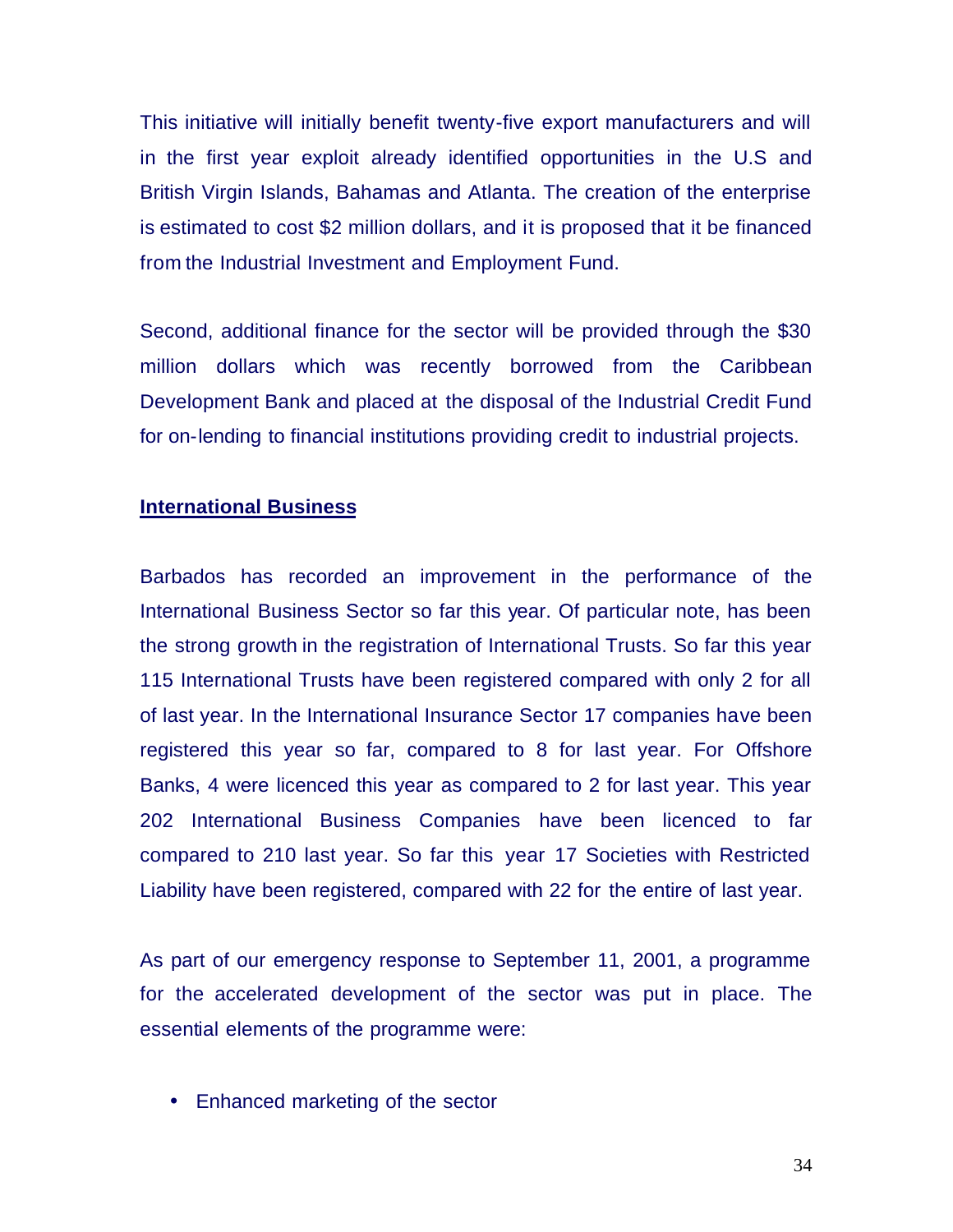- Expansion of the Tax Treaty Network
- Lower cost and increased capacity in telecommunications
- Acceptance and implementation of international best practice in the supervision and regulation of financial services
- Expansion of services exports beyond financial services

In support of this programme additional resources were placed at the disposal of the sector. The more aggressive marketing of Barbados has clearly contributed to the improved results achieved this year.

Support for the Programme for the Accelerated Growth of the International Business Sector will continue. Particular emphasis will be placed on the areas where growth, is most possible, namely Insurance and International Trusts.

Nothwithstanding the improvement in the sector, it is clear that several challenges remain. The chief is to bring about the comprehensive convergence of all aspects of international and domestic sectors of the economy and especially the tax regime available to them. I will later specify the framework within which tax convergence will be undertaken.

# **Tourism**

Mr. Speaker I now turn to the tourism sector which is expected to continue to the main engine of national economic growth into the foreseeable future. Recent increases in tourism arrivals during the third quarter of the year, after a decline in the first half have been welcomed. It is important however that this pattern however be sustained if we are to return positive growth to the economy.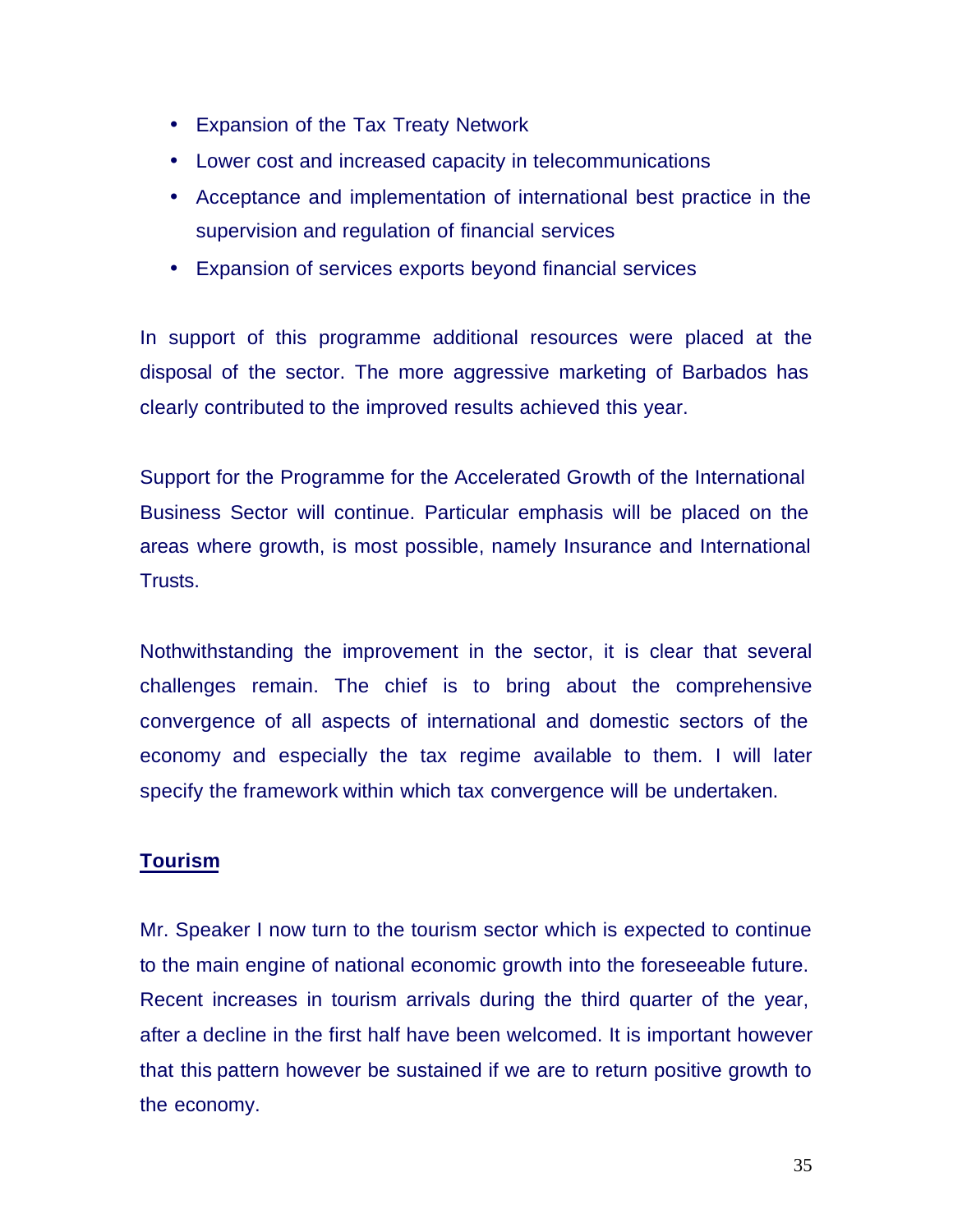Government has already begun the process aimed at strengthening the viability of the sector by offering significant new incentives through the new Tourism Development Act. This new comprehensive piece of legislation has broadened the range and scope of incentives available to the sector.

Many of the concessions given under the Tourism Development Act are new. In addition, for the first time these benefits are now also being made available to the ancillary industries. Although it is foreseen that these concessions must be given time to take effect, the sector is encouraged to take full advantage of the comprehensive provisions under the new legislation.

Mr. Speaker, representation has been made by the industry for further reductions in taxes on inputs. However in addition to those tax incentives given under the new legislative arrangements, the industry stands to reap significant benefits in the form of the reduction of import duties and taxes as we meet our FTAA and WTO obligations within another 18 to 24 months. The sector has been given a new, attractive and enabling environment and the financial resources for marketing have been substantially expanded, despite the decline in Government revenues.

We, however, believe that at this stage, product development must become our principal priority. It is clear that Barbados like many other destinations in the

Caribbean is a mature destination and that many of the main product elements which make up the sectors are in need of renewal and upgrading.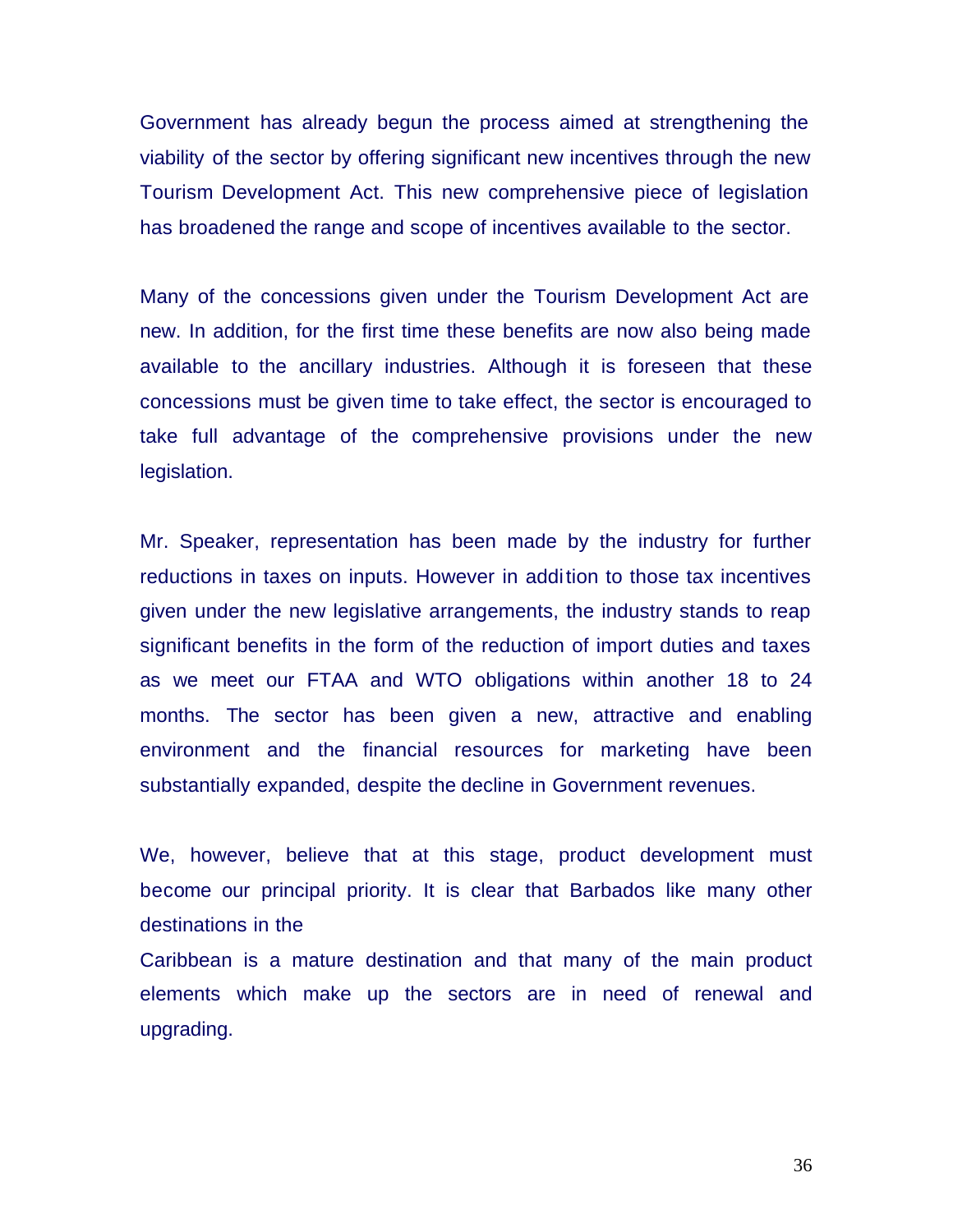Our objective is to develop Barbados as an upscale destination, without the introduction of mass attractions like casino gambling or the use of a variable currency exchange rate. As such, it must be recognised that a premium be placed on the improvement in the quality of the products and attractions we offer.

The work of the Barbados Tourism Investment Incorporated during the past 5 years has seen substantial improvements being made to our product base. This effort must now be accelerated.

The BTII's urban renewal programme has brought new life to our Capital City. Additionally infrastructural improvements work in the St. Lawrence Gap and Speightstown will build new tourism investment capacity and facilitate greater scope for marketing.

Additional emphasis now needs to be placed on continued product renewal and development and the building of new capacity. The Government will therefore support a bond issue of up to \$150 million to be utilised by the BTII and other relevant agencies for an expanded programme of product development.

Areas that will be considered for funding under this new programme include the dredging and redevelopment of the inner and outer careenage, redevelopment of the street scape of Bridgetown and the transformation of Independence Square.

Similar enhancements are planned for the other city centres and phase 2 of the street scape improvements at St. Lawrence Gap will be undertaken.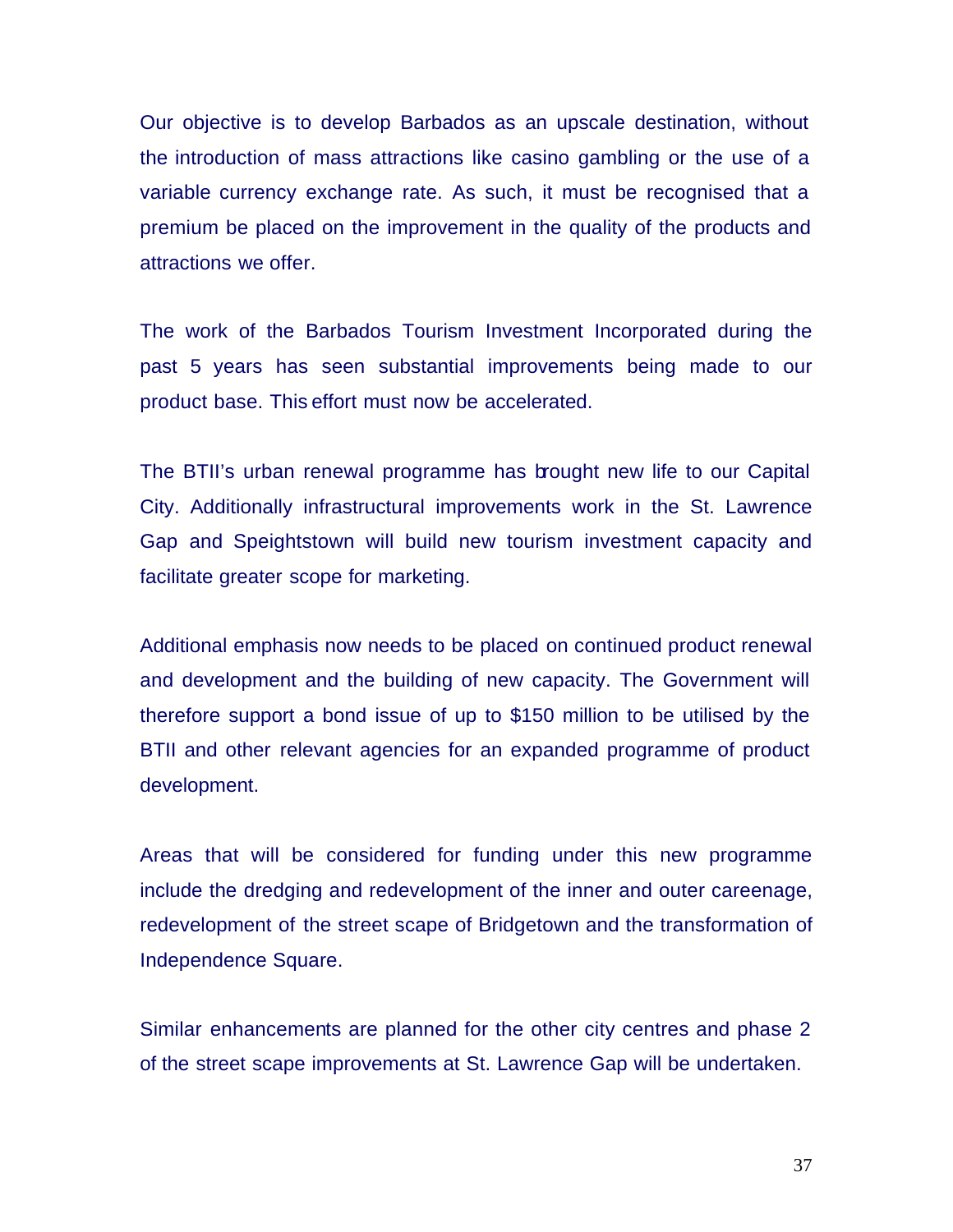Airport Facilitation at the Grantley Adams International Airport including an upgrade of all services offered and an improved ambience will be part of the programme. This will be achieved through improvements to signage, training for red caps and security personnel and the deployment of additional immigration and customs officers as necessary.

The programme will also provide for the development of interpretative and directional signage island wide to allow for the island to be traversed with ease and comfort.

Part of the proceeds will also be committed to an expansion of the existing programmes for human resource development in the industry, to promote a culture of excellence in service delivery.

It is further envisioned that a part of this funding will be utilised to permit BTII to be involved in joint venture arrangements to build new capacity for the sector; pertaining in relation to the creation of more heritage assets.

Tourism like most of our other productive sectors has also came under pressure from rising insurance costs. To counter this trend, Government is prepared to provide the sector with support for an initiative to establish its own captive insurance enterprise.

Mr. Speaker, for our tourism to continue to develop and to move to the next level we must continue as well to diversify out product offerings. As such boating and yatching as a natural fit will upscale our image.

Indeed, Barbados has never leveraged to the fullest extent, our geographic location as the first port of call for vessels traversing the Atlantic Ocean.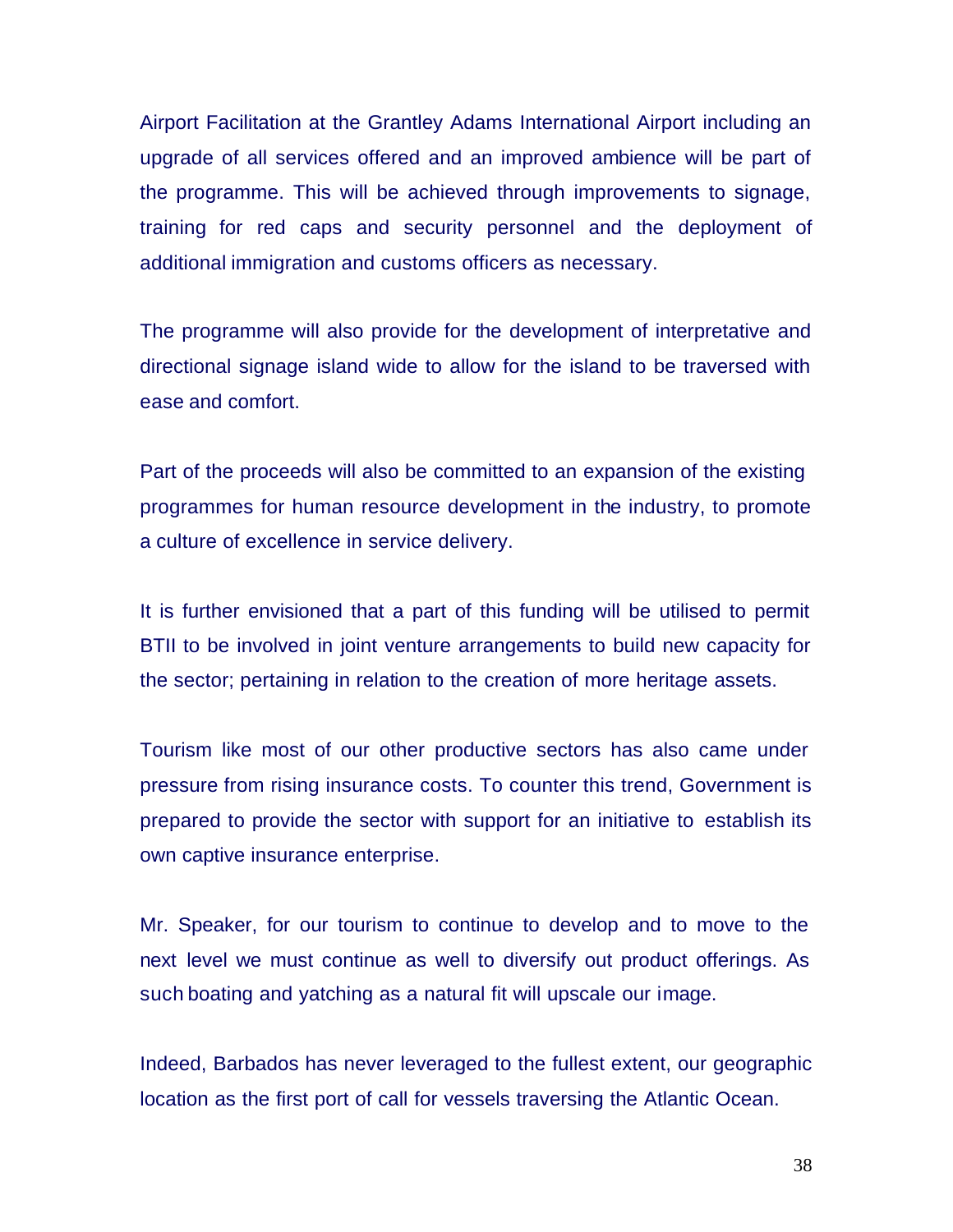We intend therefore to offer a new range of concessions and to extend new legislative and administrative arrangements to offer the boating and yatching community a much improved and welcoming environment.

The Government therefore proposes to address this matter principally by amendments to the Shipping Incentives Act, improved marketing of the sector and improved institutional arrangements with an emphasis on facilitation.

# **Amendments to the Shipping Incentives Act, CAP 90A**

The shipping Incentives Act, Cap 90A only extends concessions to 'approved shipping companies'. It is now proposed that the Act be amended to allow for a wider application of the incentives to all boats. It will also be amended to support  $-$ 

- The introduction of a refurbishment program to facilitate the alteration, equipping, maintenance or repair of existing boats which are being used commercially in the tourism industry, as well as acquisition of all marine equipment, sports fishing gear, fittings and furniture.
- Concessions with regards to marketing in the industry will now be introduced and will coincide with those.

The full set of the new arrangements for facilitation and marketing of this sector are set out in an Appendix.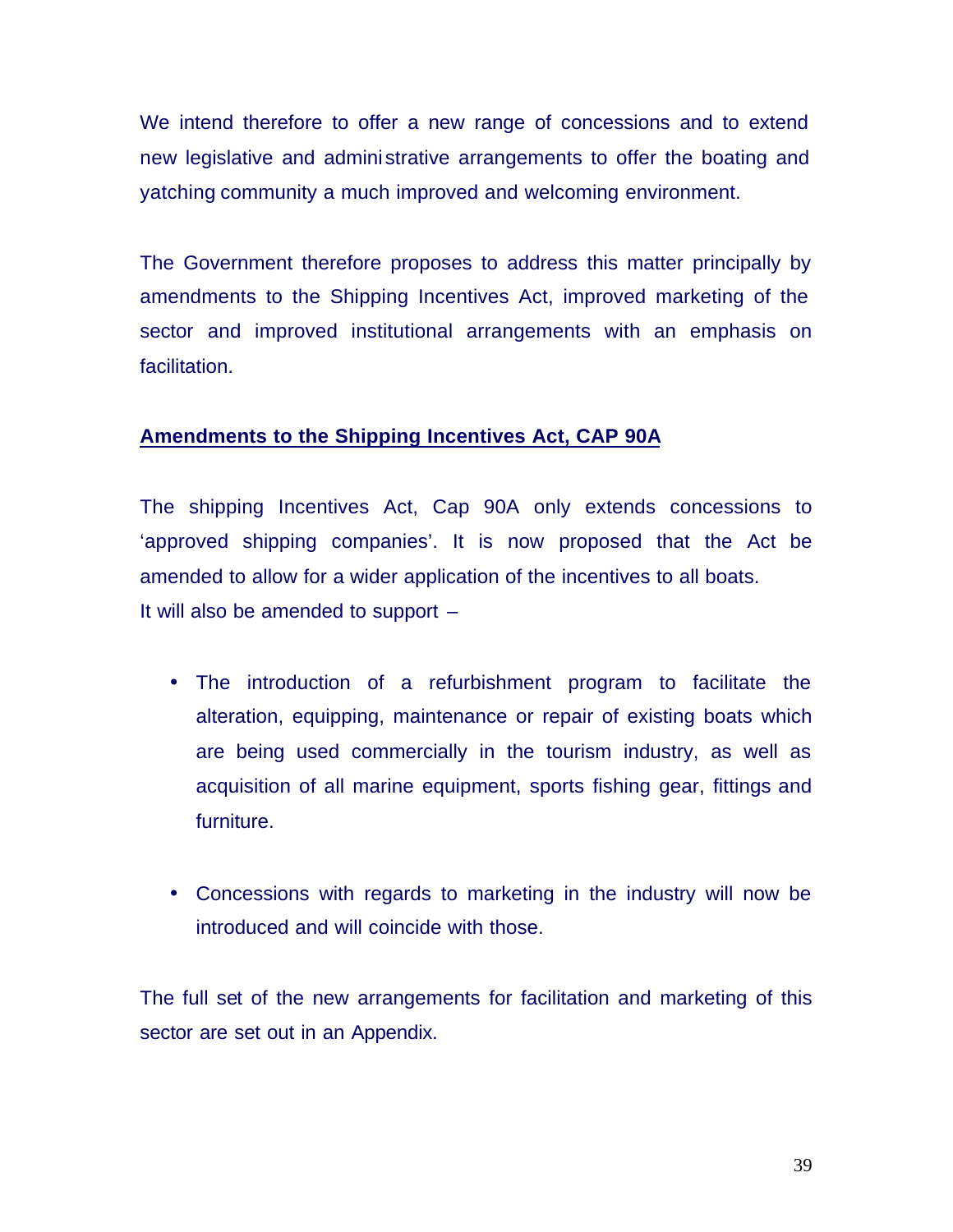#### **Energy**

During the year 2001, production of both crude oil and natural gas fell as a result of the natural decline of wells in production and also because no new wells were drilled during the year. In the prevailing international climate, we anticipate difficulties with energy supplies and prices.

To counter this the Barbados National Oil Company and its joint Venture Partner Waggoner Barbados Ltd. will in November 2002 start a \$25 million programme which will entail the drilling of 9 development wells. This will stimulate production of crude to 1500 barrels per day and natural gas to 2.5 million cubic feet per day.

At the same time the National Petroleum Corporation will from November 2002 embark on a \$15 million mains expansion programme to bring natural gas to an additional 5000 Barbadian homes.. The expansion will be in approximately 42 areas in 7 parishes and will last over 2 years. The NPC will also reduce the cost of installation of natural gas from its present \$517 to a maximum of \$250.

When the decision was made to close the Mobil refinery in 1998, it was decided that the terminaling facility would be operated by the Barbados National Terminal Company Limited until a new terminal could be established at another location. In 1999 Government agreed to enter into negotiations with a consortium of four oil companies, Shell, Esso, Texaco and BNOC for the establishment of a local company to operate a terminal facility using sites at Holborn and Spring Garden. After almost three years of prolonged negotiations, no agreement has been reached with the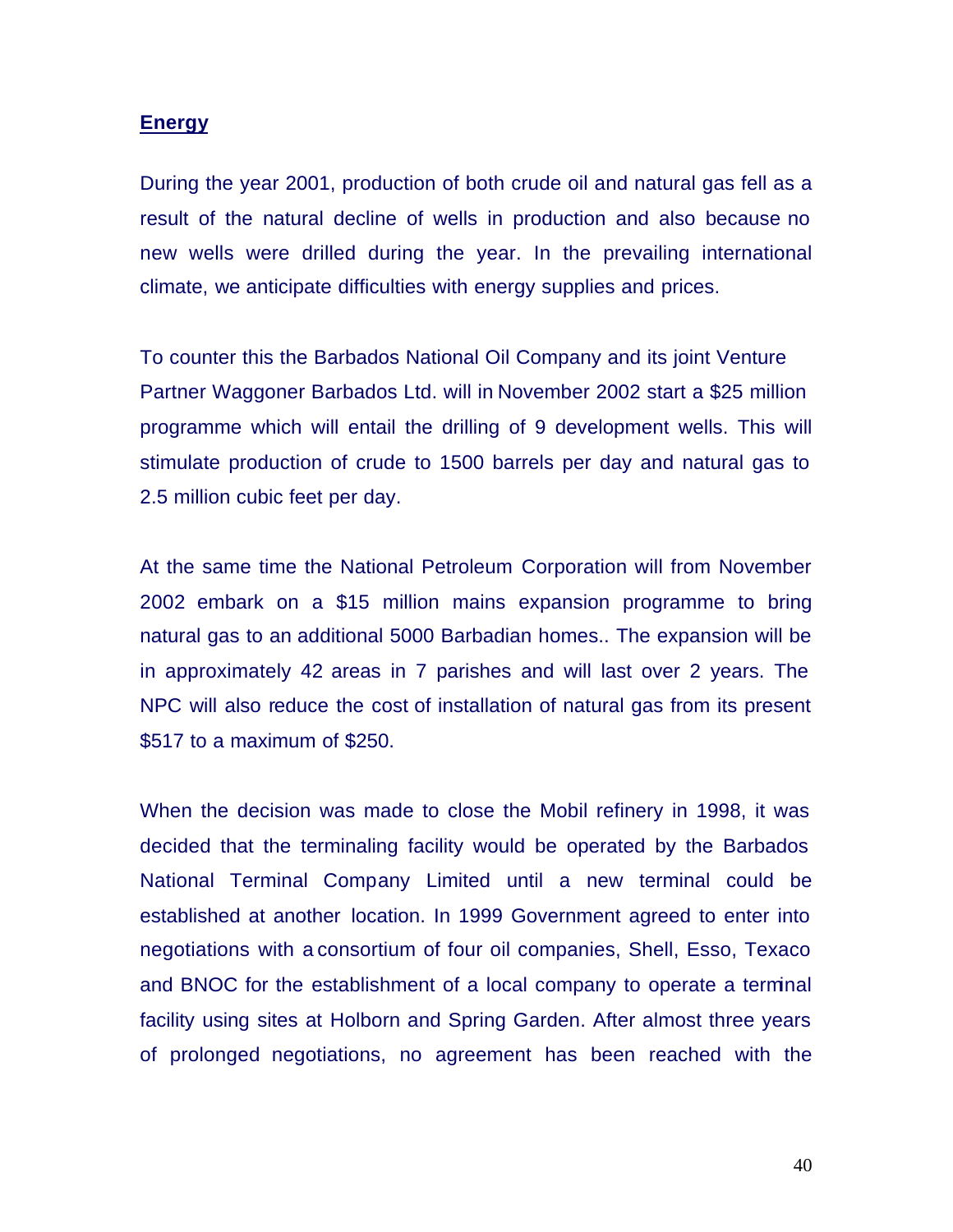parties on issues such as the rate of return and participation by the public in the new shareholder company.

Time is of the essence since the BNTCL temporary operation must cease and the site remediated in order that the new Hilton Hotel can be properly marketed and opened in 21 months time. Cabinet has therefore agreed that the BNTCL should be made responsible for the importation of energy products and the installation of facilities for such products in Barbados. The facility will cost over \$50 million and is estimated to be completed in 20 months time. On completion, the public will be able to purchase shares in the new company.

## **Investment Programmes**

Mr. Speaker, the capital works programmes of the public and private sectors have, in my view, the potential to make a significant contribution to the Government's efforts to return the local economy to a positive growth path.

Over the last twelve months, the Government has completed a number of capital projects and has reached substantial completion on several others.

While one can be justifiably satisfied with the progress of the capital works programme since my last Economic and Financial Statement a year ago, the Government cannot afford to rest on its laurels but must seek continuously to add sound projects to its capital investment programme. It is therefore my pleasure to present to this House a number of such initiatives that will come on stream during the next 18 months.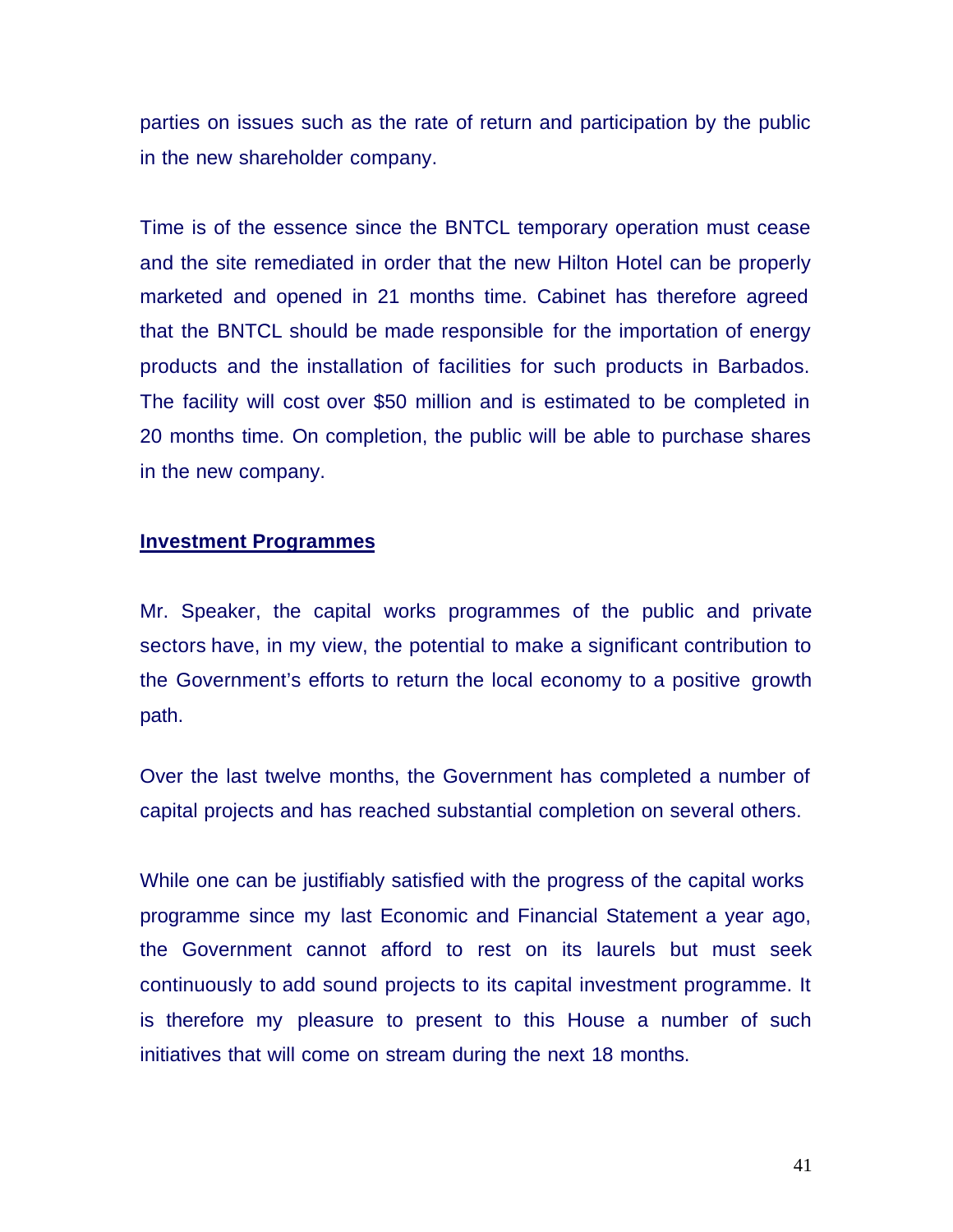- With the start of construction on the New Barbados Hilton Hotel, Government, through the Needham's Point Development Inc. which has responsibility for the project, has redoubled its efforts to interest prospective investors and developers in the future development of three separate parcels of land located at the Needham's Point Peninsula for tourism-related purposes. These lands have been identified as potential sites for the construction of condominiums and two 200 – 250 room hotels.
- A framework has been put in place for the resolution of all the issues relating to the implementation of the Pierhead Development Programme. It is expected to start during the first half of 2003, and will now include the construction of a marina. The construction of the marina is expected to be financed by a US\$35.0 million loan that is currently being negotiated with the Caribbean Development Bank.
- Under a Public-Private Sector Partnership, the Barbados Tourism Investment Inc. will join with two private sector entities to develop a major beach facility on Crown lands at Harrison's Point, St. Lucy. This project, estimated to cost in excess of \$100 million, will complement the inland tourism developments of the private sector entities that include golf courses, hotels and residential units. This project will also involve the relocation of the headquarters of the Barbados Youth Service.
- Following the completion of the Bridgetown Roads and Safety Improvement Project, the Government will be turning its attention to the expansion and rehabilitation of some of the major roads of Barbados. These will include the reconstruction of Martindales Road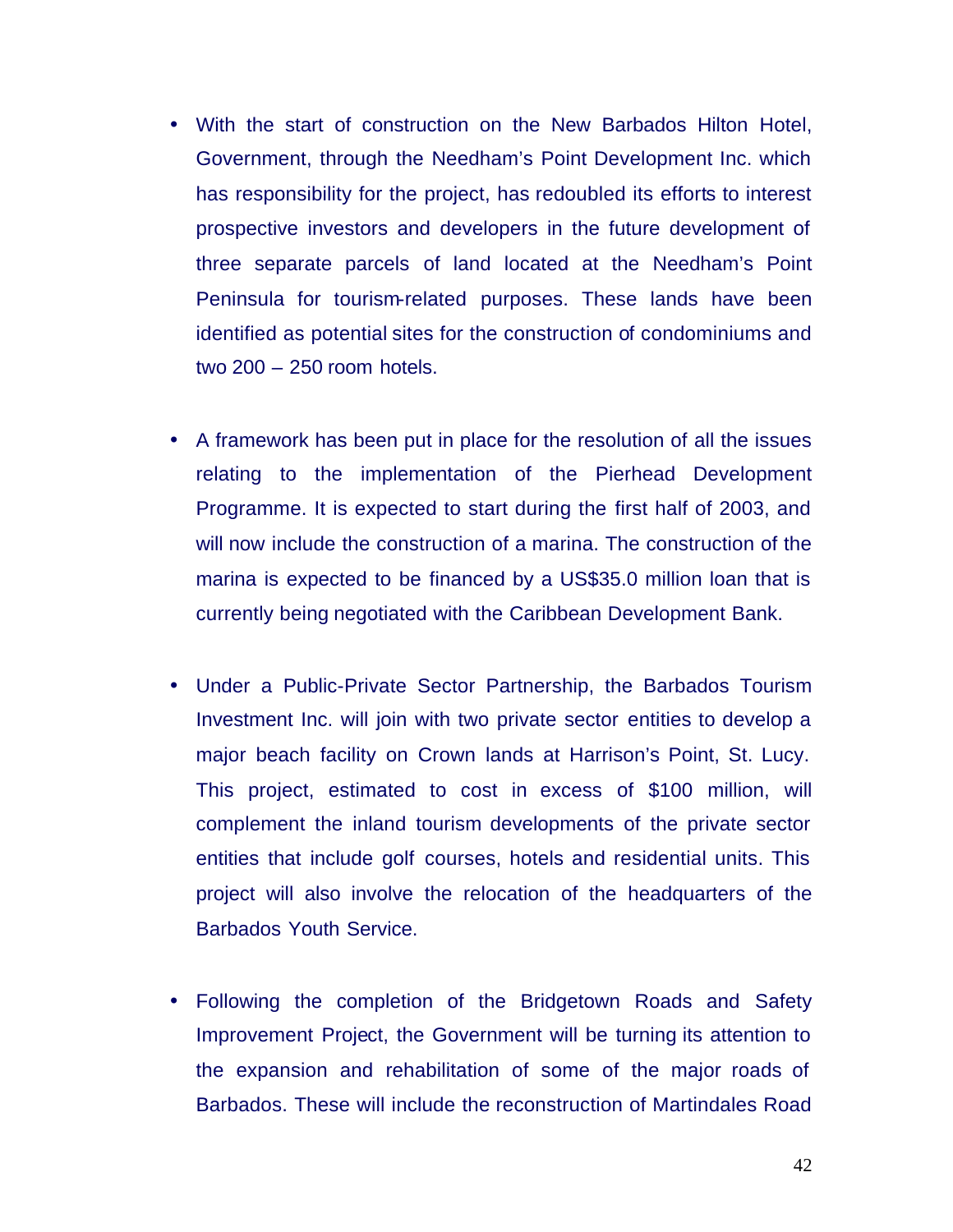and Hindsbury Road. The major new activity, however will be the phased expansion of the ABC Highway into a four-lane highway, commencing with the section between the Emancipation Statute and the Garfield Sobers Roundabouts.

- In the Health Sector, the Government will continue its programme for the redevelopment of the Queen Elizabeth Hospital. A study has been commissioned to spell out a programme on the rationalization of the use of space at this health institution and will facilitate decisions by Government on issues such as the relocation of common hospital services for the purpose of releasing space for additional patient care and clinical use.
- Mr. Speaker, we need to broaden the range of services Barbados offers. Government has received a number of proposals for the establishment of retirement villages and resorts in Barbados. Typically, these resorts offer residential accommodation, including assisted living suites, state-of-the-art medical facilities, as well as surgical, specialist and intensive care, and a range of amenities including spas, saunas, gyms, tennis courts, swimming pools, lakes and parks. The Government is convinced that Barbados, with its highly developed physical and human resource base, is ideally placed to reap significant benefits from these proposals. Consequently, I am prepared to put in place an appropriate enabling environment that would facilitate the establishment of such retirement community projects on the island.
- With the Cheapside Market Rehabilitation Project almost completed, the Government will focus its attention on upgrading the Fairchild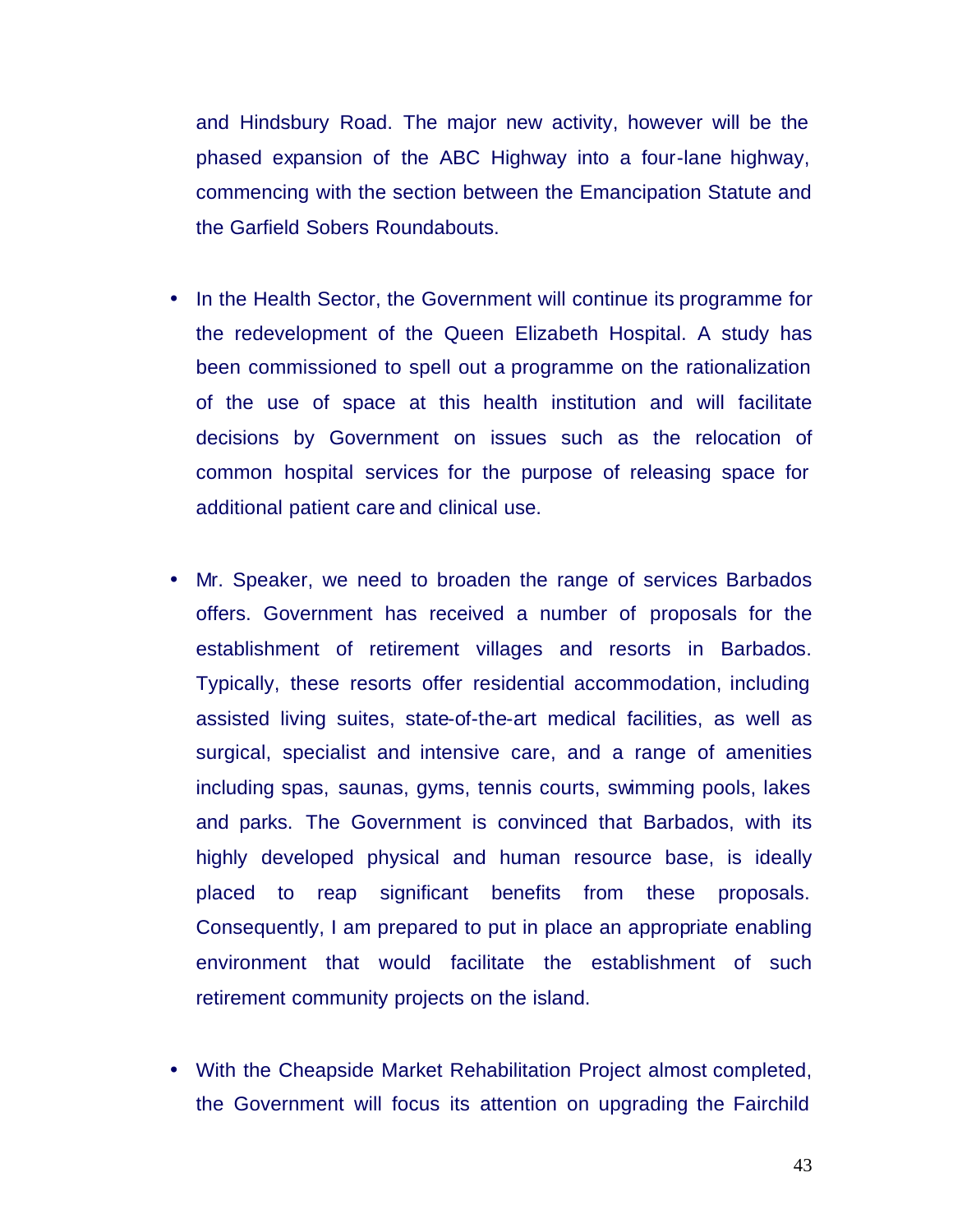Street Market which, as you are fully aware Mr. Speaker, is in dire need of attention. The project is designed to provide modern, functional and comfortable facilities for vendors and is estimated to cost \$8.5 million, of which approximately \$5.4 million is expected to be financed by a loan from the Government of Venezuela.

• The Pierhead Development Programme will utilize the land area of Fort Willoughby, the current headquarters of the Barbados Coast Guard. Consequently, the Coast Guard headquarters will be relocated to reclaimed lands at Spring Garden, St. Michael. The objective of this project, which is estimated to cost \$45.0 million, is to provide a modern naval facility that will contribute to the efficient delivery of maritime services to Barbados. The project will involve the design and construction of breakwater, mooring and haul-out facilities, living accommodation for 300 persons, administrative buildings, workshops, fuel storage areas and car parks. The project is scheduled to be completed by October 2004.

In addition to the projects that comprise the public sector investment programme, a number of private sector financed projects that have obtained the approval of Government's regulatory agencies, are expected to commence over the next year and a half.

Planning permission has been granted for the restoration, renovation and conversion of a listed building at the Pavilion, Hastings, Christ Church, into a 16,000 foot conference facility and associated bar and restaurant. In addition, a new 219-room hotel will be constructed on the compound of the Pavilion.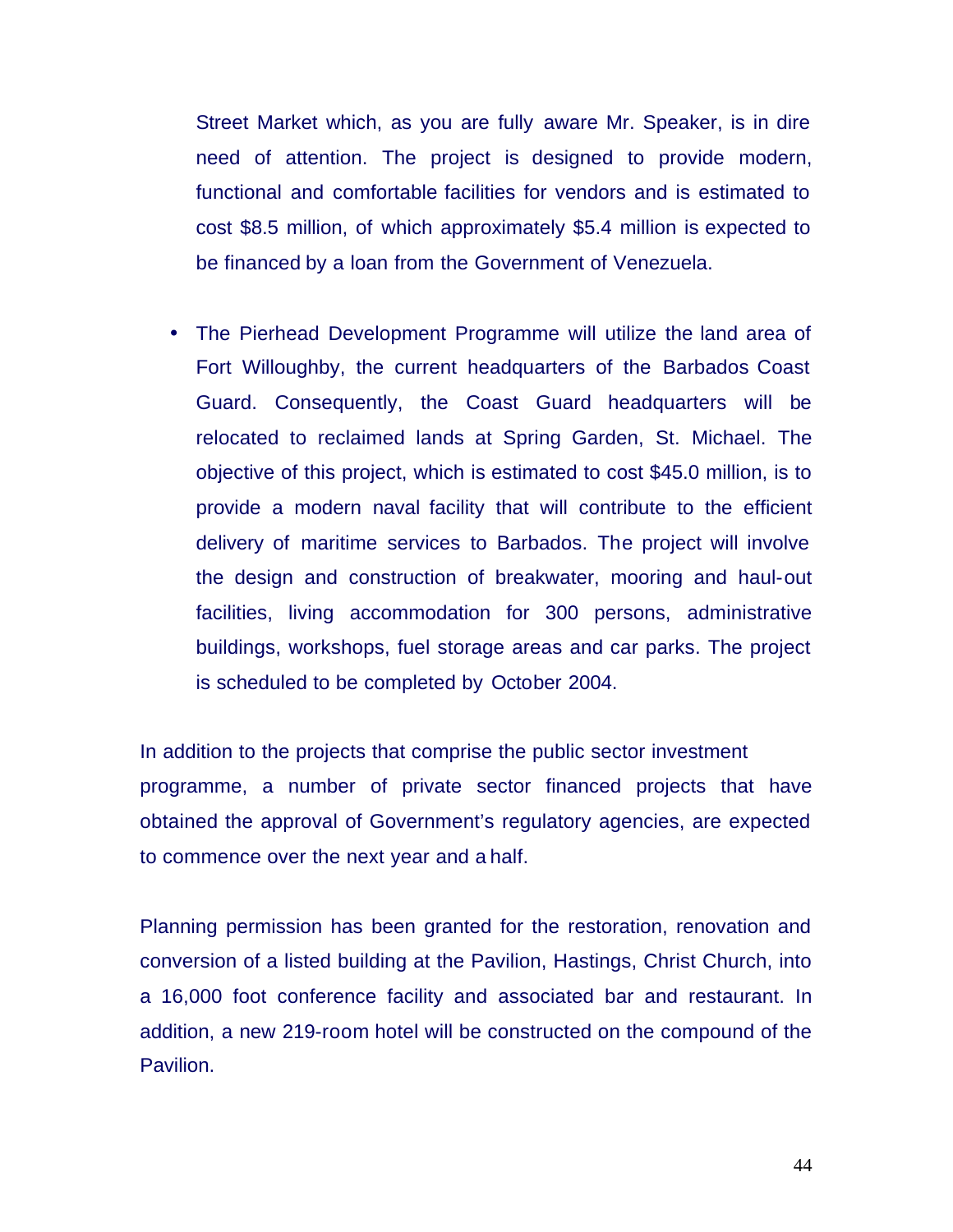At Rices, St. Philip, a holiday resort will be established on 24 acres of beachfront land. The resort will comprise 58 villas and other ancillary facilities.

Also in the tourism sector, Mr. Speaker, a number of hotels will be adding to their room capacity over the coming months. At Coconut Creek Hotel, St. James, approximately 75,000 square feet of floor area will be used to develop 21 condominium units carrying a total of 63 beds. At Cacrabank Apartment Hotel, Christ Church, permission has been granted for the extension of the hotel to make provision for an additional 46 one and twobedroom units. At Accra Beach Hotel, Christ Church, an additional 19 units, carrying a total of 24 beds, will be constructed and the existing restaurant renovated. And at the Crane Resort, St. Philip, construction of 63 units will commence as Phase 2 of the hotel's expansion programme.

In the industrial sector, permission has been given granted for the construction of a building to house a new still at the West Indies Rum Refinery. The still is expected to increase the volume of rum produced by approximately 50 per cent.

Finally, Mr. Speaker, the Government has, over the last nine months, granted permission for the subdivision of land into approximately 1, 700 residential lots across the island. This significant increase in the number of residential lots creates the potential for further expansion of housing construction in the medium term.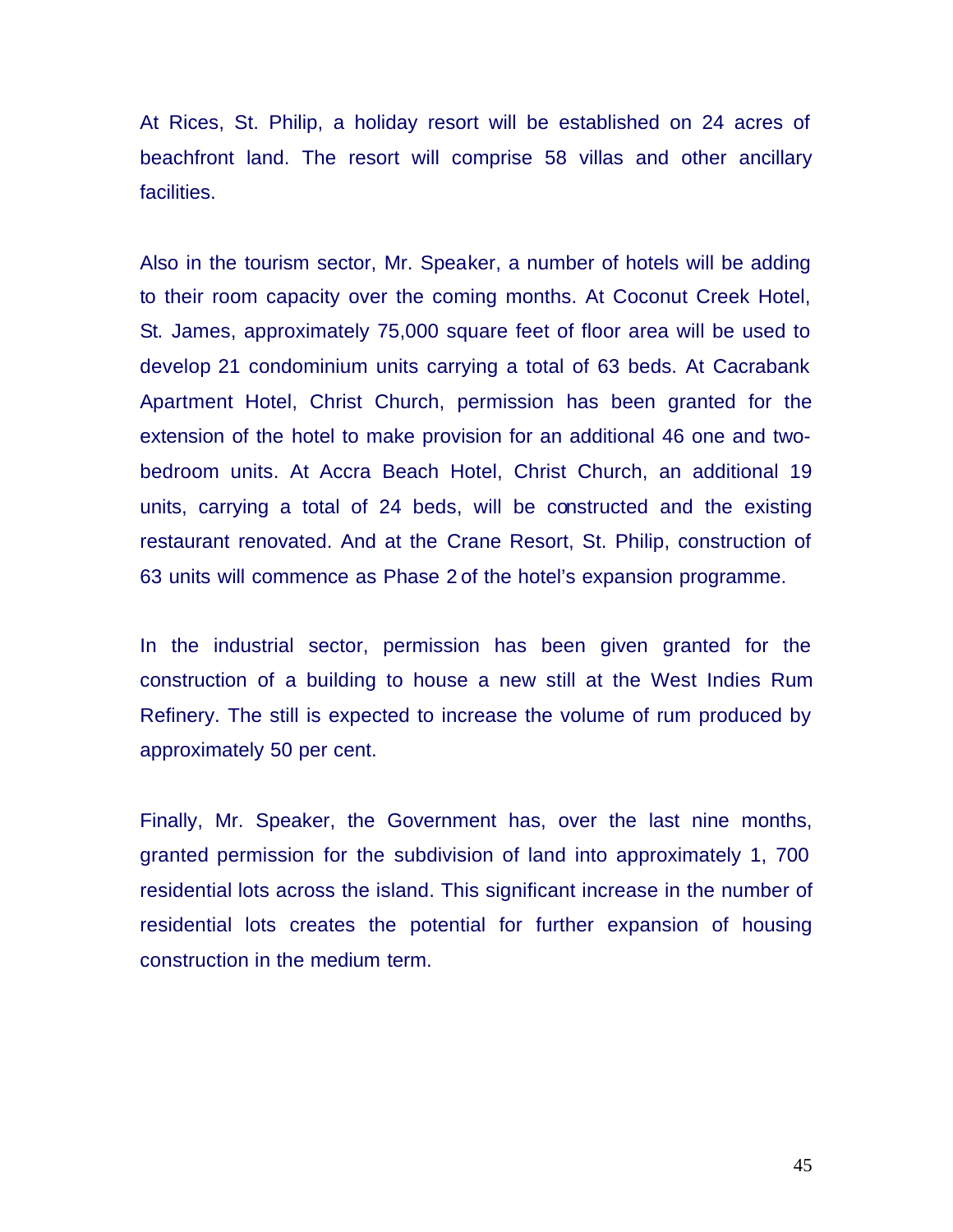## **Business Facilitation**

It is crucial that we find ways of reducing the cost and removing much of the hassle associated with doing business in Barbados.

I now propose to introduce a few measures to assist in this regard.

### **Insurance Issues**

Without doubt the cost of insurance has risen faster than any other cost in Barbados. The General Insurance Industry has continuously made representation that the high cost of property insurance is a consequence of high re-insurance costs as a result of the designation of the Caribbean, which includes the southern USA, as a high risk area.

The events of September 11th, 2001 and subsequent hurricane activity has served to exacerbate the situation.

Re-insurance rates have risen between 25 to 30% since September 11th, 2001 and these costs are passed on to the consumer.

A partial solution to the problem is for the industry to retain a larger share of the risk, thus reducing the amount ceded.

In 1996 the Insurance Act made provision for property insurance companies to deduct 20% of net written premium income, provided that amount was set aside in catastrophe reserves.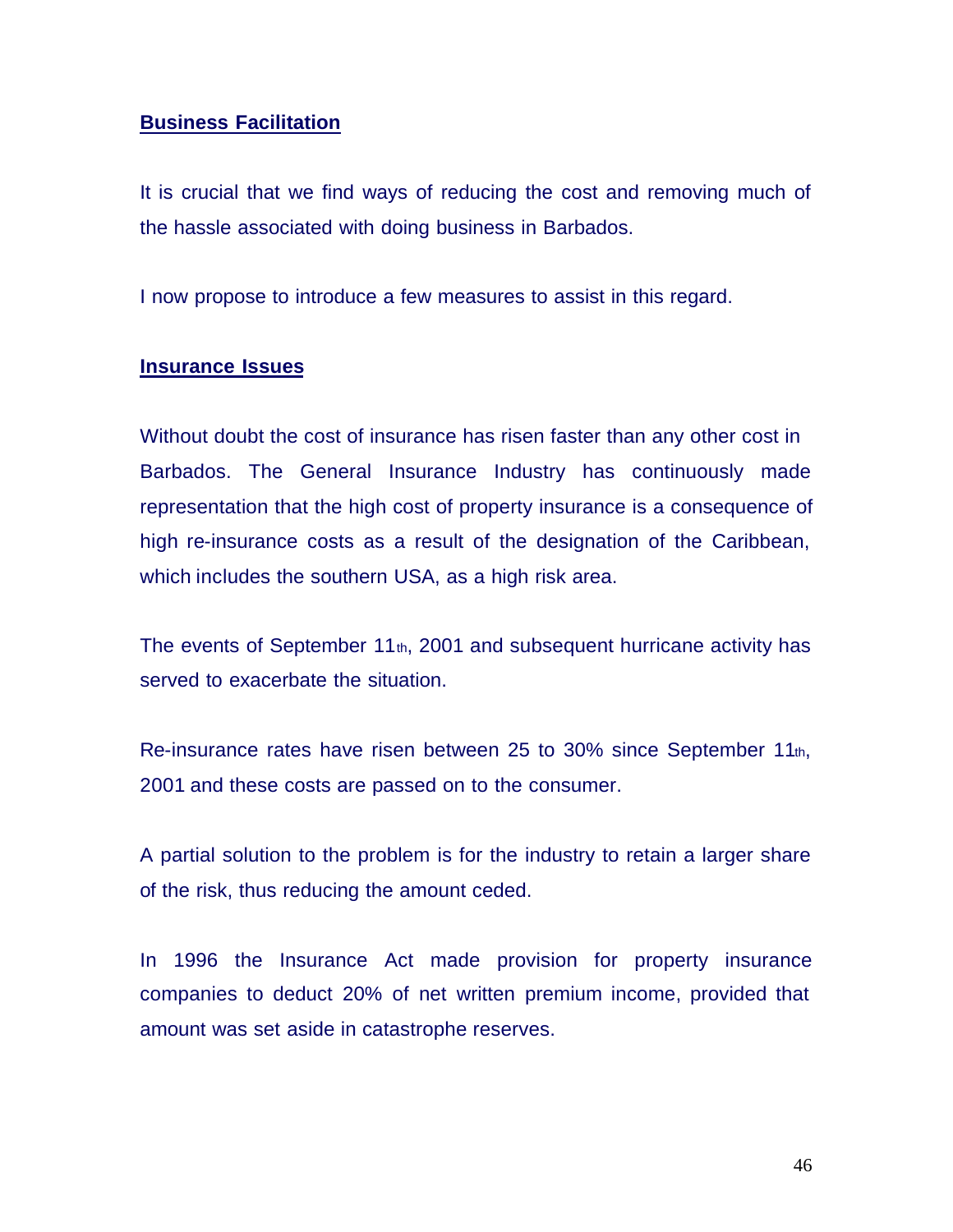It was expected that over time sufficient catastrophe reserves would be built up to enable the companies to retain increasing amounts of the risks underwritten.

The industry has now made representation for an increase in the tax deductible allowance for catastrophe reserves in an effort to further encourage companies to retain more risks and cede less thus reducing reinsurance costs.

I have therefore agreed to increase the tax deductible amount of premium income for catastrophe reserves from 20% to 25% of net written premium income.

I also propose to reduce the premium tax on property insurance from 5% to 3.75%. Both of these measures will come into effect from income year 2003.

#### **Customs**

The operation of the Customs Department is an area cited frequently as raising considerable difficulties to the carrying on of business.

As part of an exercise to rectify this the Customs Department will embark on the automation upgrade from the current Automated System for Customs Data (ASYCUDA) version 2.7, to the latest ASYCUDA ++, version 3. The upgrade is expected to be completed in 18 months at cost of \$2.5 million.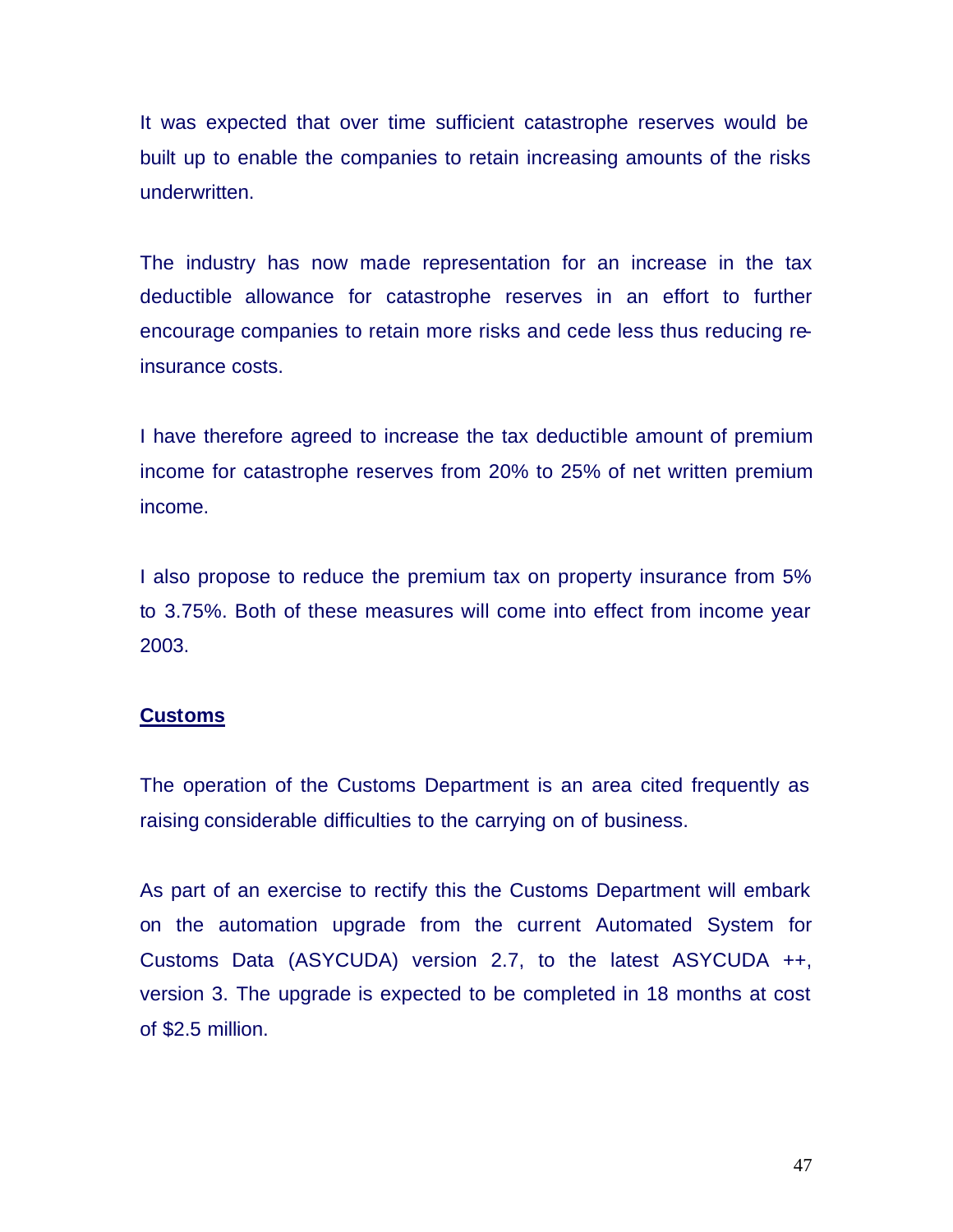The upgrade will enable the department to embark on full electronic document processing, and will assist in reducing the cost of doing business to facilitate increased revenue collection, faster turnaround times, improved trade data collection and retrieval and will generally enhance departmental efficiency and effectiveness. Barbados will be the first administration in the Caribbean to complete this system.

Customs administrations worldwide have had to address the increasing challenges of the movement of containerised cargo across national borders.

In the Caribbean and in Barbados in particular, the system of direct deliveries saw increasing volumes of containers being sent to importers premises all over the island.

There are several inherent risks in the current system including the unauthorised opening of containers, movement of contraband and ineffective deployment of resources.

Agreement in principle has therefore been reached for the establishment of the Central Container Examination facility where all regulatory agencies will be accommodated and where all containers released from the Bridgetown Port but targetted for examination will be processed.

Containers released from the Bridgetown Port and not targetted for examination at the Facility will be delivered directly to the importers who will be permitted to start unstuffing them as soon as they arrive at their premises. The regulatory agencies reserve the right however to visit and examine those containers even after the direct delivery.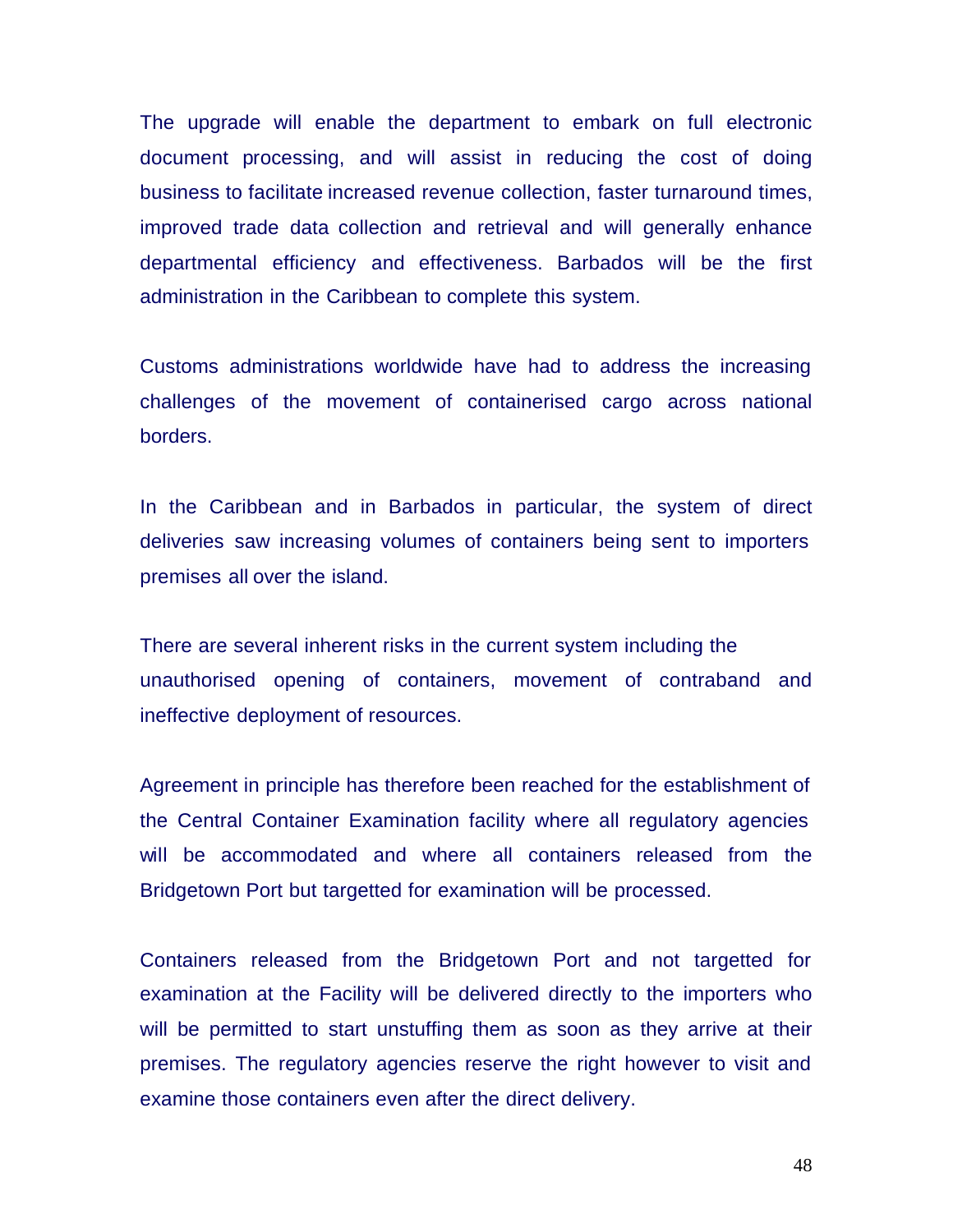Mr. Speaker at present residents of Barbados are permitted under the Customs Regulations 1963 No.85 to import duty free quantities of tobacco and spirits for their personal use. It is not clear why these "sin" goods occupy such an exalted position.

Much friction has however developed between some members of the travelling public and Customs officials, because other goods intended to be used for non-commercial purposes do not enjoy any such similar provision.

To remove this hassle, I now propose to provide a duty exemption of Barbados of up to \$500 per annum for residents, which residents can claim on all items intended for non-commercial use - and not just for cigarettes and liquor - with effect from January 1st, 2003.

Such a provision would facilitate and expedite the movement of legitimate travellers while enabling officers to concentrate on high risk cases.

The provision of a duty free allowance on non-commercial items will be consistent with similar provisions in other jurisdictions.

### **Justice System**

The modernization of our judicial system is seriously constrained by an insufficiency in the number of judicial officials.

Delay in justice is now endemic. This state of affairs has been occasioned by the high incidence of matters now being brought before the Court as well as the paltry number of judicial officials.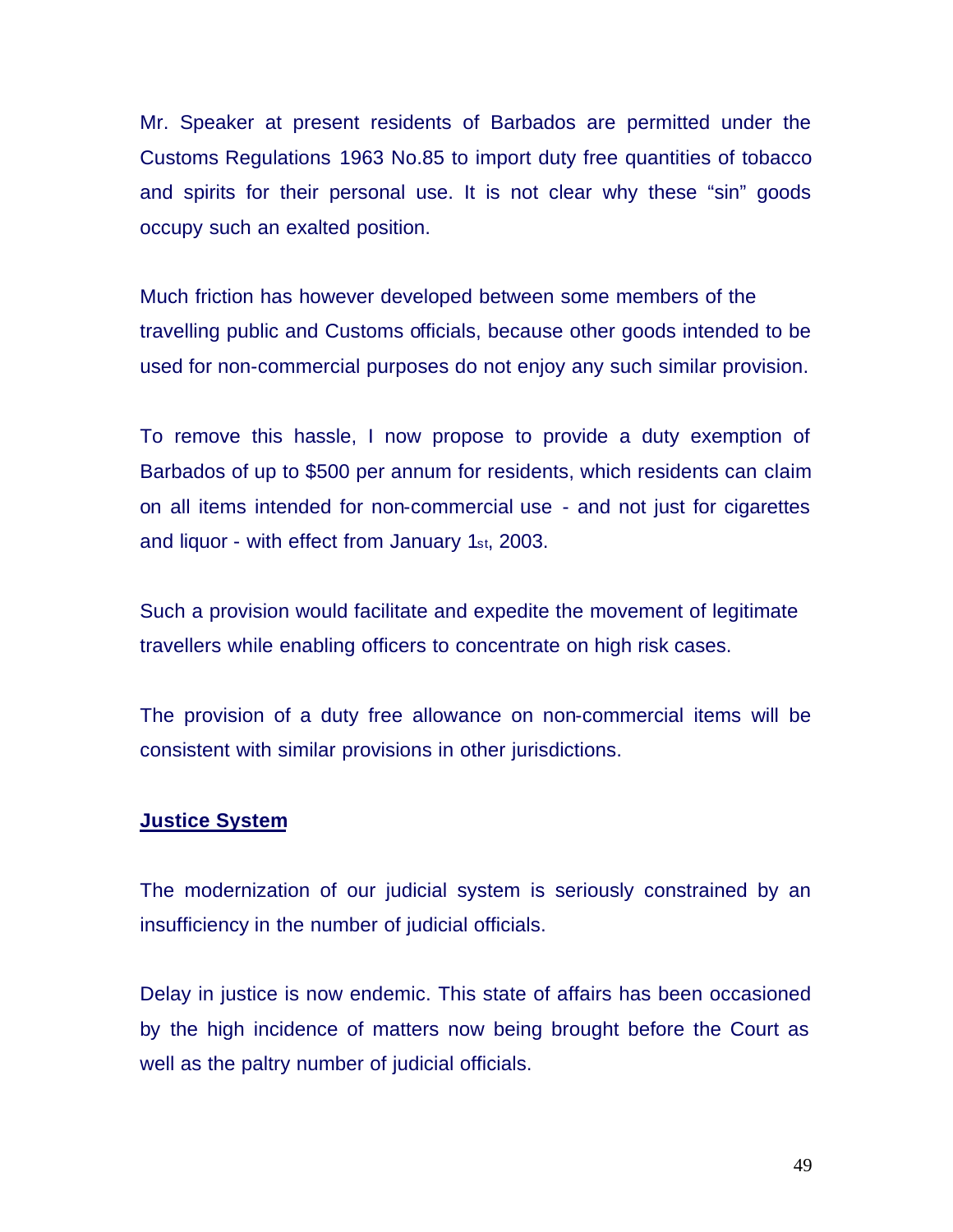Since 1995 when we last made an increase in the number of High Court Judges, the number of cases referred to them has increased by 27 per cent to over 3400 and it is estimated to reach 4200 by 2007.

The situation at the level of the Magistrates Court is even more grim. There currently exists a backlog of about 4000 cases at this level of the judiciary where the case load has increased ten to twenty times since 1956 when there was last a permanent increase in the magistracy. Over 22 300 cases were lodged in the Magistrates Court in 2001 of which nearly 20 per cent were drug cases compared to none in 1960.

This situation needs urgently to be rectified. Hence it is now proposed:

- to increase the number of magistrates by two;
- to add two High Court Judges to the bench; and
- provide another Appeal Court Judge.

Mr. Speaker these measures will cost the Consolidated Fund about \$1.1 million and will have to be funded by an increase in court fees which have remained unchanged for nearly twenty years.

### **STATE ENTERPRISES**

Mr. Speaker, an important part of the restructuring of the Barbados economy must entail the creation of a new enterprise culture within which commercial or quasi-commercial enterprises owned by the state will be made to function. Those enterprises such as the Transport Board and the Barbados Water Authority that are providing public goods in a monopoly situation must do so in an efficient and cost effective manner. In addition, transparency must be brought to the determination of their costs and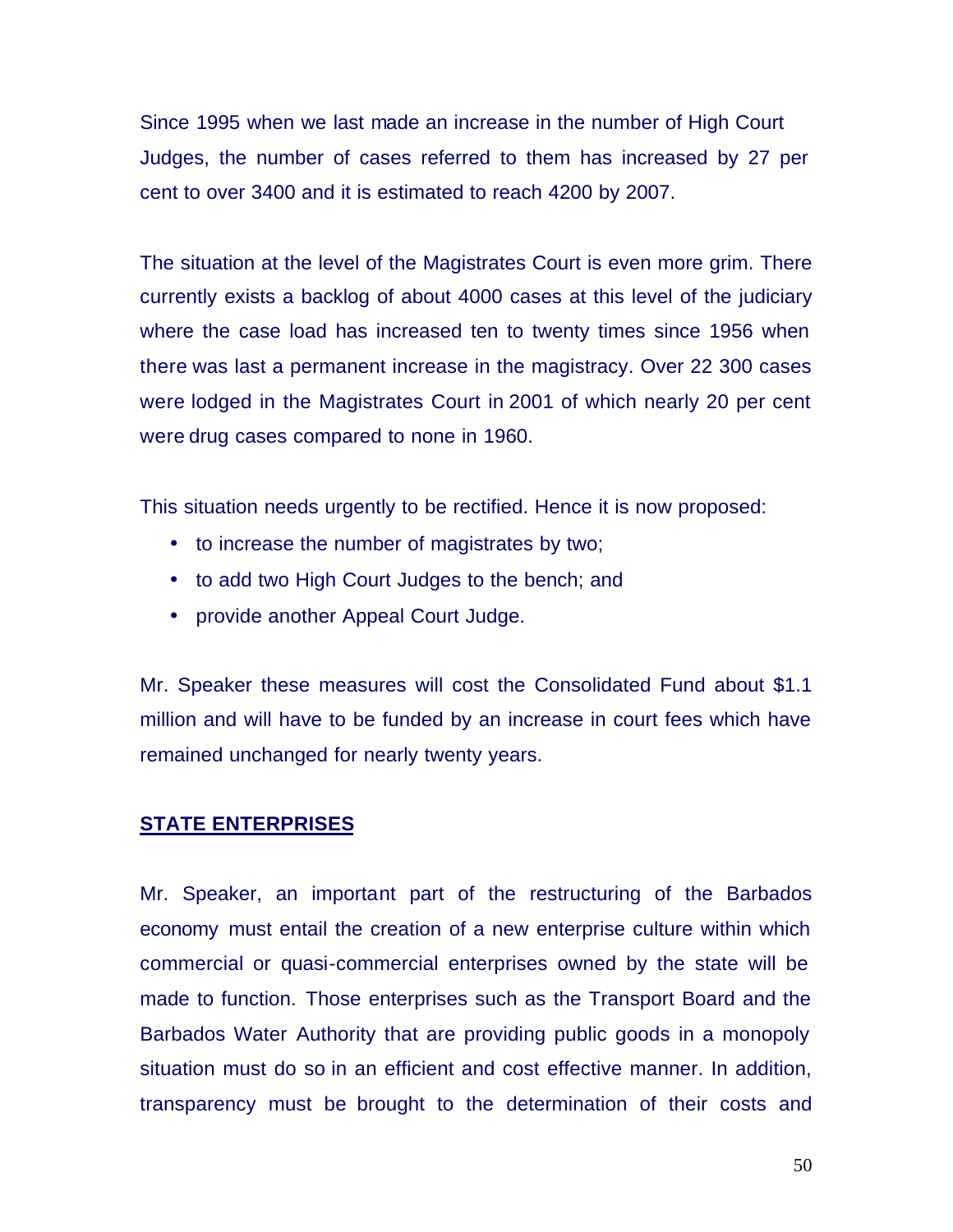charges and we must reduce their dependency on the consolidated fund for operating transfers.

The fees and other charges for services rendered by these enterprises have not been increased for almost a decade while major component costs, especially wages, have risen over the period.

At some stage, the issue of revenue enhancement and cost containment for these enterprises will have to be addressed.

It is proposed that any requests for adjustments to fees and charges of these enterprises must be made via submissions to the Fair Trading Commission, and only after public hearings that facilitate a full public evaluation of all aspects of the operation of the enterprises.

These state enterprises will be required as part of that process to outline programmes for cost containment and the improvement in the quality and delivery of services, and to accept new benchmarks for operational efficiency that they will have rigorously to apply.

In relation to the financial sector, Government's principal focus is to exercise effective supervision and regulation, to become less involved in owning and running such institutions. For those that are now owned by the state we want to support their institutional development in a sector that has become consolidated and liberalized.

Mr. Speaker, the last quarter of the year 2000 saw initial public offerings by two government corporations: the Insurance Corporation of Barbados and the Barbados National Bank. In my economic policy statement of 2001, I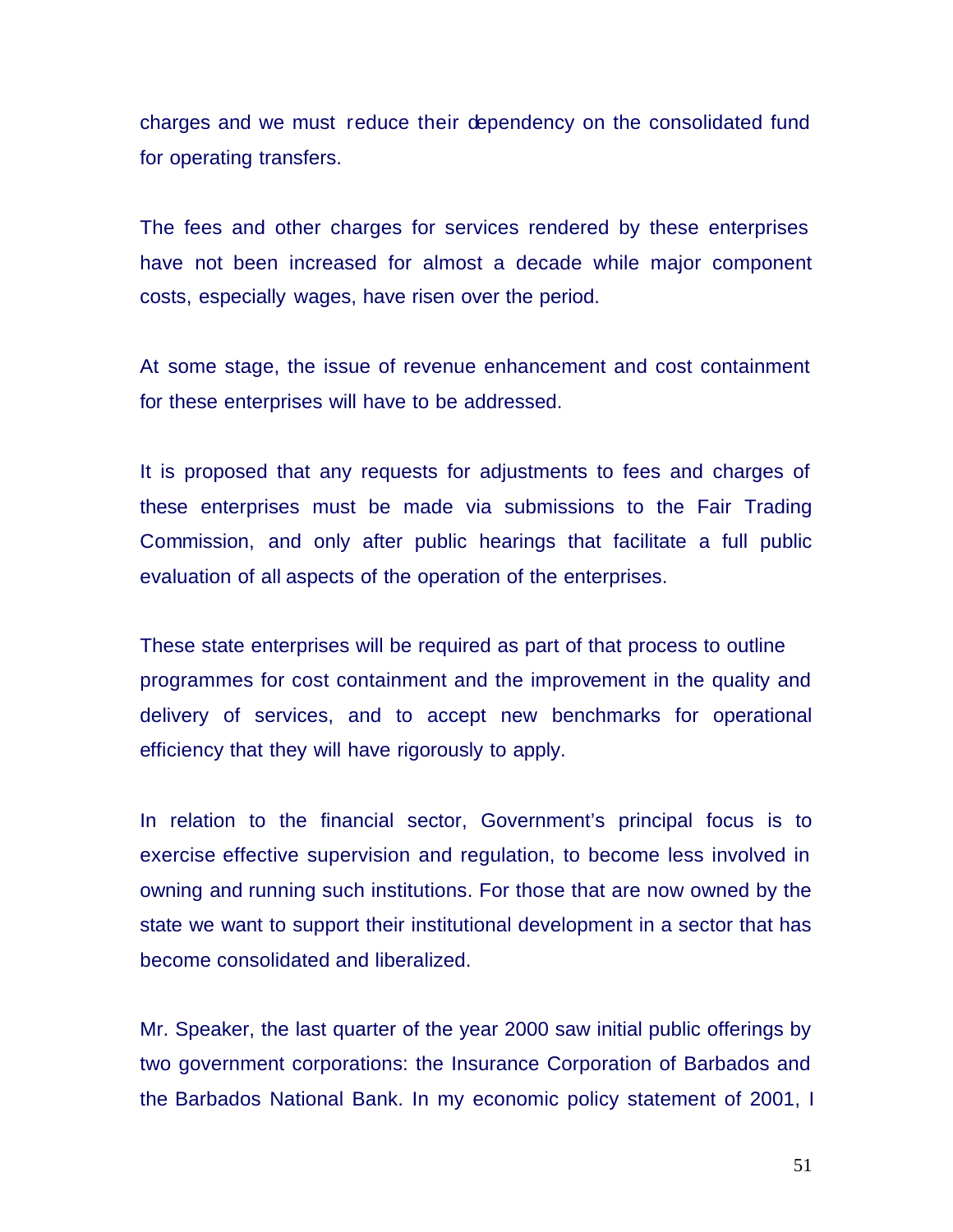announced the intention to allow the two institutions to return to the market to continue the process of divestment of a substantial portion of the remaining shares owned by the Government of Barbados. I also stated that this offer would not be limited to the local market, but would also be targeted at regional pension funds, insurance companies, social security schemes and strategic partners either regional or international. Since that time the Board of the Barbados National Bank acting as agent of the Government, has been in discussion with possible strategic partners.

With the consolidation taking place in the local and regional financial services sector, it cannot be business as usual for small local banks. The recent merger of CIBC and Barclays as First Caribbean International Bank Ltd., has created a mega institution, which will give it a competitive edge in the pricing of financial products. The days of a local bank being successful by focussing only on retail banking are therefore coming to an end. There is the need for the Barbados National Bank to seek a strategic partner who can add value to the institution and so facilitate it expanding into other areas of financial services, which would provide the opportunity for higher value added and the earning of foreign exchange.

A strategic partner would be expected to enhance the operations of BNB by providing the following benefits for its employees, shareholders and customers: It should:

• Allow for greater diversification of products and services in order to keep up with and possibly stay ahead of the expected competition created by mergers and acquisitions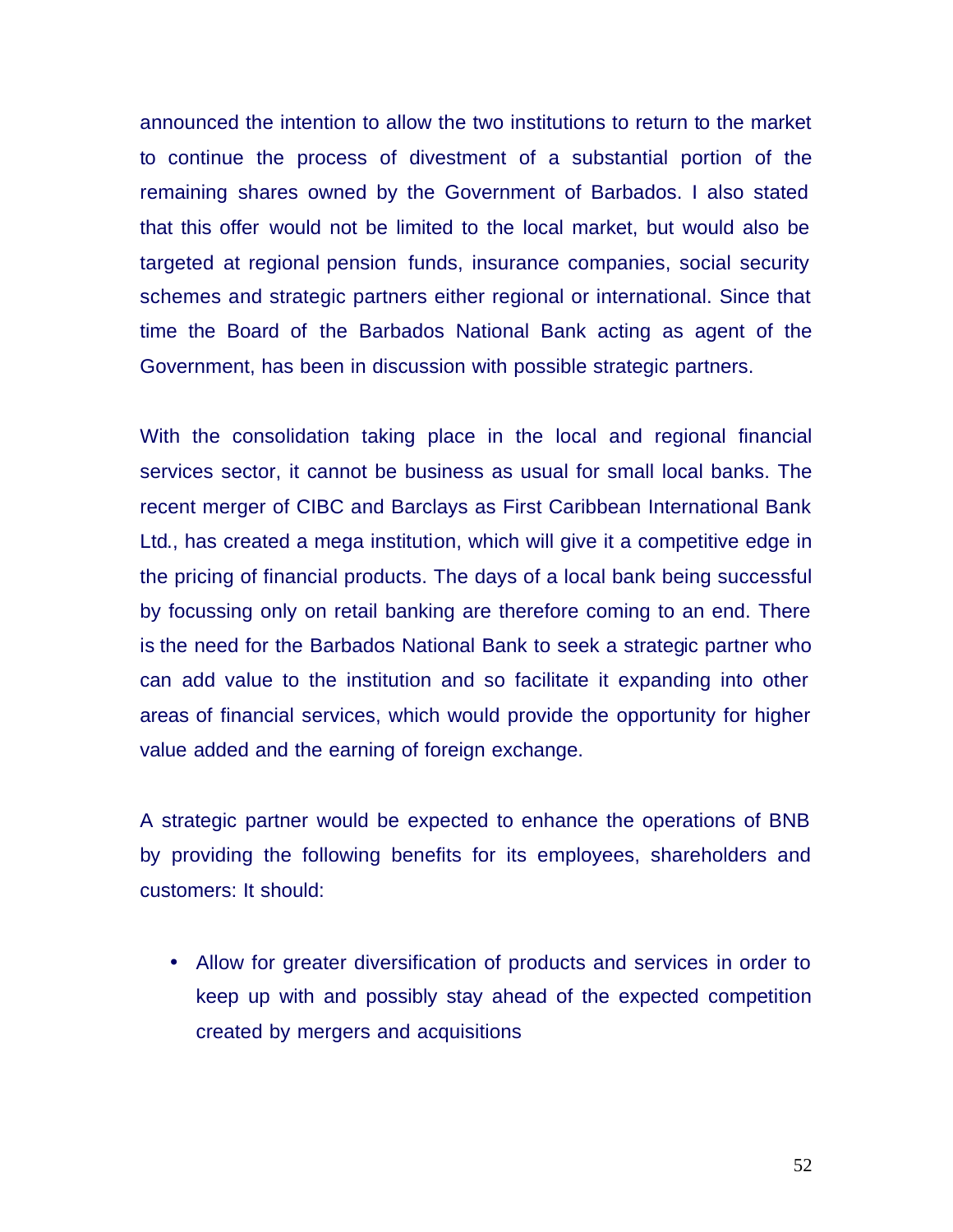- Increased revenue and growth through an increased customer base through external redirecting of business
- Allow access to regional and international markets
- Enable the Bank to accommodate US dollar financing to assist in providing more cost effective financing for the tourist industry.

At the end of this process the Government intends to be only a minority shareholder in the Bank.

The Insurance Corporation of Barbados Ltd is facing similar challenges as the Barbados National Bank, a small local institution operating in an industry where there has been consolidation both at the regional and international level. The recent acquisition of Life of Barbados by the Barbados Mutual has led to consolidation in the life insurance and pension business. No doubt we will also see consolidation in the local property and casualty business. ICBL as a small local institution must of necessity look for a strategic partner in order to reposition itself to deal with the challenges that liberalization and the emergence of financial conglomerates offering a multiplicity of services will bring. The board of ICBL has therefore been mandated to look for a strategic partner either regional or international, who can add value to the institution and ensure its long term survival.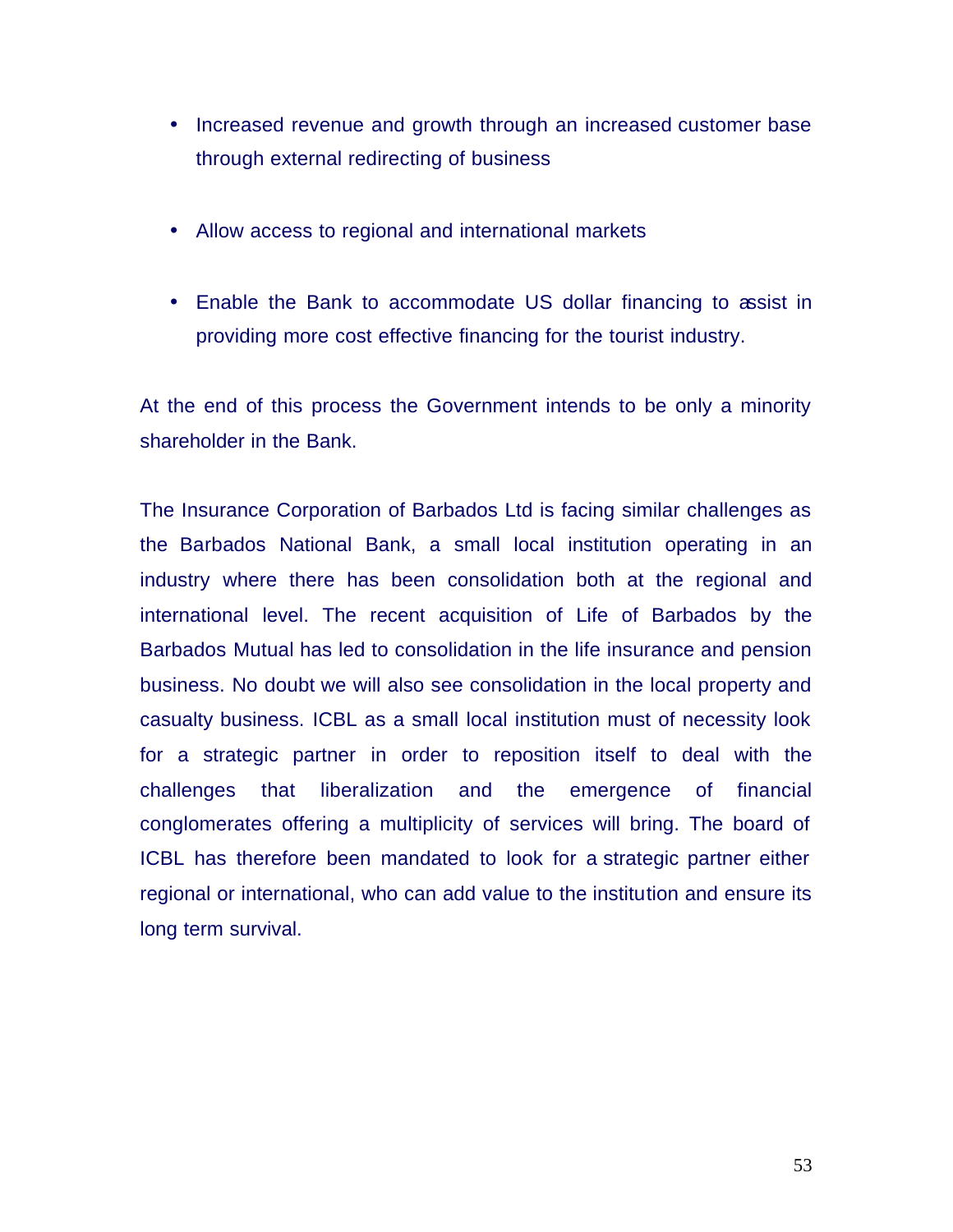### **Hotels & Resorts Ltd**

Mr. Speaker, it has never been the intention of the Government to enter the hotel business but merely to salvage those heavily indebted properties to the Barbados Development Bank. Hotels & Resorts Ltd, trade name, GEMS OF BARBADOS, was formed in 1995 to purchase the hotel properties indebted to the Barbados Development Bank (BDB), and develop the Gems of Barbados Project. The Government of Barbados currently owns 93% of the issued share capital of the company and two former hotel owners own the remaining 7%.

The Company is highly geared, having been financed mainly by debt. The Government is therefore preparing the Company for divestment and has taken the first step by restructuring the debt in an effort to eventually improve the debt to equity ratio.

The privatisation of the GEMS of Barbados will be undertaken at the earliest opportunity.

### **Caribbean Broadcasting Corporation**

It is my Government's intention to prepare the Caribbean Broadcasting Corporation for the widest possible participation in its ownership. The Government has therefore provided a loan for the conversion from analog to digital. The move from analog to digital will allow the corporation to offer more channels, cut back on piracy and enhance the coverage areas to allow the signal to reach more persons. These activities will allow the corporation to enhance its revenues and to become attractive for potential investors.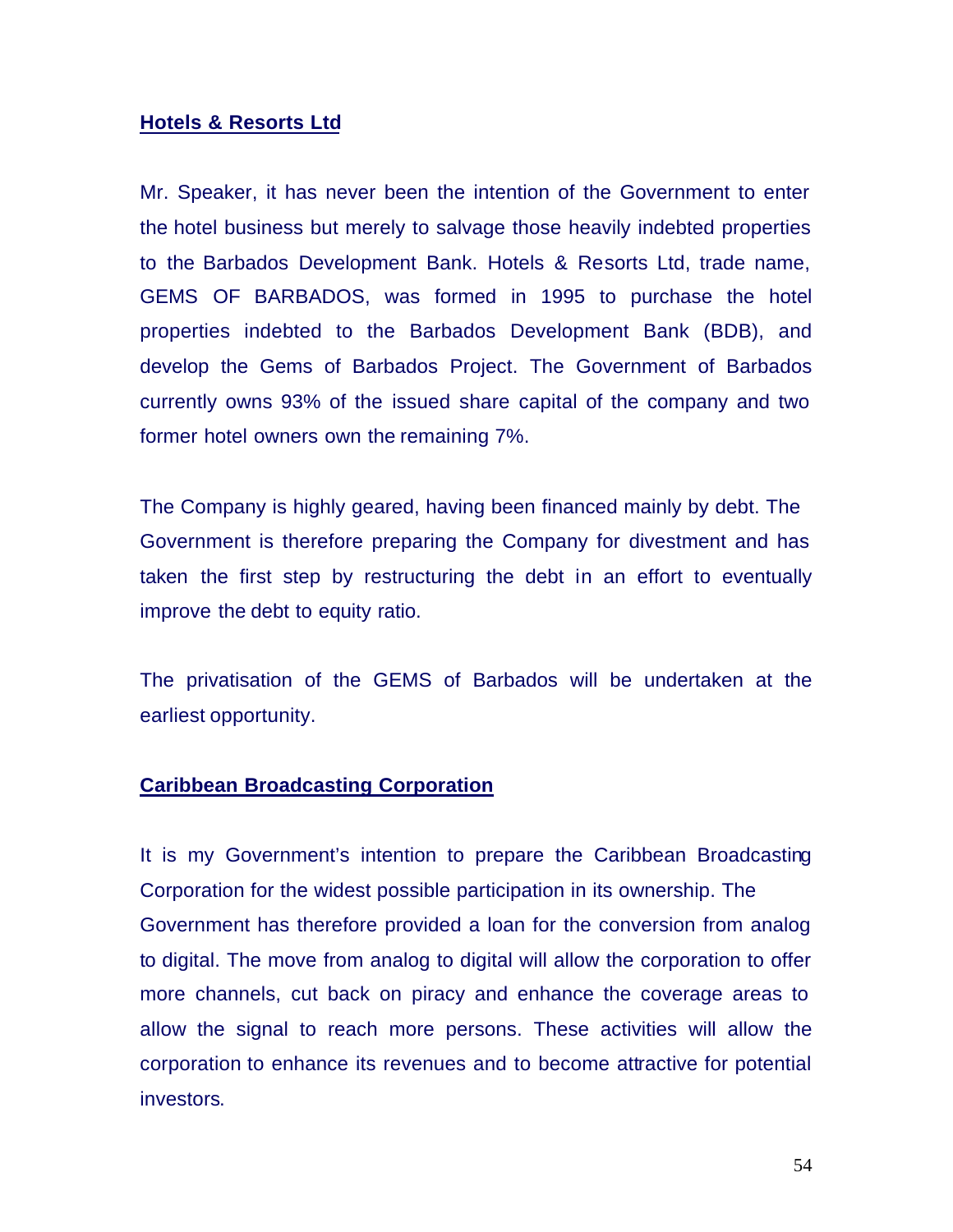#### **FINANCIAL REFORM AND LIBERALISATION**

A sound financial sector is integral for the achievement of sustained economic and social development, since financial activity provides the fulcrum for real economic growth by channelling scarce resources into those areas that are most productive. We need also to liberalise our financial system. In order to be effective, financial liberalisation has to be a part of a broader set of macroeconomic reforms, and must be well managed and implemented on a phased basis.

The financial system in Barbados has been characterised in recent times by a significant level of under-utilised funds in the form of excess liquidity. The management of these under-utilised resources presents both a challenge and an opportunity. The challenge is to find efficient ways to channel these financial resources as quickly as possible away from speculative activities and into such productive activities necessary to spur economic growth. On the other hand, when as expected, the pick-up in real economic activity gains momentum in the second half of next year, the ready availability of these resources means that both the private sector and public sector activities can proceed apace without fear of Government activity crowding out the private sector.

During the nine-month period ending September 2002, commercial banks' excess liquidity rose by 8.1 percentage points or \$383 million. This growth in liquidity, which has been a source of concern for both the Government and the private sector, was deemed to have been caused by the implementation of an indicative weighted average lending rate on commercial banks. However, the reasons for this rise in liquidity may be more accurately traced to three main sources.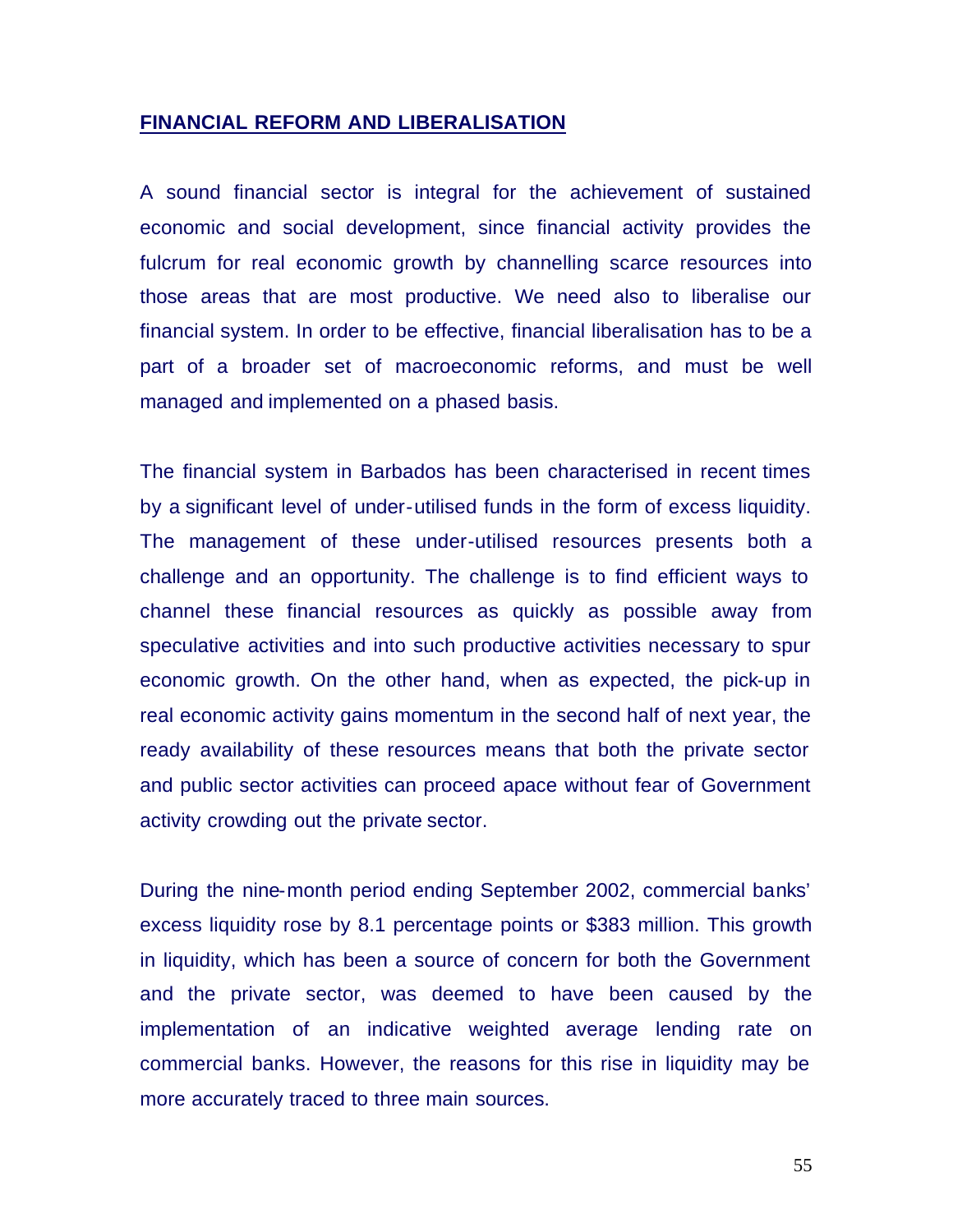First, in an attempt to stimulate the real economy the Government of Barbados undertook counter-cyclical policies, which resulted in approximately \$228.4 million entering the financial system. This took the form of a \$133.9 million draw-down in Government's Special Deposits at the Central Bank and a \$94.5 million rise in the Ways and Means Account. Second, the funds paid to persons who sold their shares in Life of Barbados Ltd. to the Barbados Mutual Life Assurance Society infused the banking with an additional \$151 million. These two one-off factors injected \$379 million into an already-liquid system. Thus, more than 90% of the rise in liquidity can be attributed to these two reasons. Thirdly, the Central Bank of Barbados lowered the total reserve requirement by 1 percentage point, which resulted in liquidity rising by approximately \$30 million. Therefore, the current level of liquidity is mainly due to one-off factors and will most likely be reduced as the economy recovers.

In the recent past, the main objective of monetary policy has been to provide a low interest rate regime, which is conducive to economic growth, particularly in the foreign exchange earning sectors. Such an environment is extremely important for economic recovery. The Central Bank's decision on August 1, 2001 to introduce an indicative weighted average lending rate has resulted in a reduction in that rate from 11.06%, as at end-June 2001, to 8.32% at the end of August 2002, representing a reduction of 2.74 percentage points. At the same time, the minimum deposit rate was reduced by 1.0 percentage point. Since that time, with the exception of the 4th quarter of 2001, the credit response has been positive. It is estimated that businesses in Barbados have saved over \$50 million in operating costs, which would not have been possible or as pervasive with other support mechanisms such as subsidies.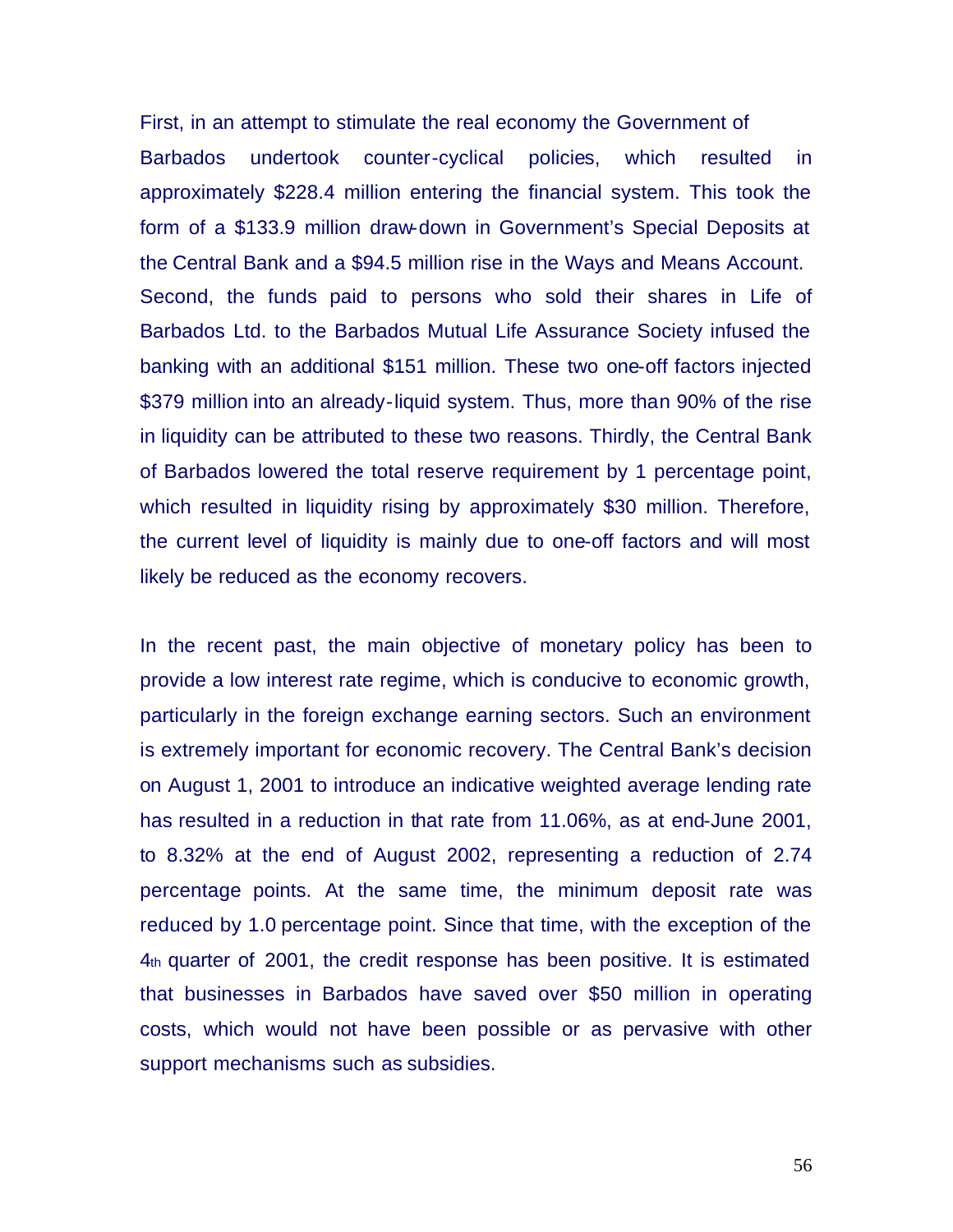The Government stands committed to maintaining the minimum deposit rate in the foreseeable future. Targeting the weighted average lending rate was always intended to be a temporary measure, and the Central Bank will remove the limit by March 2003.

The analysis of the economic impact of Central Bank's policies suggests that there is scope for more competition in the sector. Furthermore, the surplus of funds in the system provides the commercial banks with an opportunity to increase their level of financial intermediation and aid in the country's development. Over the past years, Government has been meeting the challenge of providing funds to many of the island's development schemes, including the Housing Credit Fund, the General Workers' Fund, and Fund Access. Government has decided that this financial intermediation role is best provided by the existing financial institutions, with Government providing guarantees for bond issues by these corporations. This would help to reduce the rising negative impact of discretionary expenditure on the fiscal deficit. As such, the Housing Credit Fund will be made a legal entity and will be administered by the Central Bank.

## **Deposit Insurance**

The Government of Barbados believes that it is timely to introduce a deposit insurance scheme. Such schemes are designed to offer the greatest protection for small depositors and to facilitate an orderly wind-up of failed institutions. Accordingly, Government plans, during the first half of 2003, to establish as a statutory body, a deposit insurance corporation, which will be charged with the responsibility of: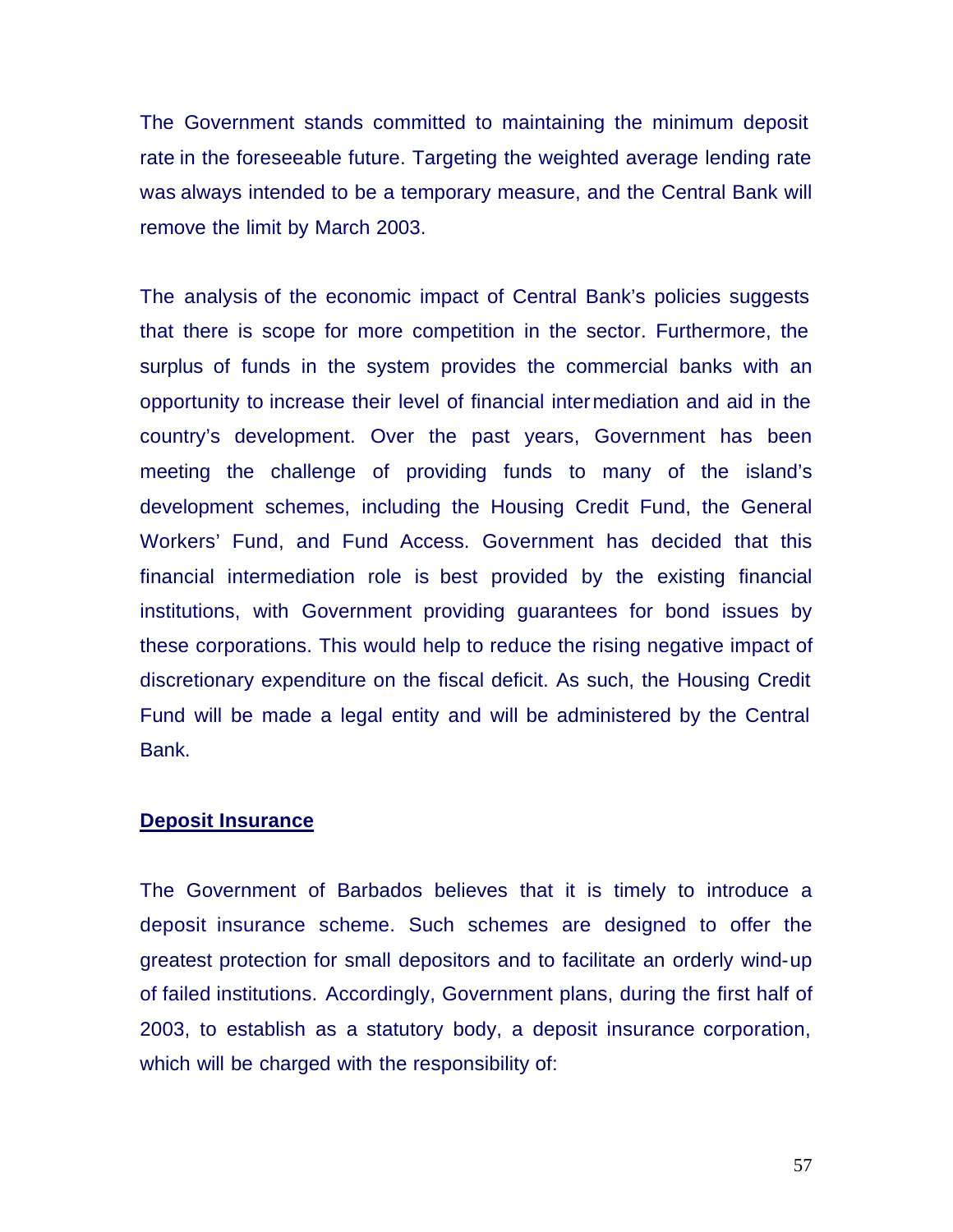- X. Insuring deposits held by licensees up to the amount prescribed;
- X. Levying, receiving and investing premiums;
- X. Monitoring the performance of licensed banking institutions;
- X. Educating the public on deposit insurance;
- X. Paying off depositors of closed institutions; and
- X. Conducting resolutions and liquidations in the event there is a failure.

The Central Bank has already discussed the proposal with the banking community and the Deposit Insurance Act which will govern the deposit insurance scheme, and which is presently in draft form, will soon be available for comment. Amendments to the Financial Institutions Act and the Central Bank Act will also be required in order to ensure flexibility and speed in the resolution of problem institutions.

The principal features of the insurance system are as follows:

- X. The Central Bank will contribute the required capital of \$1 million dollars;
- X. There will be mandatory membership for all deposit taking institutions licensed under the Financial Institutions Act (FIA);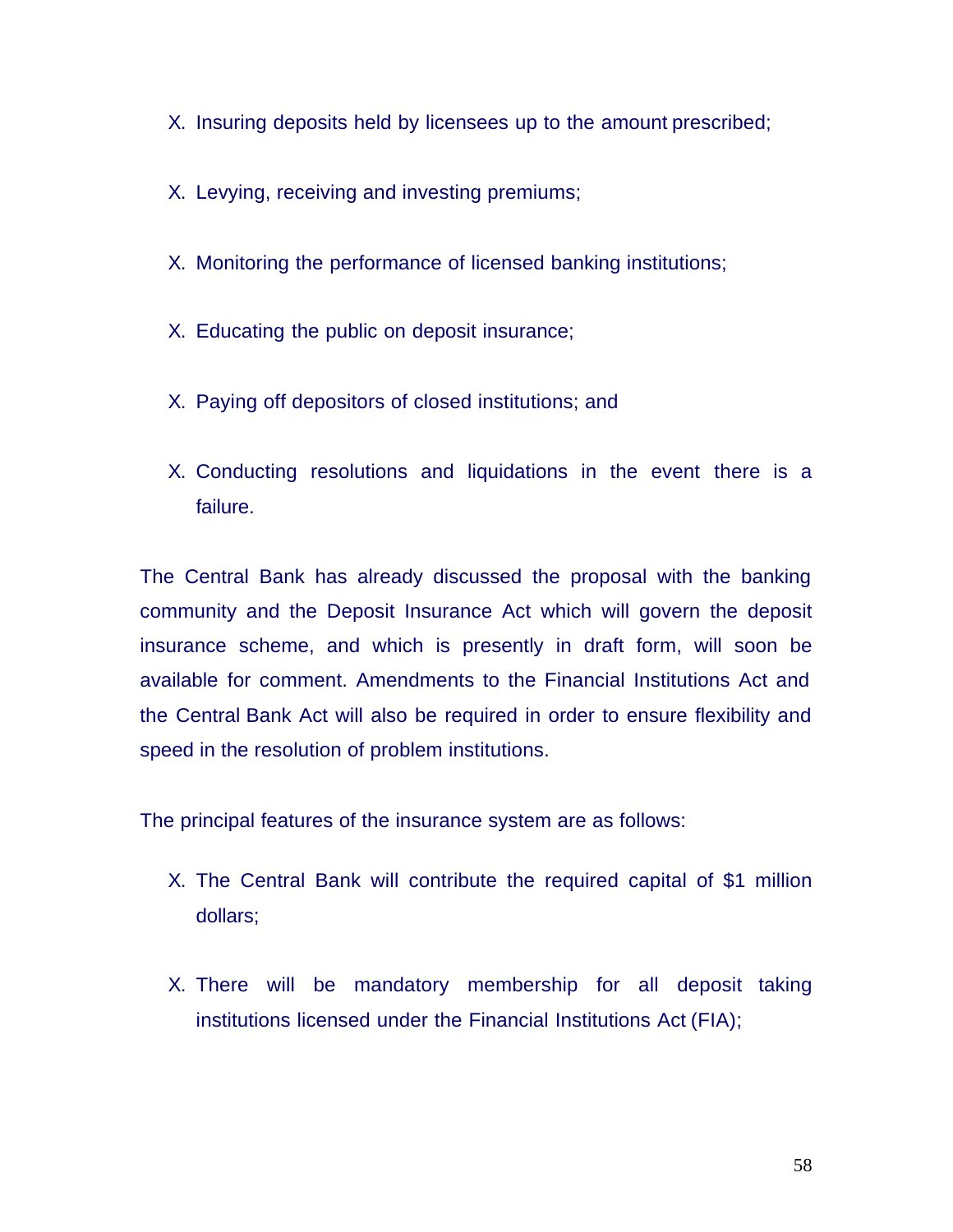- X. Depositors will be guaranteed payouts up to a limit of \$25,000 in the event an institution fails. Payouts in excess of this will depend on the corporation's ability to recover the assets of a failed instruction. It is estimated that this limit will cover one third of the value of deposits in the financial system;
- X. The Deposit Insurance Fund (DIF) will be funded by flat rate premiums levied on all member institutions. The premium rate is still under discussion but is likely to lie between 0.05% and 0.075% of insurable deposits;
- X. All member institutions will pay an initial contribution equal to the size of its assessed premium immediately on start–up and an annual premium assessed in the first quarter of each year; and
- X. The Central Bank will also be required to make an initial contribution to the Fund of an amount equal to the sum of the initial contributions to be paid by member institutions.

### **Tax on Bank Assets**

The tax on bank assets was introduced in 1983 as a revenue-raising measure. However, with the introduction of the deposit insurance scheme, it will represent an added cost to commercial banks in the short term. To offset this, the Government of Barbados will phase out the current tax on commercial bank's assets beginning in income year 2004.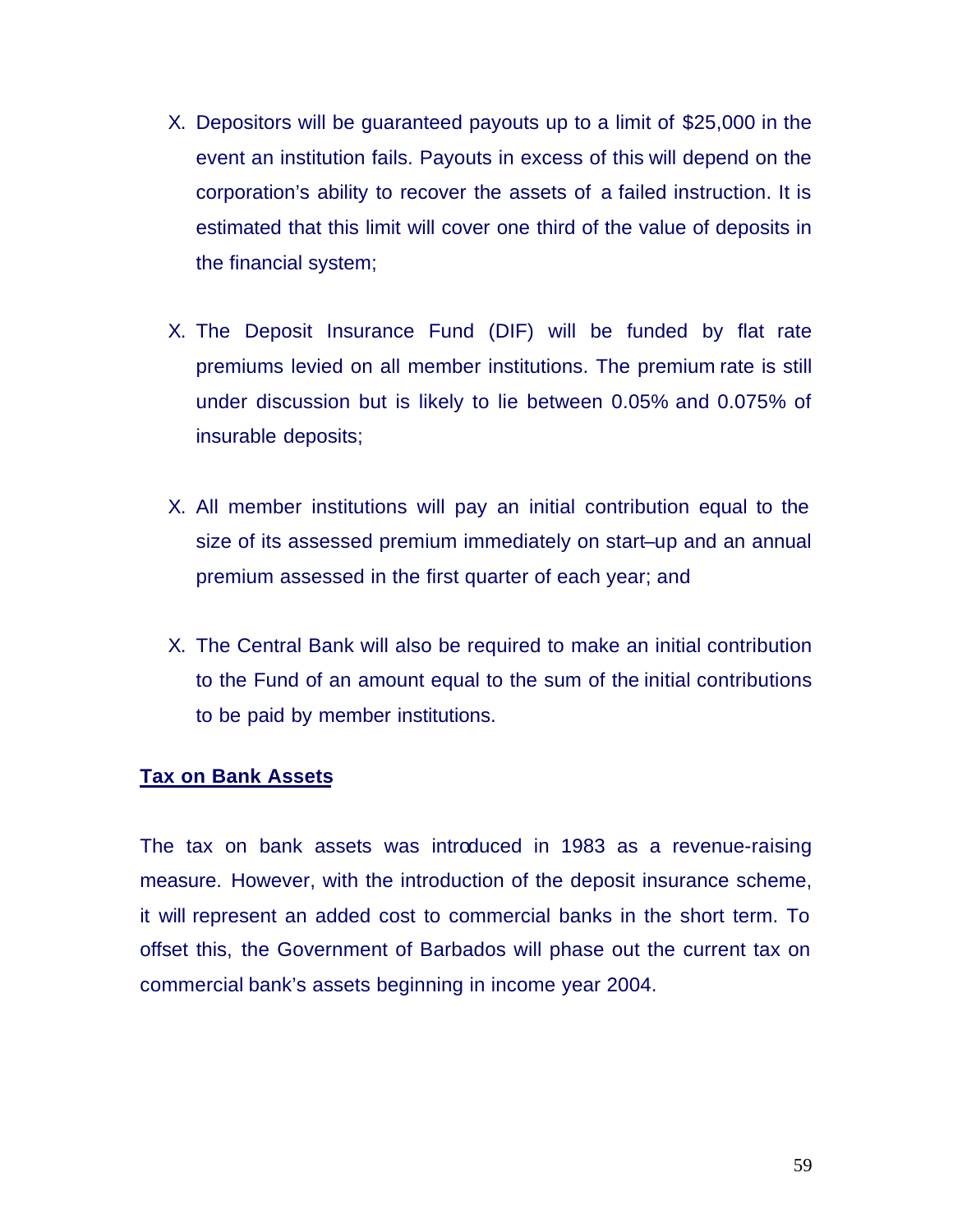### **Secondary Mortgage Market**

As part of the initiative to create new financial products and meet the pentup demand for housing, the Government will seek to create a secondary mortgage market. This endeavour would encourage the diversification of financial products through the issuance of mortgage-backed securities, and provide a viable alternative instrument for potential investors. While it is recognised that the benefits of such a market are best realised in situations of tight liquidity, it is imperative that we be proactive and begin this process immediately. In order to expedite the process, the Central Bank will take responsibility for the development of this market.

### **PENSION REFORM**

Mr Speaker, we now come to Pension Reform.

In common with many developed nations Barbados is experiencing fundamental demographic change. Improvements in infant mortality in the 1950's, then falling fertility rates brought about by Family Planning initiatives from 1975 and improved medical care leading to better mortality all spell out a success story that now presents us with a new challenge, that of a rapidly ageing population.

The National Insurance Scheme is on the soundest footing it has achieved over the 35 years of its existence. The Scheme's assets currently exceed 1.5 billion and its Reserve Ratio, (the ratio of its reserves to annual expenditure, including administrative expenses) is 5 to 1 and will continue to grow in the medium term. So the management of the Fund has thus far fulfilled its mandate of maintaining growth and financial viability. However this mandate handed to the managers of Social Security systems the world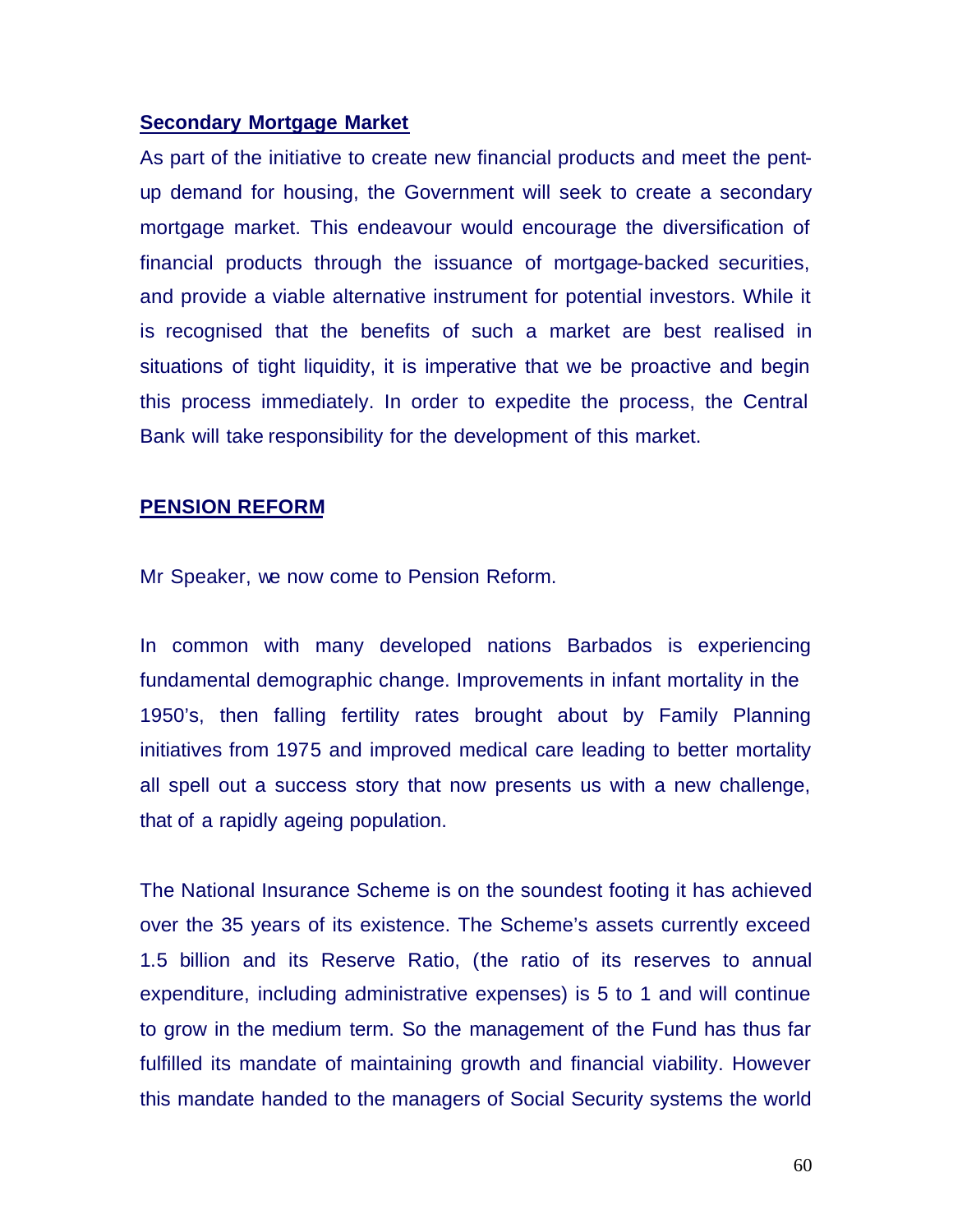over does not merely concern itself with current financial viability but also is framed to look considerably into the future and to ensure similar security and viability for the current working population and the nation's children.

The Ninth and Tenth Actuarial Reviews of the National Insurance Scheme indicated that the changing demographics of the Barbadian population meant that unless there is change to the Scheme, the Scheme's currently healthy assets will ultimately be eroded completely – the latter Review indicating the year of complete erosion to be 2032. To illustrate the impact of future circumstances on the Scheme in another manner, the estimated rates of contribution to the National Insurance Fund as a percentage of earnings such that contribution income equals benefit expenditure in the year will have to move from the current 12.9% to 41.5% in 2059 assuming indexation of all benefits.

I must stress at this point that this eventuality is driven only to a limited extent by economic and financial influences, but is almost exclusively due to the current demographic metamorphosis our nation is undergoing. To illustrate the point graphically, today in Barbados there are 3.4 contributors to our National Insurance Scheme for every one of our treasured senior citizens drawing a pension. In the year 2060, based on our current population projections, there are expected to be only 1.3 contributors to the Scheme for every person receiving pension. Mr. Speaker Sir, because of the absolutely vital role our National Insurance Scheme plays in the lives of practically every one of our nation's citizens, this transformation requires considered, early and radical action. And for those who may feel that 2060 is too far off to worry about, pause a moment and reflect that a person reaching pensionable age in that year, is already in primary school.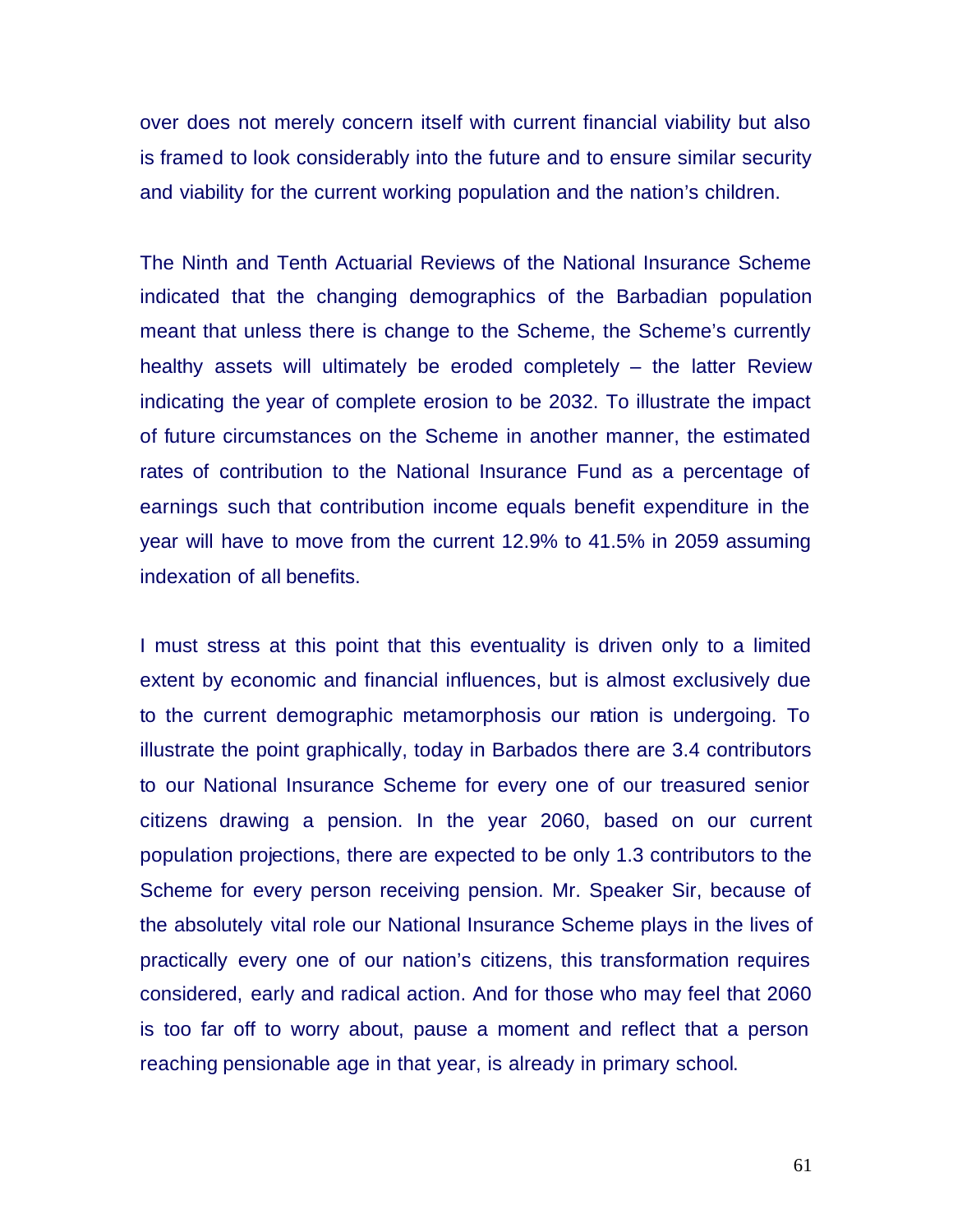Mr Speaker as this chamber is aware, the National Insurance Board responded to the challenges I have outlined by establishing a Sub-Committee to research and recommend the best course to ensure the long term financial viability of this vital national asset. The approach taken by the Board involved detailed actuarial analysis of the current state and future prospects for the Fund, wide dissemination of information about the status of the Scheme and various options for Pension Reform and an extensive consultative process which gave the opportunity for every Barbadian and representative group to contribute to fashioning a solution.

There is one element of the debate on Pension Reform about which I wish to comment. After studying the experiences of several countries, including the oft quoted Chilean Model, the Sub-Committee came to the conclusion, with which we in government readily concur, that Privatisation was not the way for Barbados. Mr Speaker, the route of privatisation and the consequent creation of individual accounts (with its lack of guarantees and safety nets and potential for tragically wrong choices by citizens left to be their own financial advisers) amounts to a reversal of the spirit of solidarity so long and carefully nurtured in this country and a spirit which has been concretised by the series of tripartite protocols. Apart from this philosophical departure the experiences of those countries which have followed this route of social insurance have by no means been such as to commend this approach to Barbados at this stage of our social and economic development. The Options ultimately put to debate were reduced to three:

i. Maintaining the existing benefit structure with a substantial increase in contributions;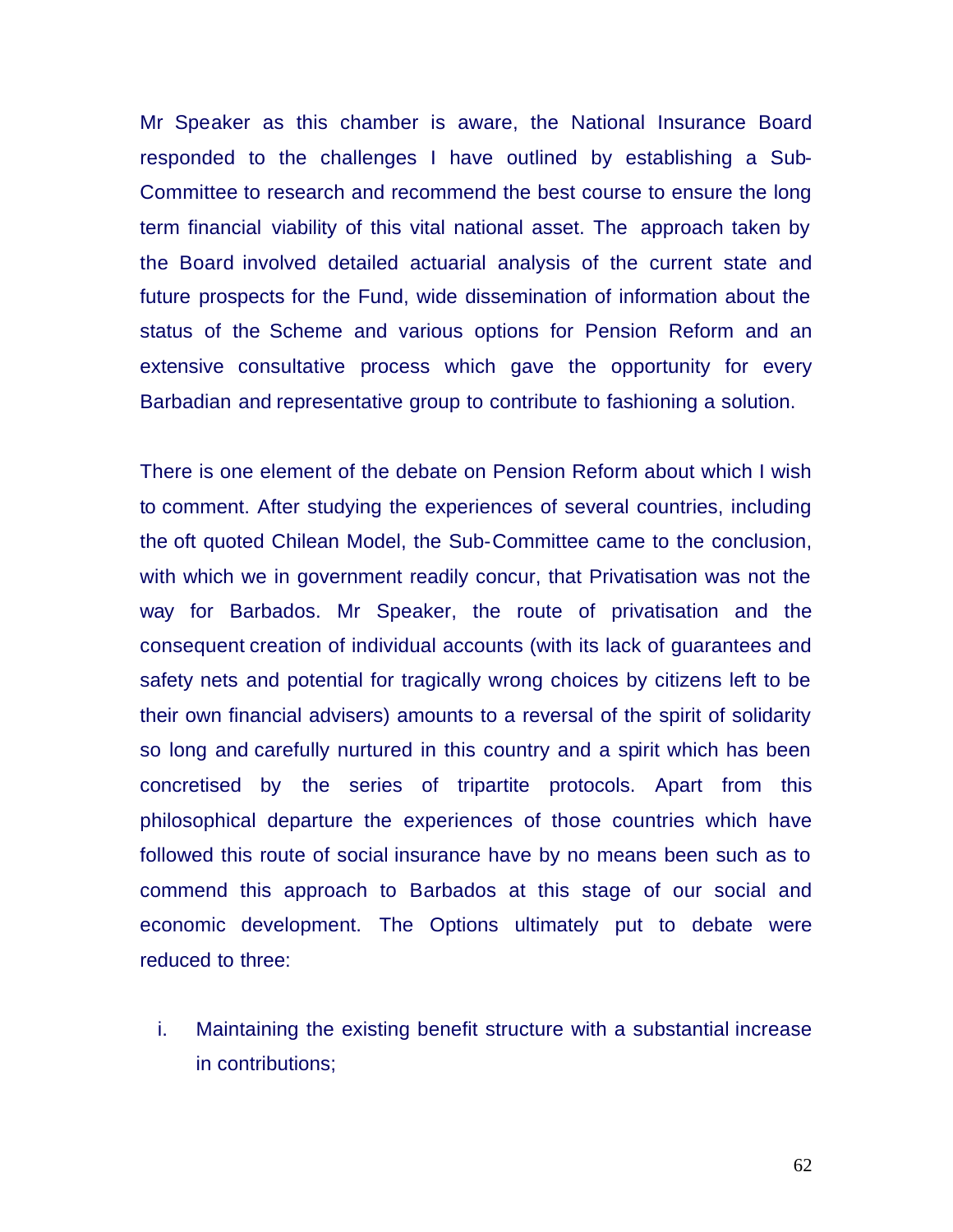- ii. A significant reduction in benefits while leaving contributions unchanged, and
- iii. An increase in retirement age combined with a smaller increase in contributions.

In deciding which option to pursue the committee was guided by a desire to ensure that the Scheme maintained a ratio of reserves to actual expenditure of 5 to 1; that is, the size of the Fund should equal at least five times annual pension expenditure at the chosen projection year of 2030.

The National Consultation held earlier this year has given rise to a consensus on pension reform which I wish to commend to the House to take effect, except where otherwise stated, from January 1st, 2003:

- i. Increase the NIS contribution rate by 1% of insurable earnings each year for four years shared equally between employees and employers. The new resulting rate will remain in effect and take us to the year 2030;
- ii. Increase the standard NIS retirement age from 65 to 67. This process will start in 2006 by allowing the retirement age to be increased by 6 months for every 4 years thereafter until the new standard retirement age of 67 is reached in the year 2018;
- iii. the introduction of some flexibility in retirement age by permitting retirement between the ages of 60 and 70. Persons who opt for retirement prior to the standard retirement age will be given an actuarially reduced pension, while those who retire later will get an increased pension;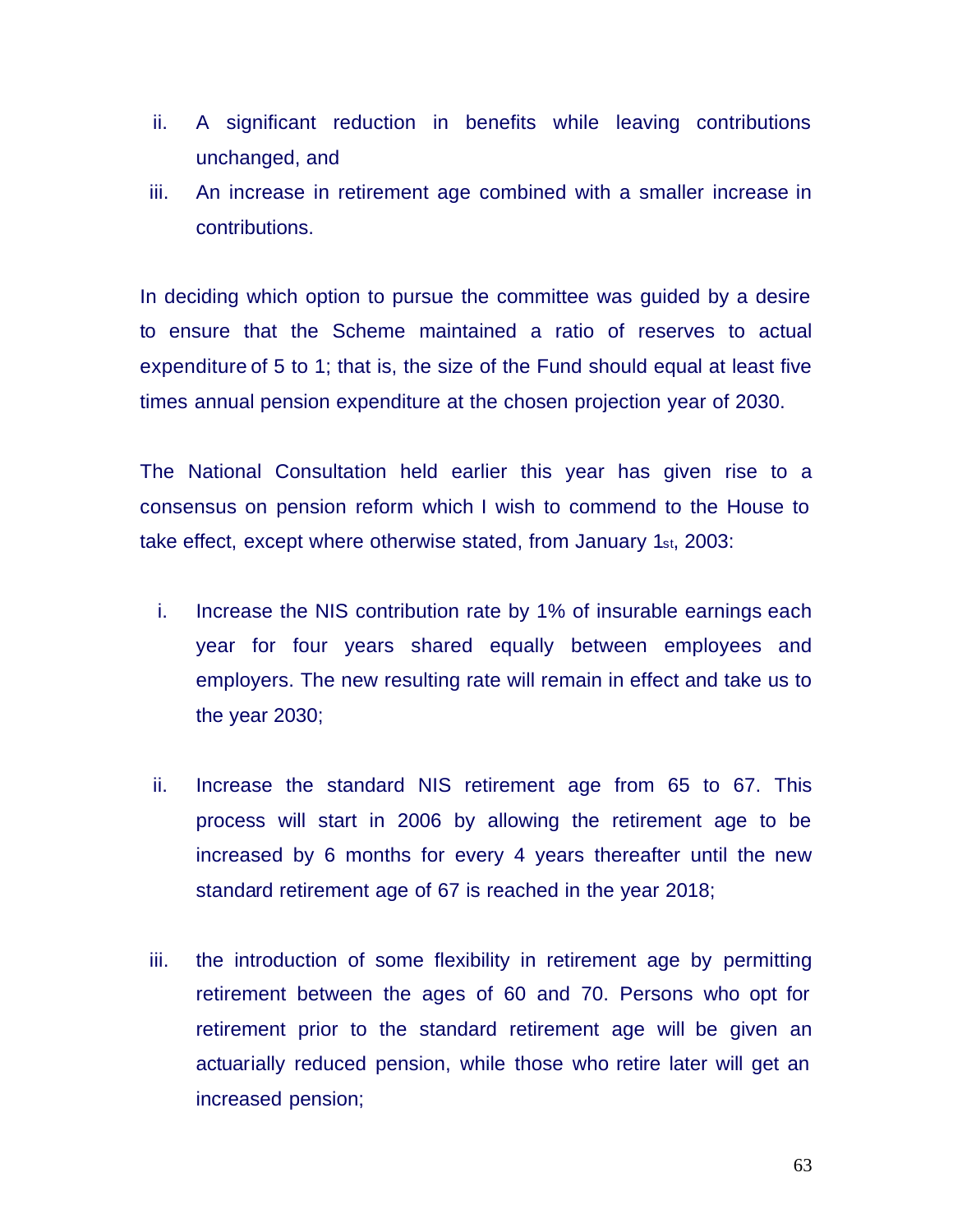iv. For early retirement the person requesting it must have actually retired from regular employment to qualify. Early retirement will be allowed from age 64 only next year, wi th the intention of gradually reducing that age each year. This phased introduction will allow monitoring of the early retirement experience in order to protect the Fund's finances. Late retirement up to the limit of age 70 will be allowed immediately.

At present the insurable earnings limit on which the payment of pensions and other benefits is based is adjusted by the Minister. There will however, now be a formula for the adjustment of the insurable earnings limit and the payment of increases in line with the National Average wage increases. Pensions and Maternity and Funeral benefits will be increased by a formula which will take into account the lesser of the average wage increase and the average price increase over a three year period. The actual increase granted will however be subject to actuarial advice on the maximum increase which may be granted to maintain the target Reserve

Ratio of 5 times pension expenditure, through to the year 2030. The latter increases will commence with effect from January 1st, 2004.

Mr. Speaker, there are further changes of a more detailed and technical nature which will also form part of Reform. These are itemised as follows:

• Currently a person is able to receive a pension of 40% of insurable earnings after only 10 years. This represents an accrual rate of 4% per annum. Persons can abuse the system by contributing for only the last 10 years of their working life and receive a relatively high pension. It is therefore proposed to change the rate of accrual of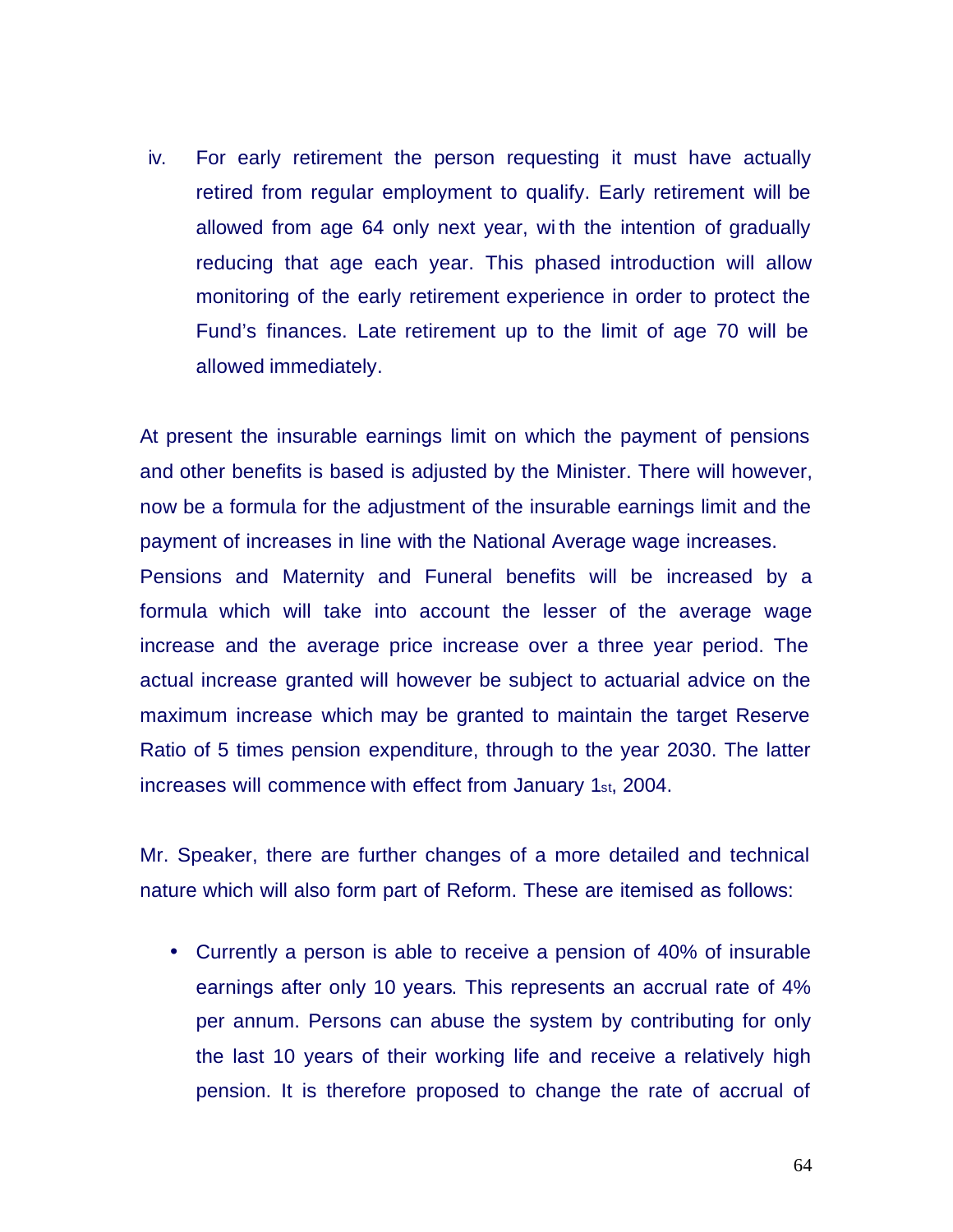pensions to 2% per year of "final insurable earnings" for the first 20 years, thus ensuring that a pension of 40% of "final insurable earnings" will be paid for the first 20 years of contributions. Thereafter the rate of accrual will be 1.25% per year of "final insurable earnings" with the maximum pension remaining at 60%.

This new arrangement will be phased in gradually. Insured persons within 10 years of the existing NIS standard retirement age will see no change. For those who are between 10 and 20 years to retirement age, 50% of pension benefit will be based on the new basis and 50% on the old. Only those with more than 20 years to go to the new NIS retirement age will now earn pension on the new basis entirely.

The definition of final insurable earnings will be amended to be the average of the best 5 years' insurable earnings instead of the best three as at present.

Mr Speaker, we would like to take the opportunity to announce a new initiative. We have noted during the Pension Reform consultation that several requests were made for the NIS to provide for persons to make voluntary additional contributions with a view to increasing their pension entitlement beyond that which the State normally provides. I believe that the National Insurance Board, should be in a position to honour the request of interested individuals to allow them to contribute on a voluntary basis in this manner.

The Management of the NIS has set in train a study to work out the details of an appropriate vehicle to give effect to this expressed need/desire.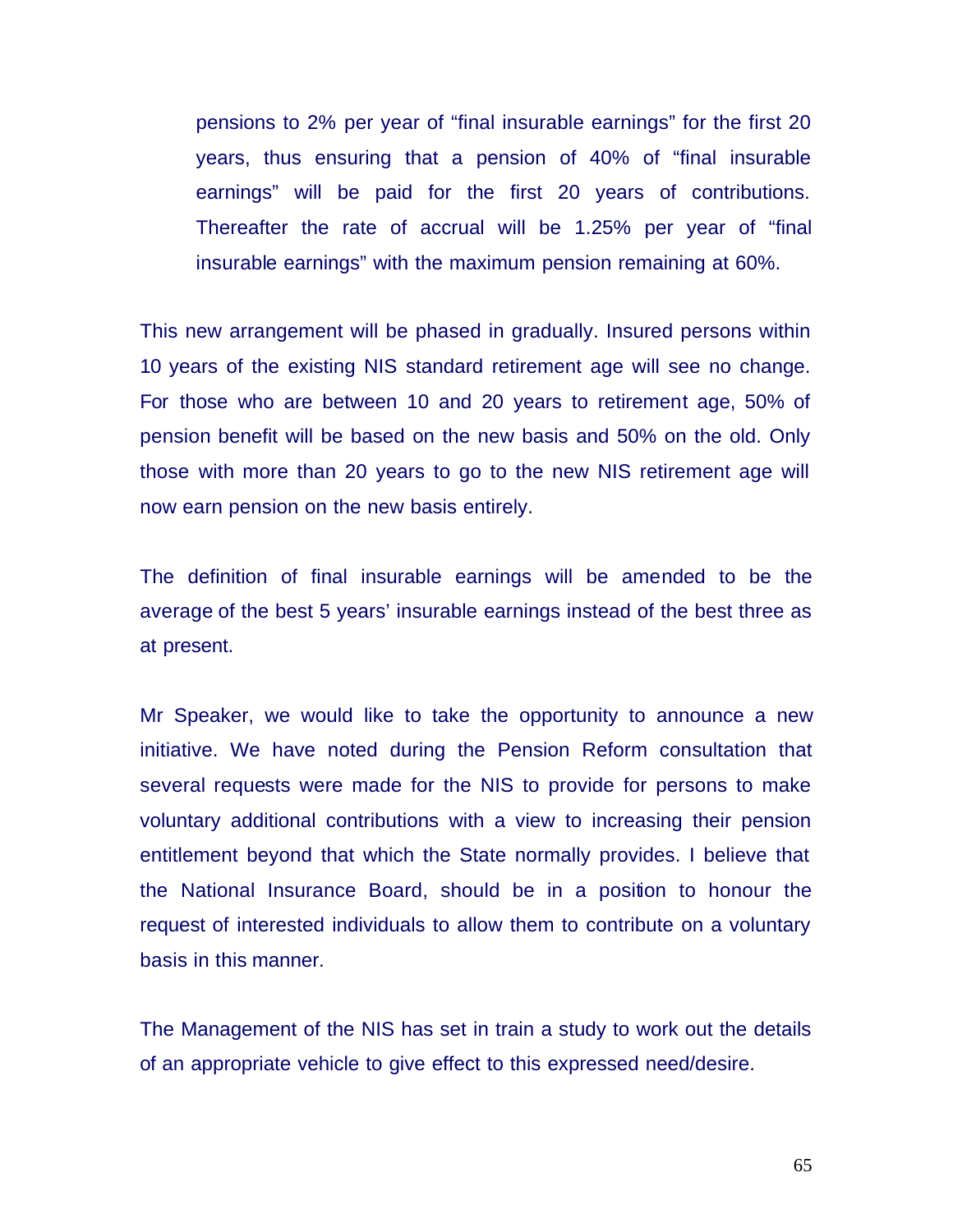I have dealt with the changes that are necessary to be made to the National Insurance Scheme to keep it in a healthy state for the next thirty years or so. I will now focus my attention on the structure and management of the Fund. As managers of the single largest pool of funds in Barbados, I deem it absolutely essential that the National Insurance Board should have at its disposal all the resources necessary for the efficient management of those funds.

The Board currently controls its own finances, but exercises no control over its human resources. It is serviced by a department of government whose staff are recruited by the Public Service Commission and its structure determined by the Ministry of the Civil Service. This state of affairs does not provide the Board with the flexibility needed to satisfy the vision identified.

The Board has expressed the view that it should be in a position to recruit and retain the talent necessary to properly carry out its mandate. In that regard, it has commissioned an Institutional Strengthening Study and listed among its objectives the achievement of an optimal organizational and operational structure that supports NIS's vision. On receiving the recommendations of the consultants, I would be willing to work with the Board, the workers' representatives and the management to ensure that the NIB evolve into a fully autonomous and professionally run financial institution without placing the workers in any less favourable position than they currently are in.

Mr. Speaker I also want to announce my Government's intention to enshrine in legislation the tripartite tradition and practice which has attended the composition of the Board of the National Insurance Scheme. This approach to corporate governance has served the Scheme well in the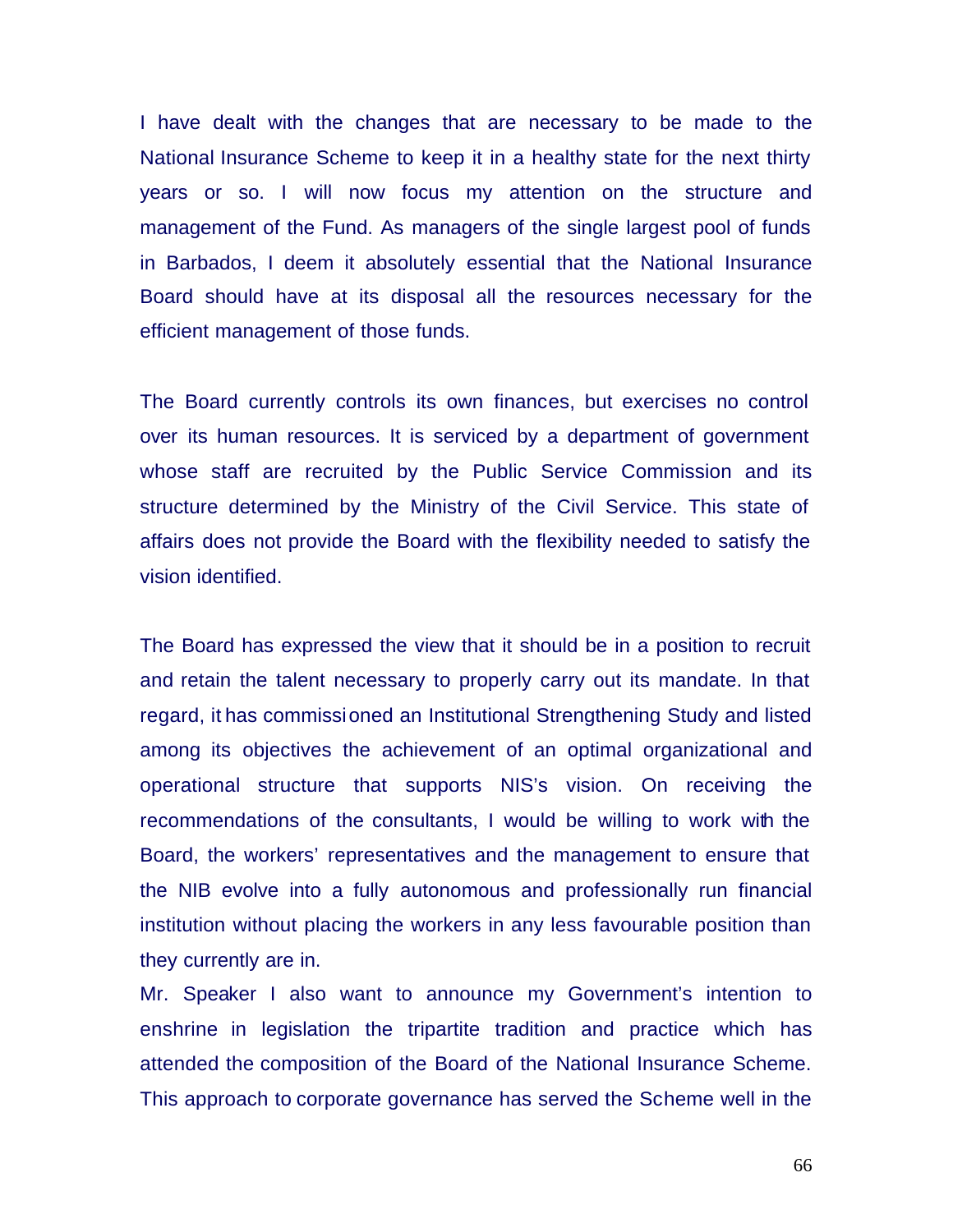past and we feel it is time that it now be elevated from the level of discretionary to that of compulsory. At a time when sister Social Security Schemes in the region and elsewhere have floundered upon the rock of inappropriate political intervention to the extent of compromising the very existence of these Schemes, we feel that the Barbados National Insurance Scheme must be protected for all time from any such fate. We therefore intend to include in the amending legislation to the National Insurance Act which we will bring to this House provisions to codify the current Board membership comprising membership representative of Government, the Unions and the Private Sector.

Mr. Speaker in coming to the decisions which my Government has reached we set in train a comprehensive consultative process which included inputs from the entire social partnership, the Leader of the Opposition and the woman and man in the street. It is my view that the debate has truly engaged the society in a genuine and interactive manner, which is entirely appropriate for a national asset in which we all have a stake. And while it is clearly impossible for every single view to be accommodated in the ultimo ate outcome, I am satisfied that these measures represent as far as humanly discernible the will of the people in the matter of the future development of the National Insurance Scheme. I wish to place on record our gratitude to all those who managed and participated in the consultation for the spirit that has allowed us to reach a national consensus on a matter that has such farreaching but potential divisive implications.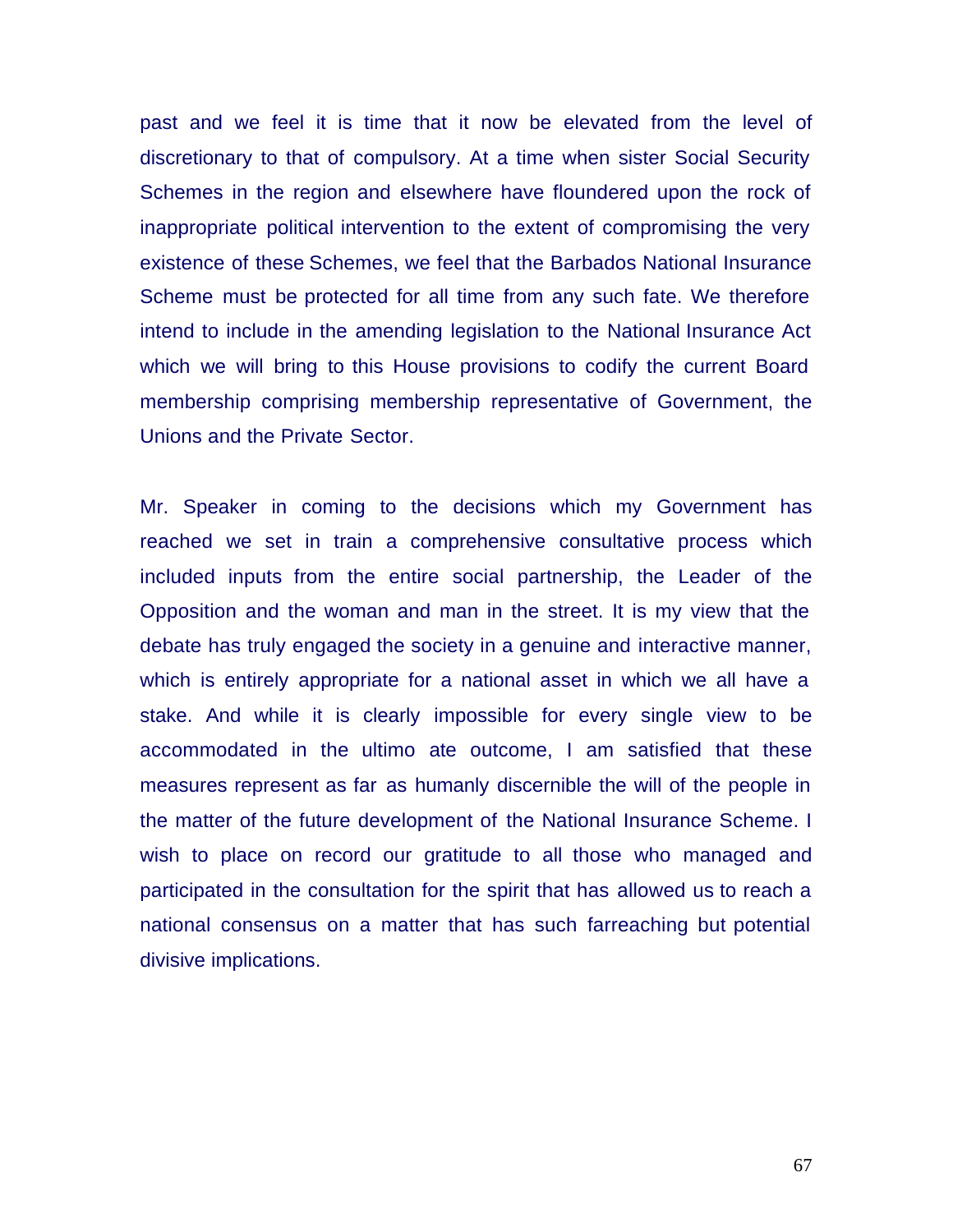## **TAX REFORM**

## **Framework for Reform**

It is important that it be understood that our approach to tax reform should be driven by considerations that are greater than fiscal issues.

First, Barbados will hereafter function as part of a Caribbean Single Market and Economy. There is also the need to secure the future of the international business and financial sector by addressing the wide disparity that now exists between tax rates for domestic and offshore entities. For strategic competitive purposes, a major sustained revision must be made to our Corporate Tax structure.

Secondly, tax reform must now be used as stimulus for economic activity to ensure that our economic recovery can be made as robust as possible.

Above all, the long term sustainable development of Barbados is best ensured within a tax regime featuring low rates, a clearly defined base, one that inspires personal and corporate initiative, and exhibits characteristics of fairness, simplicity and equity.

Finally, to be meaningful, the relief provided has to be substantial. Hence, the adjustments we propose to make must be designed as a programme to be implemented over a period of years.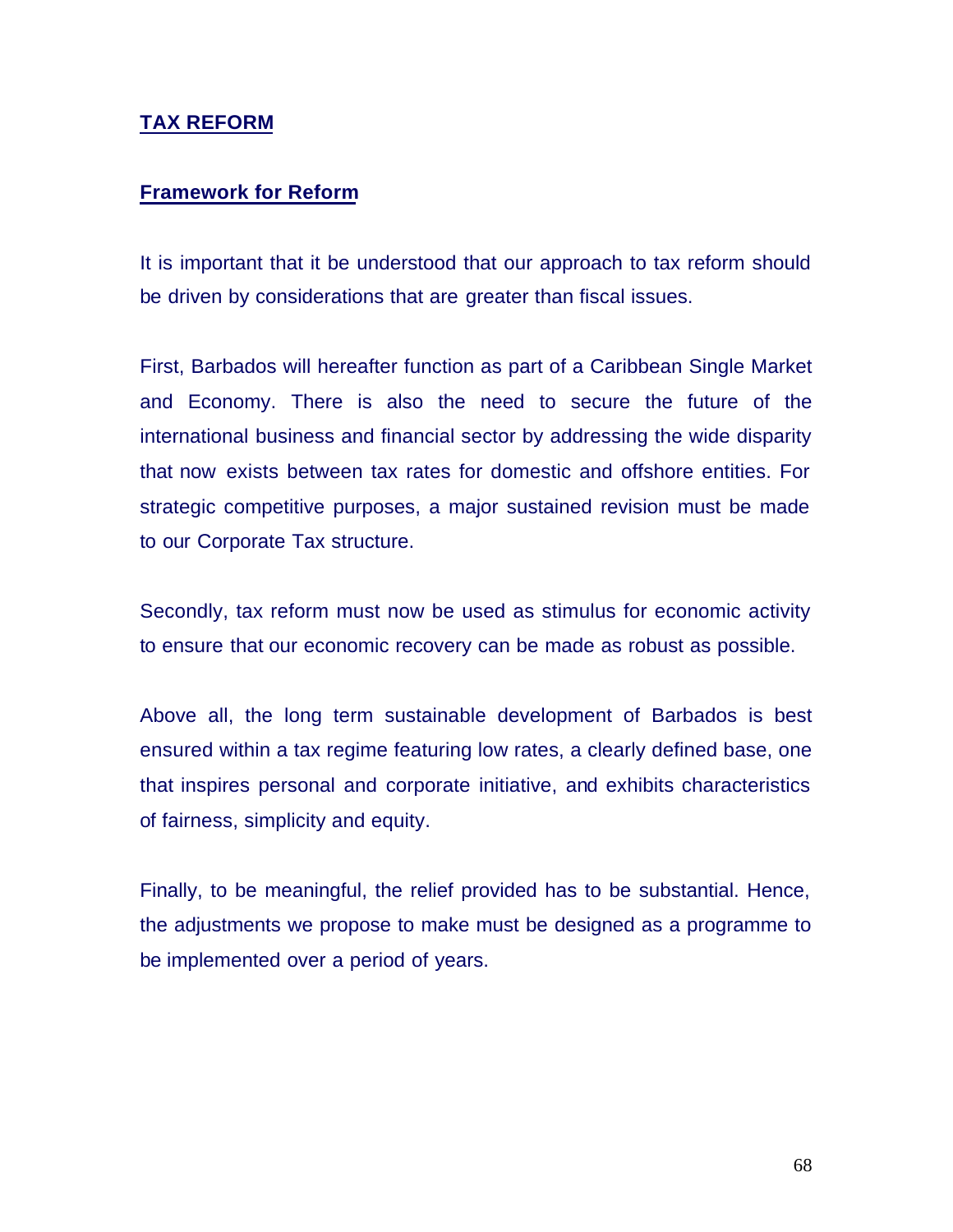# **CORPORATION TAX**

It is necessary that we continue the reform of our Corporation Tax to make Barbados as competitive as possible, and to encourage higher levels of investment in the local economy.

In this regard, the adjustments announced today to Land Tax, tax on leases for Agriculture, the tax rate on bank's assets and tax rates for the insurance industry are all part of that process.

Sir, there is the perception that there is a high rate of corporate taxation in Barbados. However, the corporate tax system of Barbados is made up of an array of incentives such as tax holidays, tax credits in respect of foreign exchange earnings and export sales, investment allowances, a special regime for small businesses, special development areas tax breaks and special regimes for hotels, shipping and agriculture among others.

This proliferation of special allowances and regimes serves to make the effective corporate tax for domestic companies, which make use of these incentives, much less that the nominal of 37.5%.

Indeed it has been calculated that the effective rate of tax, may be in the vicinity of 25%.

It is possible therefore to simplify the system by rationalizing this array of allowances and by bringing the corporate nominal tax rate of 37.5% down and closer to the effective rate of 25%.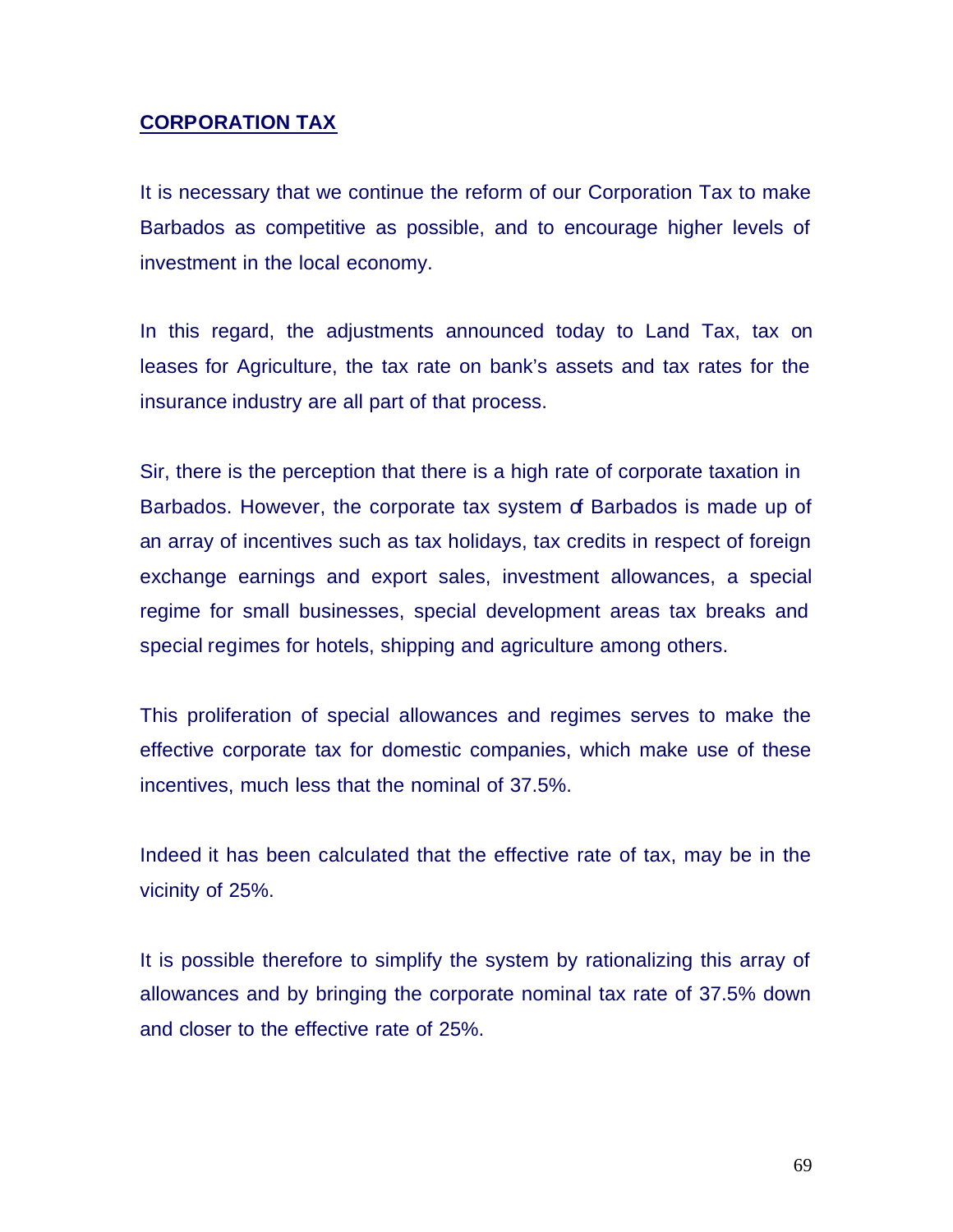I propose to continue the process announced last year when I indicated that it was my intention to reduce the corporate tax rate to allow local businesses to be on a level footing with their Caricom competitors. The legislation to reduce the Corporation Tax from 40% to 37.5% from income year 2002 has been passed in Parliament. I therefore propose this year to further reduce the corporate tax rate by a further 1.5% for income year 2003.

I wish now to go further.

Last year I indicated my intention of reducing the corporation tax rate to 33% by 2006.

I now wish to accelerate that process and to announce that the rate will be reduced to 25% in that income year, setting it on par with the best rate in Caricom.

To bring down the rate by that additional extent, there will have to be a consolidation and rationalisation of allowances, taking into account regional standards and international accounting best practices. That issue will be addressed in income year 2003.

These adjustments will allow us to establish the platform on which to mount the major transformation that must take place to secure the long term viability of the economy.

That is to bring about the convergence between the tax rate on onshore and offshore business.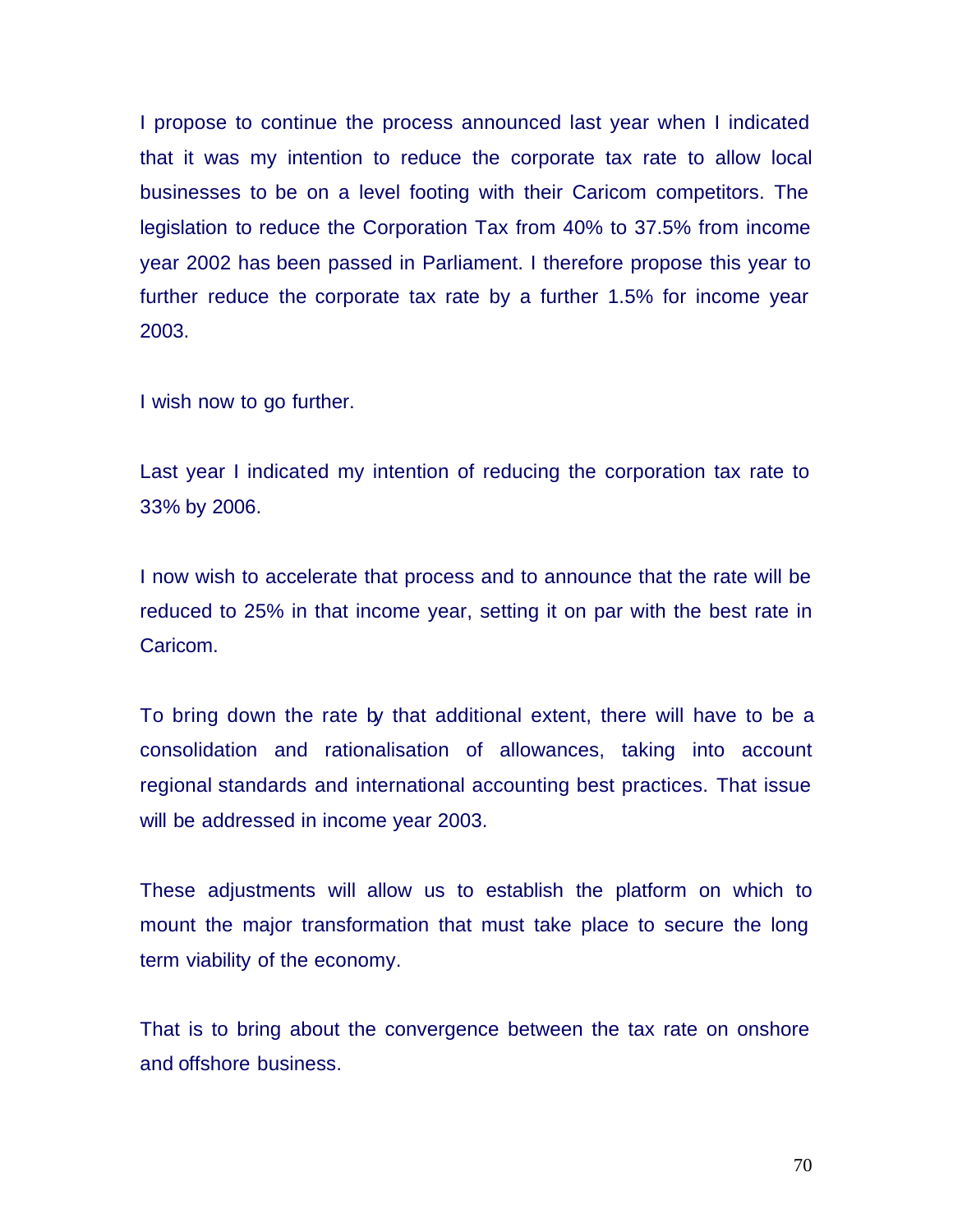International businesses have been attracted to Barbados under a regime which charges no more than 2 1/2% on profits. Local business until recently paid tax at the rate of 40%. That differential has inspired much of attention paid to us by the OECD and now the US Tr easury, has caused concern by some countries with which we have double taxation treaties, and has stood in the way of some countries entering tax treaties with us at all.

By comparison, our immediate competitors in the international business field such as Ireland set a common but relatively low tax rate  $(12_{1/2})$ %) applicable to all types of business.

We too have to move to a common, converged rate for all businesses, and to set it at a rate that matches those of our competitors, allow us to keep and expand the number of enterprises doing international business here, and meet the concerns of our Treaty partners.

It is very difficult to do all of that when the differential between the onshore and offshore rate is as great as  $40\%$  - 2  $\frac{1}{2}\%$ . We are therefore bringing down the rate for domestic enterprises faster than we had initially planned, to enable us, as soon as practicable to have a common rate for both offshore and onshore enterprises.

This has to be very carefully planned and implemented to avoid simultaneously losing all of our international enterprises on the one hand, and much of our revenue from taxes on domestic enterprises on the other. But it is the next major step that we have to take in corporate tax reform.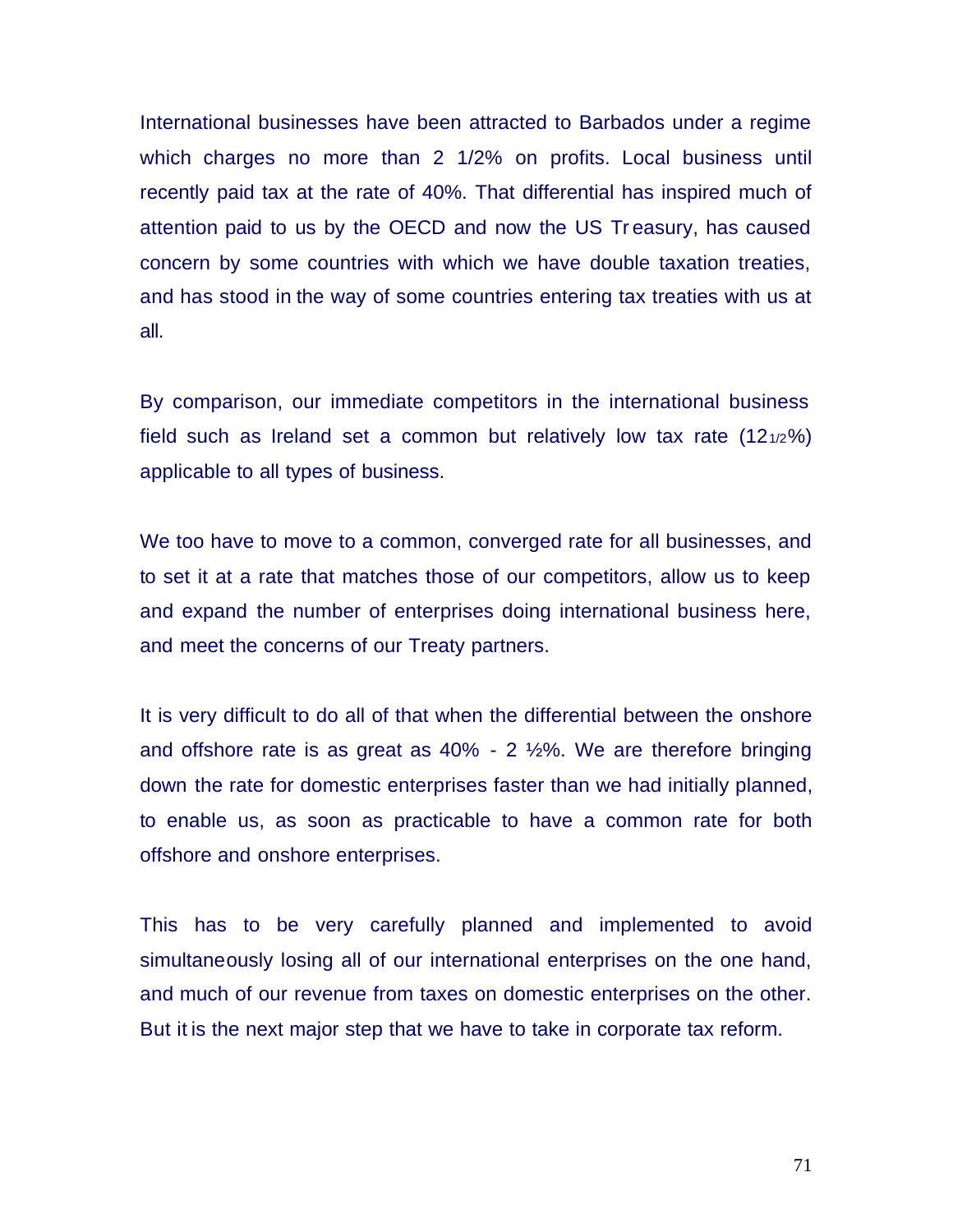#### **PERSONAL INCOME TAX**

There was a reform of the personal tax system in Barbados in 1992, which was aimed at simplifying the system by reducing the number of rates and consolidating a number of allowances. Since that time additional allowances have been reintroduced aimed at encouraging savings and home ownership. In addition the income threshold below which tax is not paid was increased from \$13,000 to \$15,000. These have contributed significantly to the situation where the average individual paid no more tax in 1999 than he or she did in 1993, and for some individuals the tax paid in 1999 was lower than in 1993.

However, if no adjustments are made now, tax payers will be disadvantaged because of inflation, and by being put into higher income brackets through wage increases.

This matter has been the subject of intensive consultation and proposals were developed and reviewed by a committee made up of representation from the Social Partners.

They have recommended acceptance of an option that involves, the reduction of the basic rate (now 25% on the first \$24,200 of taxable income) and to the marginal rate which is now set at 40% in all taxable income above that level.

I however propose that the following approach be followed in relation to reform of the personal income tax: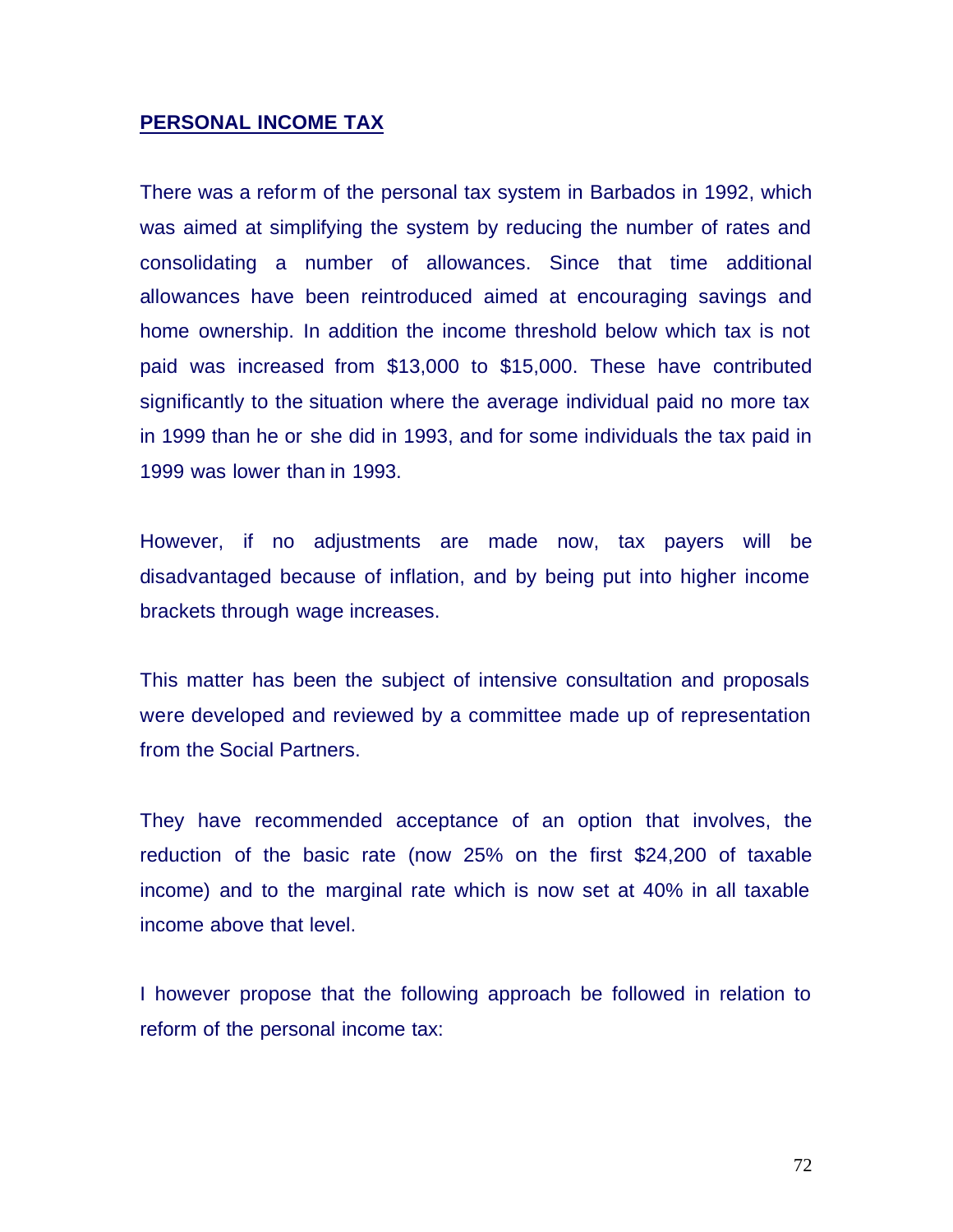• The basic and marginal rates will be both lowered in line with the recommendations of the committee, beginning in income year 2003 and spread over 4 years to income year 2006.

The structure of personal allowances will be reviewed. I feel strongly that householders should be able to offset more of the expenses in maintaining and managing their homes by way of tax credits. This home allowance should not only be retained but should be increased and the range of expenses allowed should be expanded.

- Secondly, there should be one consolidated and increased allowance for savings, and the individual should be permitted to determine how he or she will apply it as between the various instruments available, including shares in credit unions, registered retirement plans and the like.
- Thirdly, some of the restructuring of allowances should take place immediately, and the rest phased in over a period.
- Fourthly, the threshold below which income tax is payable now at \$15,000 should be reviewed and increased at the earliest opportunity.

In keeping with this approach, I now wish to announce the following:

- 1. For income year, beginning 1st January, 2003, the basic rate of income tax levied on taxable income of \$24,200 or less will be reduced from 25% to 22.5%.
- 2. For income year 2004, that basic rate will be further reduced to 20%.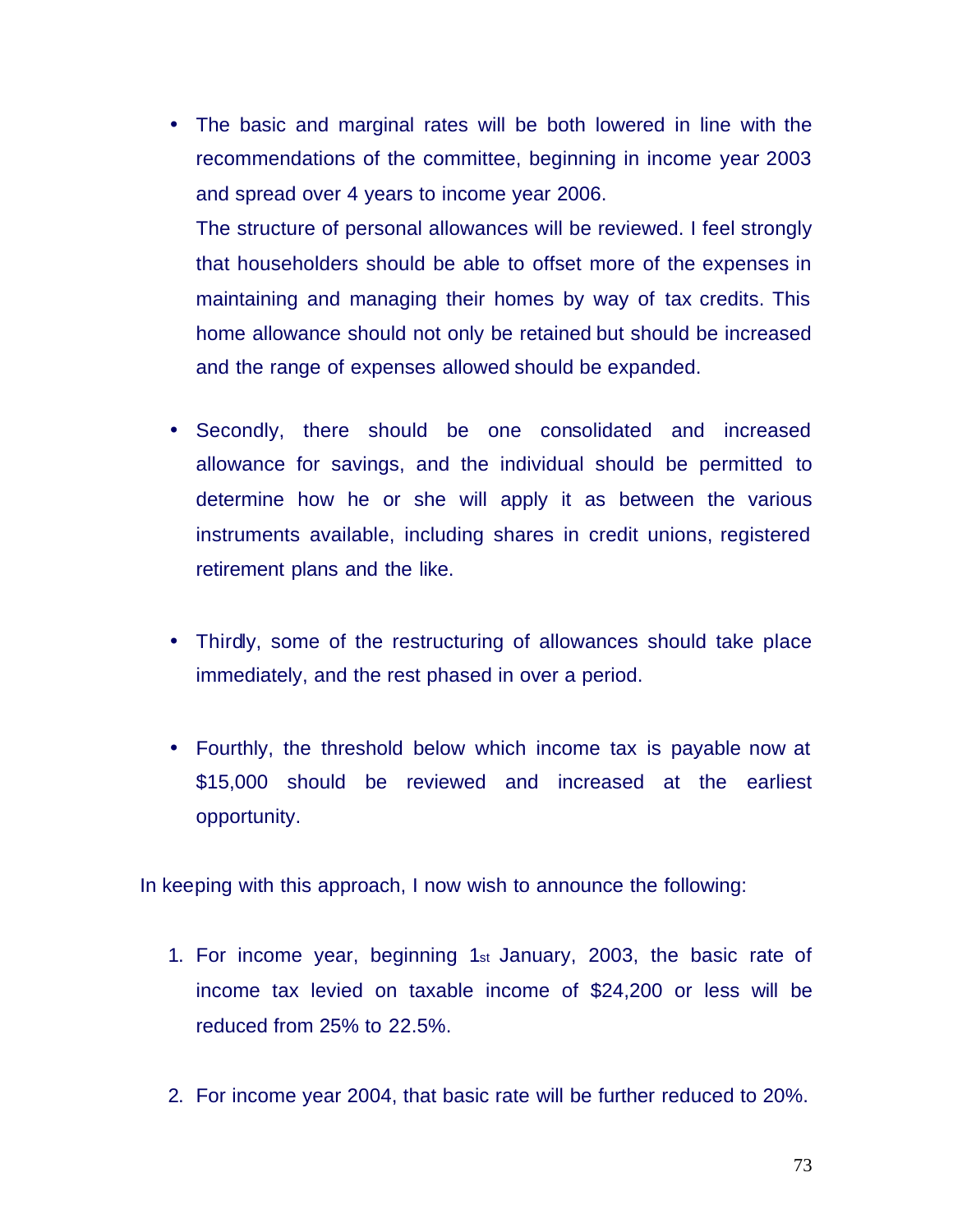- 3. In income year 2005, the marginal tax rate applicable to taxable income in excess of \$24,200 will be reduced from 40% to 37.5% and in income year 2006 further reduced from 37.5% to 35%.
- 4. In addition to reducing the basic rate in 2003, I propose to increase the activity that qualify for the home allowance by allowing home owners to deduct the cost of insurance on their properties. This allowance will now be set at \$6,000 rather than the \$3,500 which now applies, except in those instances where homeowners can claim for the retrofitting of their homes.
- 5. The home allowance is to be increased from \$6000 to \$10,000 in 2004.
- 6. In that year the consolidated savings allowance will be introduced and set at an appropriate level.
- 7. As regards the raising of the threshold of \$15,000, that will be reviewed in time for a decision and implementation in income year 2004.

For those who despair about the keeping of commitments made in manifestoes, I simply say, there is still time.

## **CONCLUSION**

Mr. Speaker, in 1998 I set the chief strategic objective of the economic policy of the Government of Barbados as that of introducing in a carefully structured and sequenced manner, a series of new measures to so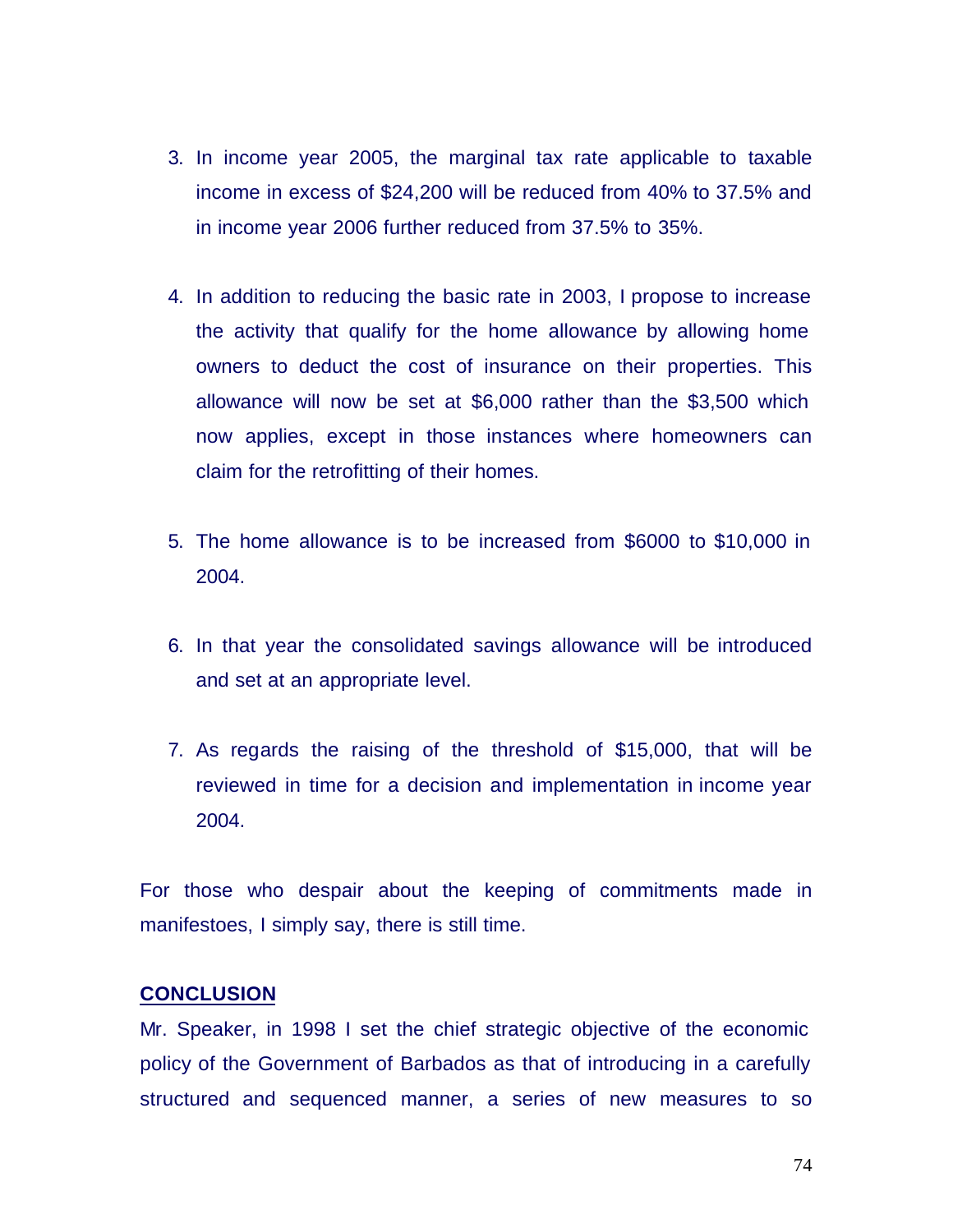reposition and so transform our economy to ensure that by the year 2005 it will be fully competitive and capable of affording our people a higher standard of living.

Transforming a small economy in a short space of time is not an easy task because the options for diversification are so few.

But we have stuck to the task, despite the ups and downs.

We now therefore virtually have in place the new economic framework that can support a new Barbadian economy in a new global economy.

Sadly, sometimes some cannot see the woods for the trees. But the changes introduced since 1998 have been vast.

- o We have created a new enabling environment to reduce the cost of doing business, and improve the possibilities of the realisation of reasonable returns in every sector of the economy.
- o We have introduced new instruments to provide protection to efficient industries.
- o We have created new development finance institutions to provide risk capital and subsidies to enable enterprises in every sector to restructure and improve themselves.
- o We have paid for the technical assistance to bring our industries to a stage of meeting international standards.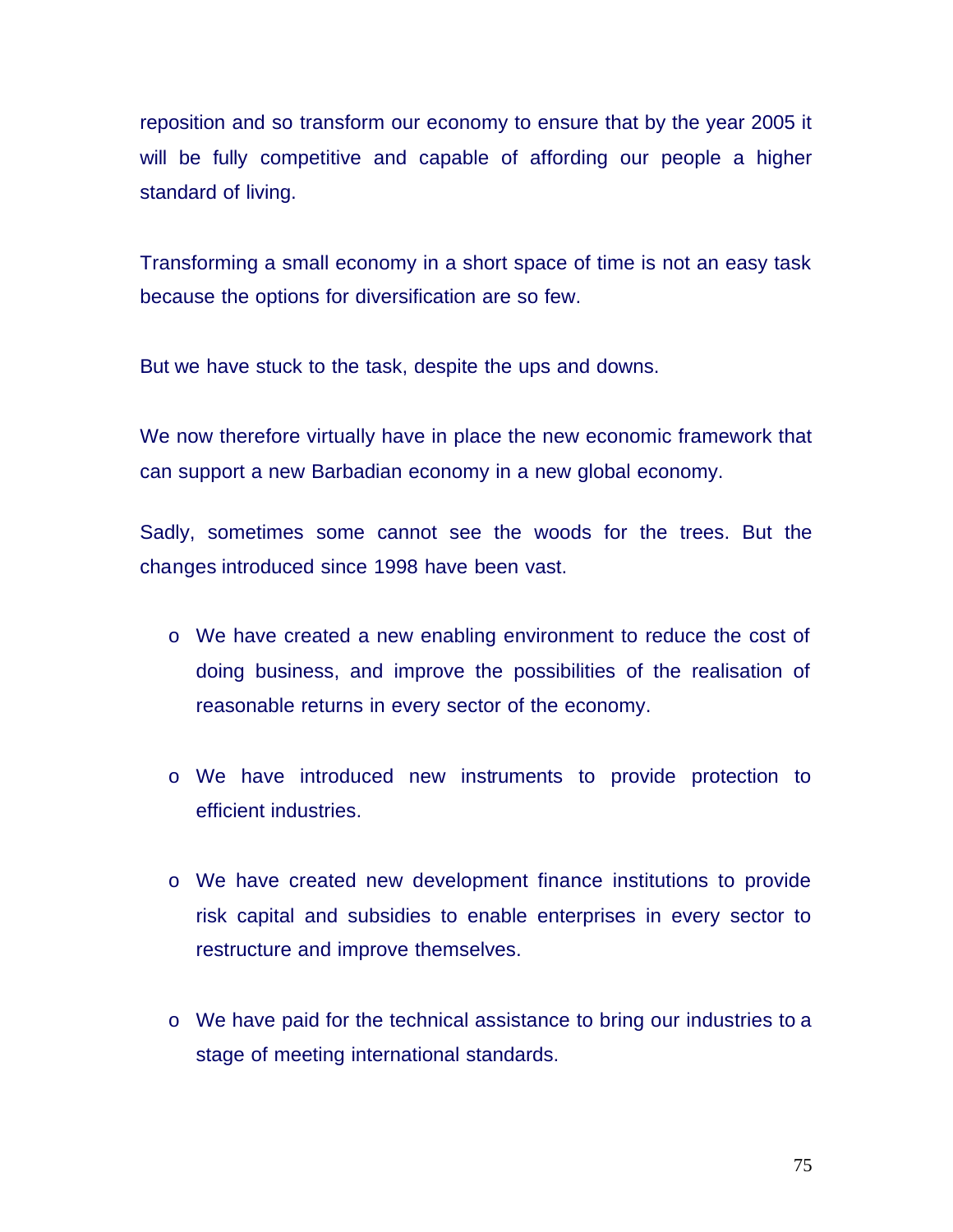- o We have kept interest rates and energy prices down to historically low levels.
- o We have set in train the liberalisation of the telecommunications sector.
- o We have introduced legislation to support electronic commerce, to create a Fair Trading Commission, to modernise our approach to insolvency to bring out intellectual property regime up to international best standards. A new Competition Bill is ready for introduction to Parliament, as well as new legislation pertaining to Consumer Affairs.
- o We have entirely recast and modernised our laws pertaining to the operating and regulation of our financial institutions, and have broadened the range and attractiveness of financial services Barbados can offer.
- o We have revolutionised our approach to the development of our human resources through Edutech 2000, and the plans laid for a new University College of Barbados to remove the existing deficit in our capacity to train Barbadians with skills required to function both at home and abroad.
- o We have sought to take the computer and the internet to the masses through the Community Technology Programme.
- o We have sought through our Public Investment Programme to create infrastructure that can support an economy in the Information Age, to protect and enhance our environment.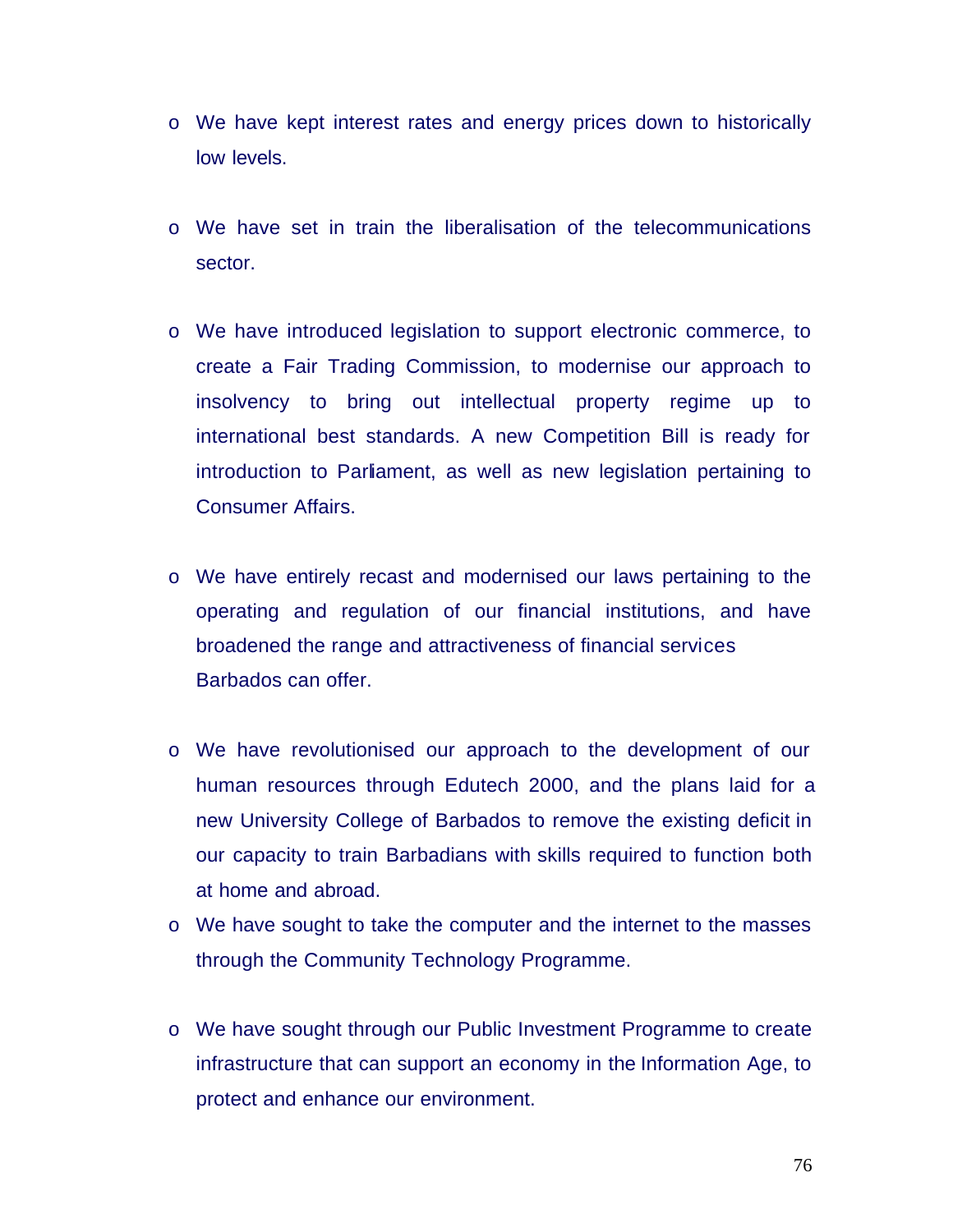- o We have pioneered the use of public-private sector partnership as a new instrument for building a stronger economy. A new Public Sector Bill to give legislative effect to the permanent reform of the Barbados Public Service will be introduced before the end of the year.
- o We have built more roads, more houses, created more house spots, more community facilities and carried out the most aggressive assault on poverty by any administration in this country.
- o We have deepened the social partnership, and made it an instrument to support coherent national development to an extent that is not cited as the model for others to follow.

Many of the little things that matter in the life of the ordinary man and women have been treated with sensitivity.

Indeed, I cannot think of any previous experience where over two terms, an administration has not increased bus fares, road taxes, NHC rents, licence fees, nor presided over substantial increases in telephone rates and a wide range of other charges for a variety of public goods.

The measures contained in the proposals I have announced to Parliament will better the condition of the ordinary household, put more spending power in the hands of the tax payer, create a better deal for every Barbadian enterprise, take us a long way in the march to making our industries more competitive, and pump hundreds of million of dollars into our economy as new investment and tax relief to bring about sustained recovery.